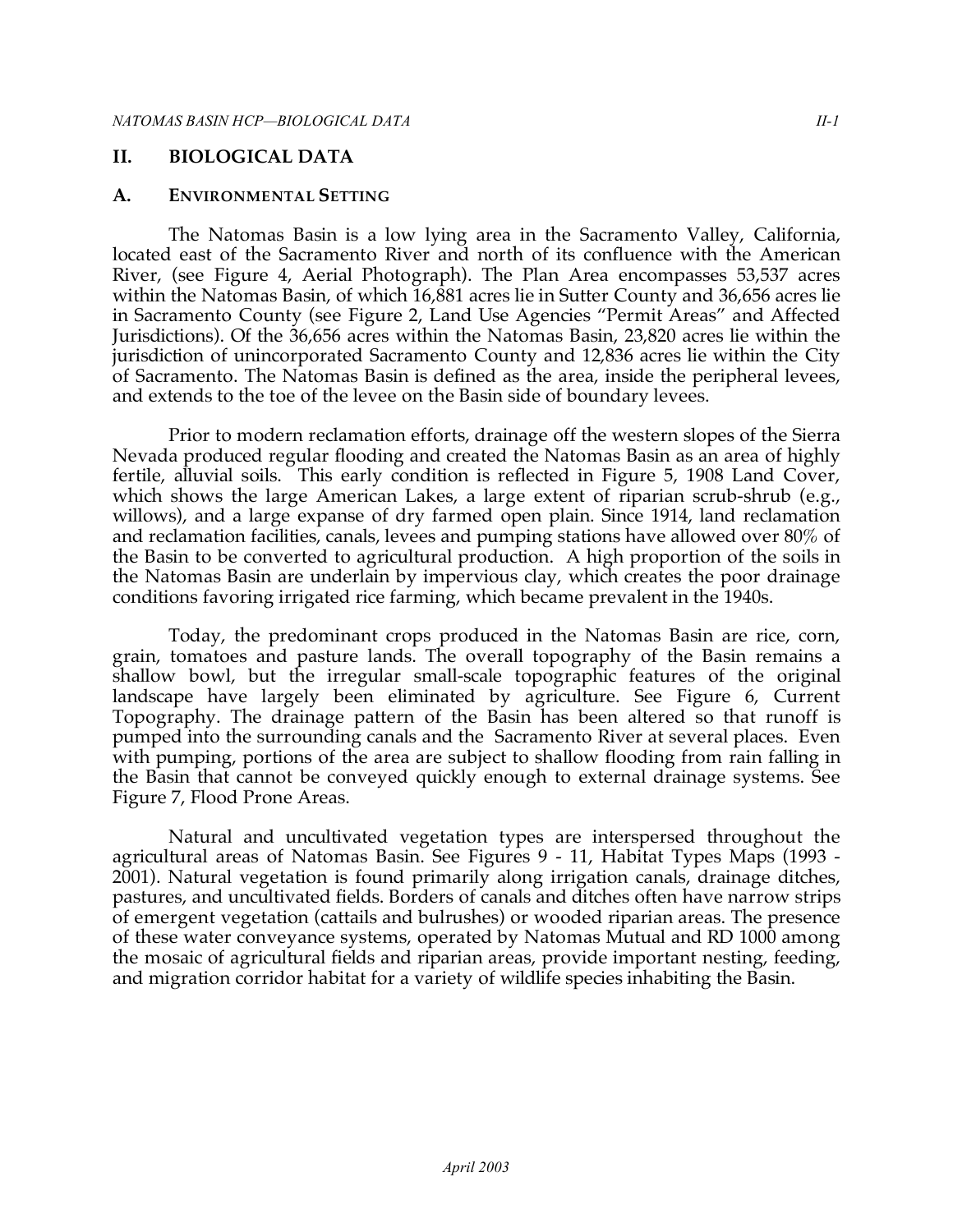## **B. HABITAT DISTRIBUTION**

To assist in the analysis of expected habitat changes, standard categories of existing land uses and a GIS database were developed to provide a framework for predicting future land area assigned to each of these categories. The year 1997 is the initial year in which land use characteristics are considered because the previous take permits were approved in 1997. Additional information available since 1997 and field data gathered in 2001 were used to supplement and update the 1997 data. This updated information is referred to in this report as the "HCP baseline" and is referred to as the 2001 Land Use or Habitat Acreage Inventory. The primary steps in developing the land use database are presented below.

- (1) Digital aerial photos were obtained from the U.S. Geological Survey and assembled into a mosaic containing surrounding levees, providing a total area of 53,537 acres.
- (2) A land use classification system was developed, focusing on the habitat information necessary for this specific analysis. Eighteen land use categories were developed, which are described in Table II-1.
- (3) Land use data from the Department of Water Resources (DWR) was added to the GIS database, and the DWR categories were translated to match the eighteen land use categories developed for the project.
- (4) The resulting land use map was modified to a limited extent based on field data collected by May & Associates. This resulted in a greater level of detail (a one-acre minimum polygon) and a more accurate map. Jurisdictional boundaries were added to the GIS database. Because lands in agricultural production and, in particular, rice cultivation, is in flux within developing areas in the City of Sacramento and within the MAP HCP area, the acreages shown for agricultural and rice production do not reflect all lands removed from agricultural production since 1997. In particular, the acreage depicting rice production within the MAP HCP area reflects rice lands as of the 1997 baseline. Since 1997, no lands within the MAP HCP have been in rice production.

Following the completion of the baseline scenario described above, the last step in the development of the database was to develop a future land use scenario corresponding to buildout conditions in the Natomas Basin. This buildout condition includes the planned land development activities of the City and Sutter County, and also includes the development of the Metro Air Park project in unincorporated Sacramento County. Although Sacramento County is not a participant, the NBHCP includes the 1,983 acres comprising the MAP area within the 17,500 acres of Planned Development addressed under the NBHCP.

This analysis has divided land within the Natomas Basin into eighteen land use classifications. Acreage for each land use class were calculated in 1997 and are presented in Table II-1 below. There are a total of 53,537 acres in the Basin with over 65% of the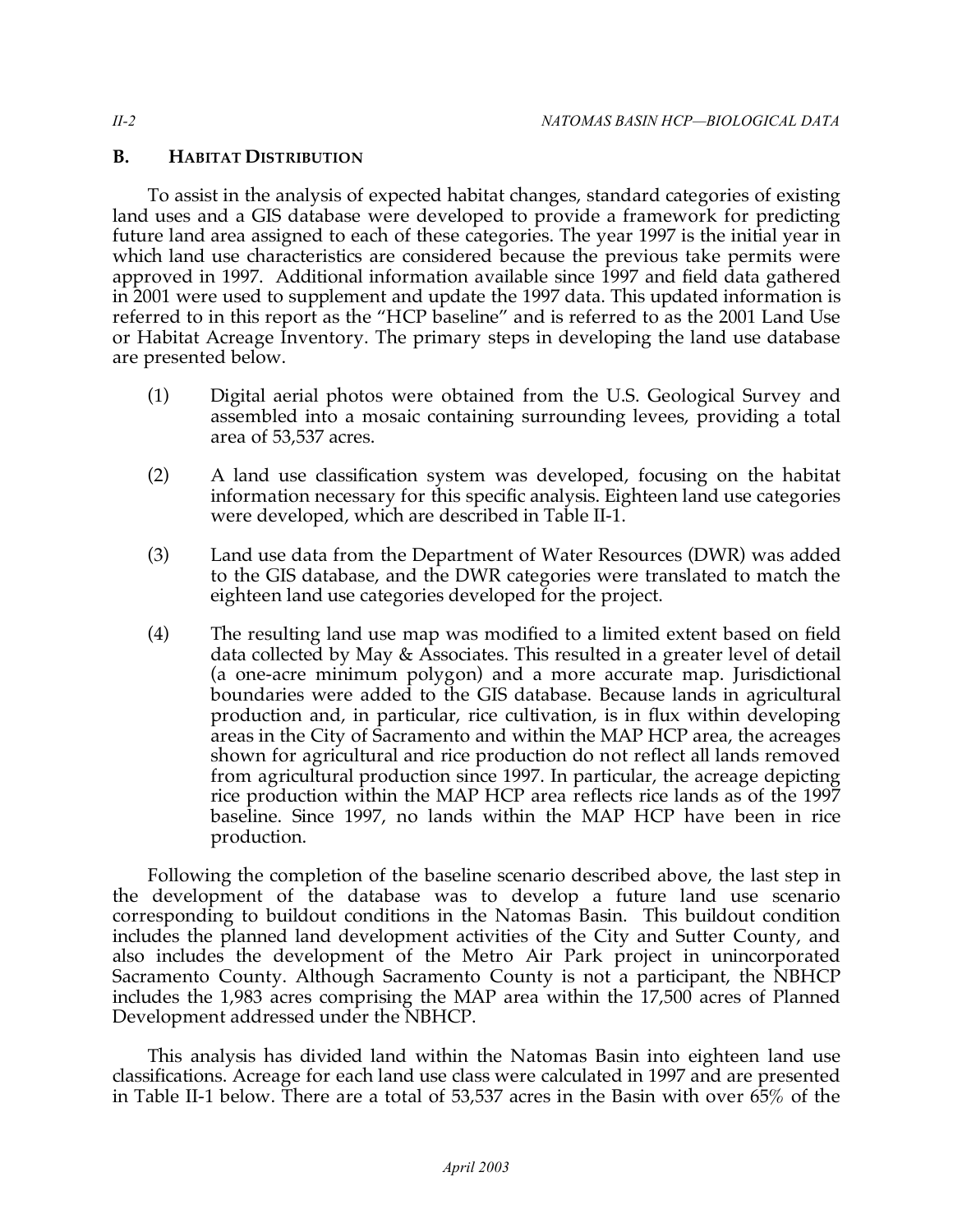acreage in rice or non-rice crops. A small portion, less than 4%, of the acreage is within the Metro Air Park area.

| <b>Land Use Class<sup>a</sup></b>    | City of<br>Sacramento | <b>Metro Air</b><br>Park | Other<br><b>Sacramento</b><br>County | <b>Sutter</b><br>County | <b>TOTAL</b> |
|--------------------------------------|-----------------------|--------------------------|--------------------------------------|-------------------------|--------------|
| Airport                              | 18                    | $\boldsymbol{0}$         | 1,512                                | 21                      | 1,551        |
| Alfalfa                              | $\boldsymbol{0}$      | $\boldsymbol{0}$         | 137                                  | 234                     | 371          |
| Canals                               | 129                   | $\overline{0}$           | 308                                  | 66                      | 503          |
| Grassland                            | 454                   | $\boldsymbol{0}$         | 293                                  | 138                     | 886          |
| Highways                             | 450                   | $\boldsymbol{0}$         | 414                                  | 571                     | 1,435        |
| Idle                                 | 838                   | 50                       | 480                                  | 94                      | 1,464        |
| Non-rice Crops                       | 4,905                 | 325                      | 8,591                                | 2,866                   | 16,686       |
| Oak groves                           | 15                    | $\overline{2}$           | 70                                   | 11                      | 98           |
| Orchard                              | 13                    | $\boldsymbol{0}$         | 169                                  | $\boldsymbol{0}$        | 182          |
| Other                                | 148                   | $\boldsymbol{0}$         | 305                                  | 15                      | 468          |
| Pasture                              | 35                    | 22                       | 261                                  | 355                     | 674          |
| Ponds and<br>seasonally wet<br>areas | $\overline{7}$        | $\overline{4}$           | 75                                   | 10                      | 96           |
| Rice                                 | 987                   | 1,541                    | 8,427                                | 11,737                  | 22,693       |
| Riparian                             | 24                    | $\boldsymbol{0}$         | 93                                   | 6                       | 124          |
| Ruderal                              | 1,429                 | 6                        | 261                                  | 274                     | 1,970        |
| Rural residential                    | 49                    | 10                       | 170                                  | 148                     | 377          |
| Tree groves                          | 36                    | 23                       | 39                                   | 8                       | 106          |
| Urban                                | 3,298                 | $\boldsymbol{0}$         | 229                                  | 327                     | 3,854        |
| <b>TOTAL</b>                         | 12,836                | 1,983                    | 21,836                               | 16,881                  | 53,537       |

**TABLE II – 1 LAND CLASSIFICATIONS IN THE NATOMAS BASIN - 1997 (ACRES)** 

Source: Habitat and land Use Assessment Database (CH2MHill, 2001)

*a. See definition of Land Use Classes below.* 

*b. The Canal land use category includes only Class I canals and drains, the largest canals and drains that are digitized as area features in the GIS database. Class II, III, and IV canals and drains are not included in this table because they are linear features in the GIS database. For a detailed description of canals and drains, both as area and linear features, see Tables II-2 and II-3.* 

*Note: Urban uses noted herein reflect 2001 conditions. Agricultural cover types reflect 1997 uses. Since 1997, all rice production within Metro Air Park has been discontinued.*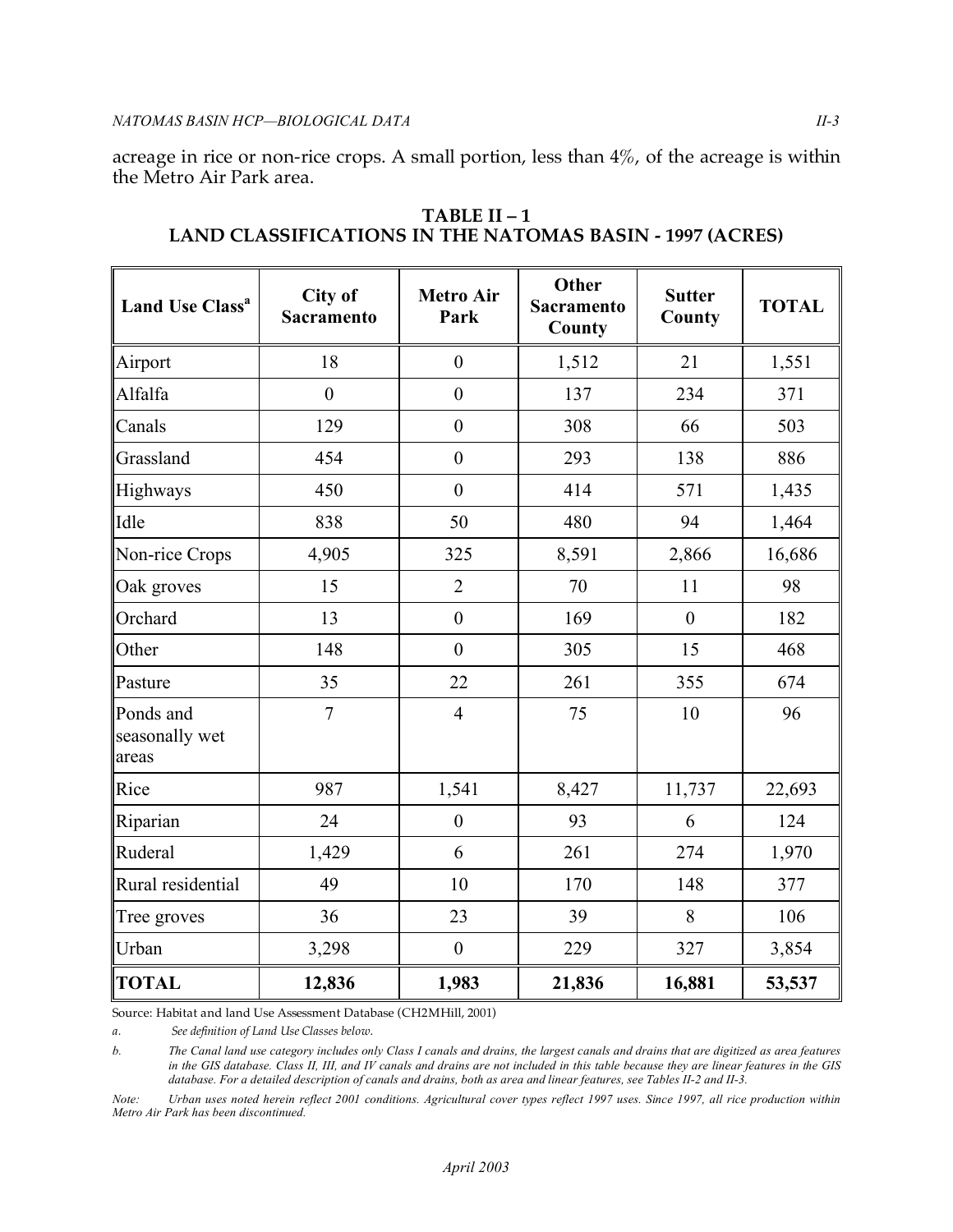### Definitions of Land Use Classes

- Airport Lands within the ownership boundary for the Sacramento International Airport, including all land use types (e.g., facilities, runways, open lands and farmlands adjacent to runways) within boundary. Does not include airport buffer lands (e.g., south of I-5). Also includes the former Natomas Air Park and several small rural airstrips (one in Sacramento County and two in Sutter County).
- Alfalfa Based on a subset of the DWR "Pasture" land use category that includes alfalfa production, as estimated for the 1997 baseline. Includes known alfalfa fields along Garden Highway in Sutter County.
- Canals The largest (Class I) canals and drains (including adjacent maintenance roads) in the Natomas Basin, primarily the ones already digitized for the DWR land use maps. Includes the East Drain, West Drain, Main Drain, North Drain, and the Central Main Canal. Does not include smaller canals and drains, which are recorded in the project database as linear features.
- Grassland Based on DWR "Native Vegetation" land use category with additional information provided by May & Associates field data and aerial photo interpretation, as estimated for the 1997 baseline. Includes known uncultivated grasslands, primarily along the eastern border of the Natomas Basin.
- Highways Includes Interstates 5 and 80, S.R. 99/70, and interchanges, including all areas within medians.
- Idle Based on DWR "Idle" land use category agricultural lands temporarily out of production.
- Non-Rice Crops Based on the DWR land use categories of "Grain and Hay Crops", "Field Crops," and "Tilled Lands." In the Natomas Basin, this category includes primarily wheat, corn, safflower, and tomatoes.
- Oak Groves Includes several isolated pockets of mature oak trees east of Garden Highway.
- Orchard Based on the DWR land use categories of "Deciduous Fruits/Nuts" and "Citrus and Subtropical". In the Natomas Basin, this includes primarily pear, peach, and walnut orchards adjacent to Garden Highway.
- Other Miscellaneous land uses not captured by other land use categories. Includes Teal Bend Golf Course, the wastewater plant at Sacramento International Airport, and several utility substations.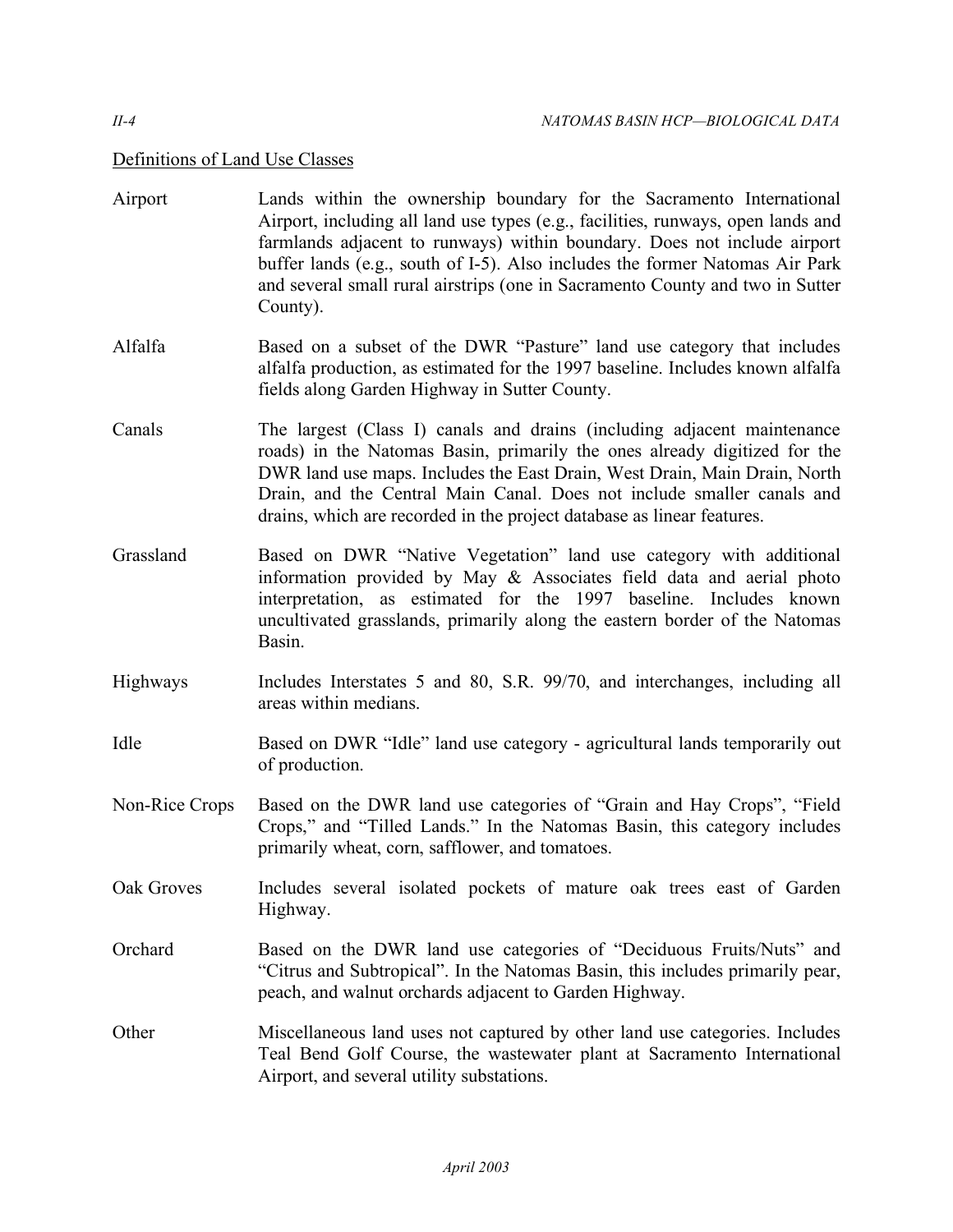- Pasture Based on DWR "Pasture" land use category, including primarily irrigated pasture in the Natomas Basin.
- Ponds/Wet Areas Wetland/marsh areas including the area around the North Drain (near RD 1000 Pumping Plant #2) and several isolated locations throughout the Natomas Basin. Based on DWR's "Water Surface" land use category and some "Riparian Vegetation" categories, with additional information provided by May & Associates data and aerial photo interpretation.
- Rice Based on DWR's "Rice" land use category.
- Riparian Based on DWR's primary "Riparian" category, with additional information provided by May & Associates data. Includes cottonwood/willow areas along primary canals and drains, including the Fisherman's Lake area.
- Ruderal Includes former agricultural lands that are no longer in production, primarily due to proximity to urbanized areas (e.g., surrounding Arco Arena). Includes DWR's "Barren" and "Vacant" land use categories. Ruderal lands typically consist of non-native grasses, and most are occasionally tilled for fire control.
- Rural Residential Includes farmhouses and farm equipment yards. Includes DWR's "Semi-Agricultural" land use category, with additional information provided by aerial photo interpretation.
- Tree Groves Includes non-riparian stands of trees other than mature oaks. Based on DWR's "Native Vegetation" land use category, with additional information by May & Associates data and aerial photo interpretation.
- Urban Urbanized areas. Primarily in the City of Sacramento, but also including unincorporated areas along El Centro Road in Sacramento County and Pacific Avenue in Sutter County.

The system of canals and drains owned and maintained by RD 1000 and Natomas Mutual has been analyzed based on data obtained from RD 1000 and Natomas Mutual and field data collected by May & Associates. The canals and drains were divided into four categories: Class I (the Canal land use category including the primary drainage system), Class II (large), Class III (medium), and Class IV (small). The following Tables II-2 and II-3 show the number of miles and acres of canals and drains in the Natomas Basin by jurisdiction for the year 1997, as updated by CH2MHill in 2001.

## **TABLE II – 2 CANALS AND DRAINS IN THE NATOMAS BASIN – 2001 (MILES)**

| <b>Sacramento</b><br>Park<br>Countv |
|-------------------------------------|
|-------------------------------------|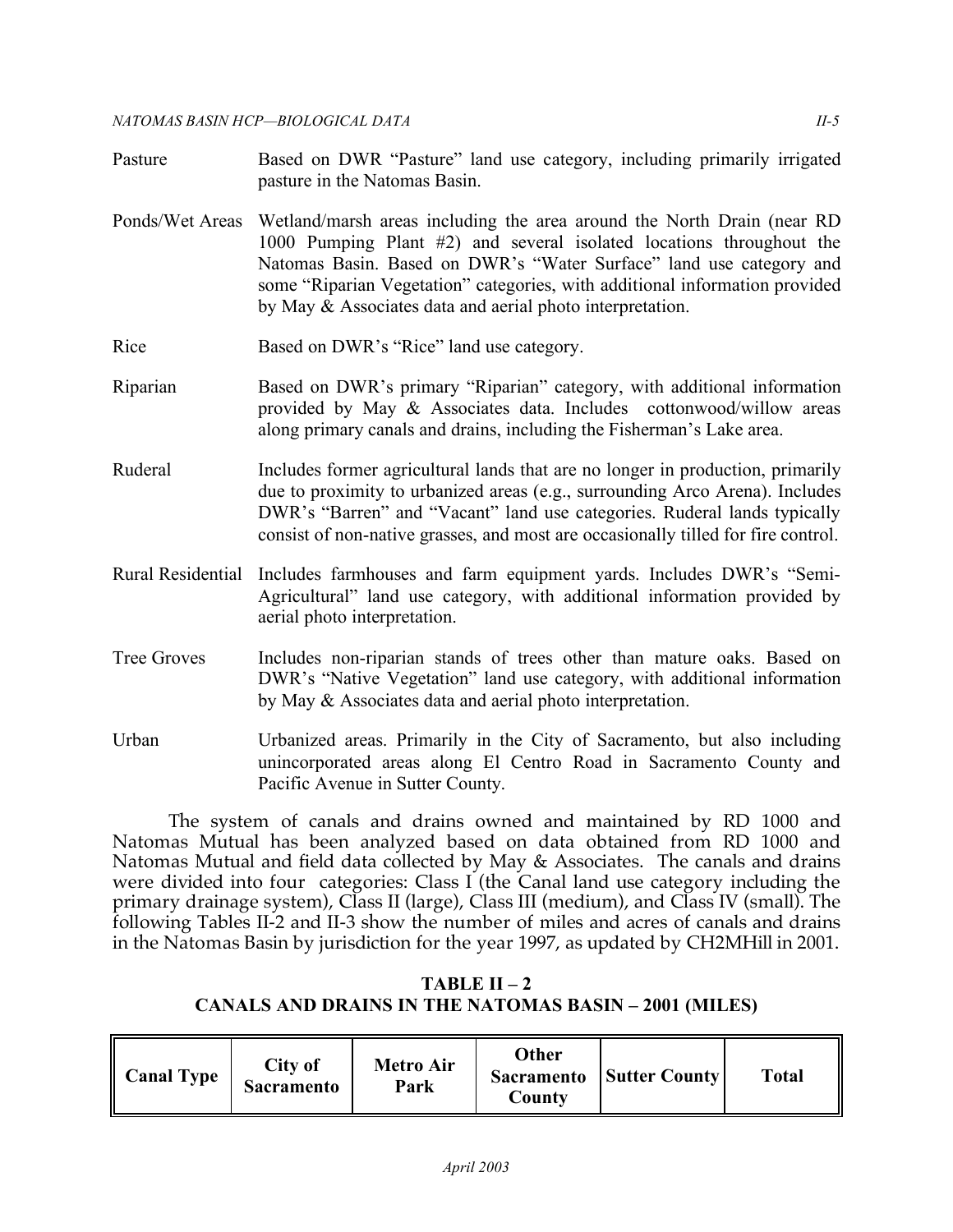*II-6 NATOMAS BASIN HCP—BIOLOGICAL DATA* 

| <b>Canal Type</b> | City of<br><b>Sacramento</b> | <b>Metro Air</b><br>Park | Other<br><b>Sacramento</b><br>County | <b>Sutter County</b> | <b>Total</b> |
|-------------------|------------------------------|--------------------------|--------------------------------------|----------------------|--------------|
| Class I           | 13.9                         | 1.4                      | 13.6                                 | 7.1                  | 36.0         |
| Class II          | 4.0                          | 4.0                      | 18.0                                 | 24.5                 | 50.5         |
| Class III         | 15.1                         | 3.5                      | 50.5                                 | 28.5                 | 97.6         |
| Class IV          | 5.1                          | 4.1                      | 31.4                                 | 22.3                 | 62.9         |
| <b>TOTAL</b>      | 38.1                         | 11.6                     | 114.9                                | 82.4                 | 246.9        |

 *Source:CH2M Hill, September 2001.* 

**TABLE II – 3 CANALS AND DRAINS IN THE NATOMAS BASIN - 2001 (ACRES)** 

| <b>Canal Type</b>                | City of<br><b>Sacramento</b> | <b>Metro</b><br><b>Air Park</b> | Other<br><b>Sacramento</b><br>County | <b>Sutter County</b> | <b>Total</b> |
|----------------------------------|------------------------------|---------------------------------|--------------------------------------|----------------------|--------------|
| Class I                          | 129                          | $\theta$                        | 308                                  | 66                   | 503          |
| Class II <sup>a</sup>            | 32                           | 32                              | 144                                  | 196                  | 404          |
| Class III <sup>a</sup>           | 90                           | 21                              | 301                                  | 170                  | 582          |
| $\mathbf C$ lass IV <sup>a</sup> | 23                           | 19                              | 145                                  | 103                  | 289          |
| <b>TOTAL</b>                     | 275                          | 72                              | 898                                  | 534                  | 1,779        |

 *Source:CH2M Hill, September 2001.* 

*a Class II, III, and IV canals and drains are linear features in the GIS database. Conversion to area features required using a standard width for each canal type, which was determined to be 65.9, 49.2, and 38.0 feet for Class II, III, and IV canals, respectively, based on information from Natomas Mutual. These standard widths include adjacent upland areas (e.g., maintenance roads) in addition to channel width.* 

*b Class 1 canal acreage located within Metro Air Park is shown under Other Sacramento County.* 

## **C. COVERED SPECIES**

The NBHCP provides for the conservation of 22 wildlife and plant species that either exist or may exist within the Natomas Basin. Two of the Covered Species, Swainson's hawk and giant garter snake have influenced the structure of the NBHCP for the following reasons: (1) both species are prominent within and surrounding the Natomas Basin; (2) both are listed as state threatened species and the giant garter snake is also a federal listed threatened species; and (3) as a wetland species (giant garter snake) and upland foraging species (Swainson's hawk), the habitat necessary to support the two species provides to varying extent the habitat types utilized during some or all of the life cycles of the remaining Covered Species.

While giant garter snake (GGS) and the Swainson's hawk are known to occur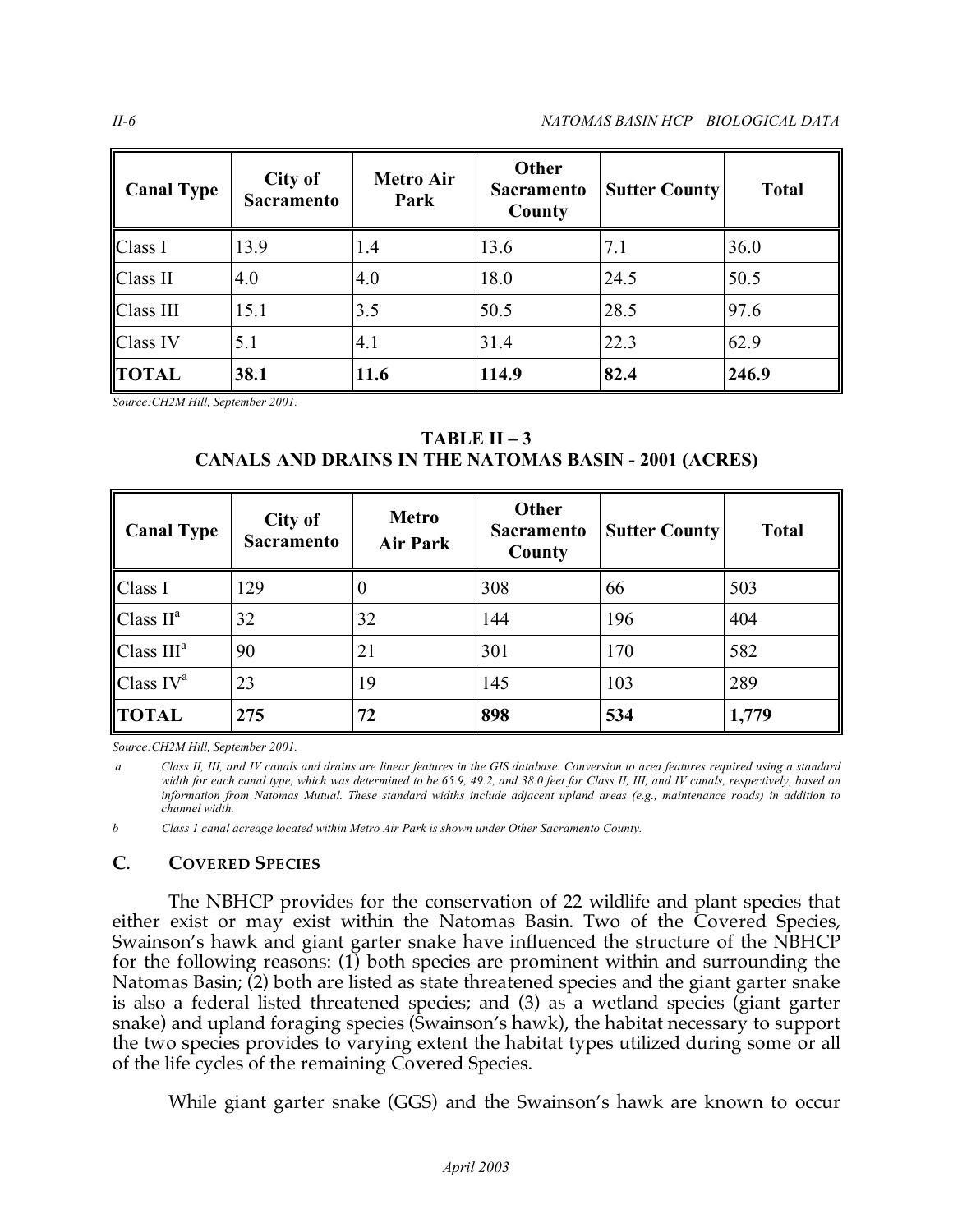#### *NATOMAS BASIN HCP—BIOLOGICAL DATA II-7*

widely throughout the Natomas Basin, at least 10 of the remaining Covered Species are also known to or likely to occur within the Basin in limited areas or during certain periods of the year. Take of Covered Species other than the hawk and snake may occur as a result of Authorized Development by the Land Use Permittees or the Water Agencies Covered Activities, or as a result of management activities carried out by TNBC. Some species either do not occur widely in the Natomas Basin, or may become established more widely in the future. If Covered Species that are currently infrequent visitors should increase usage of the Natomas Basin, then TNBC in consultation with the NBHCP TAC, would consider modifying reserve management strategies to better accommodate and support the increasing populations of such Covered Species.

Six of the seven covered birds species are migratory (Aleutian Canada goose, bank swallow, burrowing owl, Swainson's hawk, tricolored blackbird, white-faced ibis), and one is resident (loggerhead shrike). Four of the covered bird species are currently known to breed in the Basin (Swainson's hawk, burrowing owl, tricolored blackbird, loggerhead shrike). Two species, whitefaced ibis and bank swallow, could potentially nest in the Basin if suitable nesting habitat becomes available. The remaining animal and plant species are year-round residents of their habitats.

Generally, species using the Natomas Basin occur in three general habitat associations.

Wetland associated species, upland associated species and vernal pool associated species.

*Wetland Associated Species*. Several species use marsh and wet areas as well as vernal pool areas. These species may also require upland areas that are associated with wet areas. These associated wetland species covered by the NBHCP include:

 Giant garter snake Aleutian Canada goose Tricolored blackbird White faced ibis Northwestern pond turtle California tiger salamander Western spadefoot toad Delta tule pea Sanford's arrowhead

Giant garter snake prefers marshlands which are extremely limited in the Natomas Basin. As a result this species has adapted to use rice fields and canals. The NBHCP through development of managed marsh reserves and preservation of rice reserves will provide managed habitat to support the needs of this species and associated upland species.

Aleutian Canada goose is a winter visitor to the Natomas Basin and forages and rests in the area, but is not known to breed in the basin. Although, there are no known occurrences of the Aleutian Canada goose in the NBHCP Plan area, the NBHCP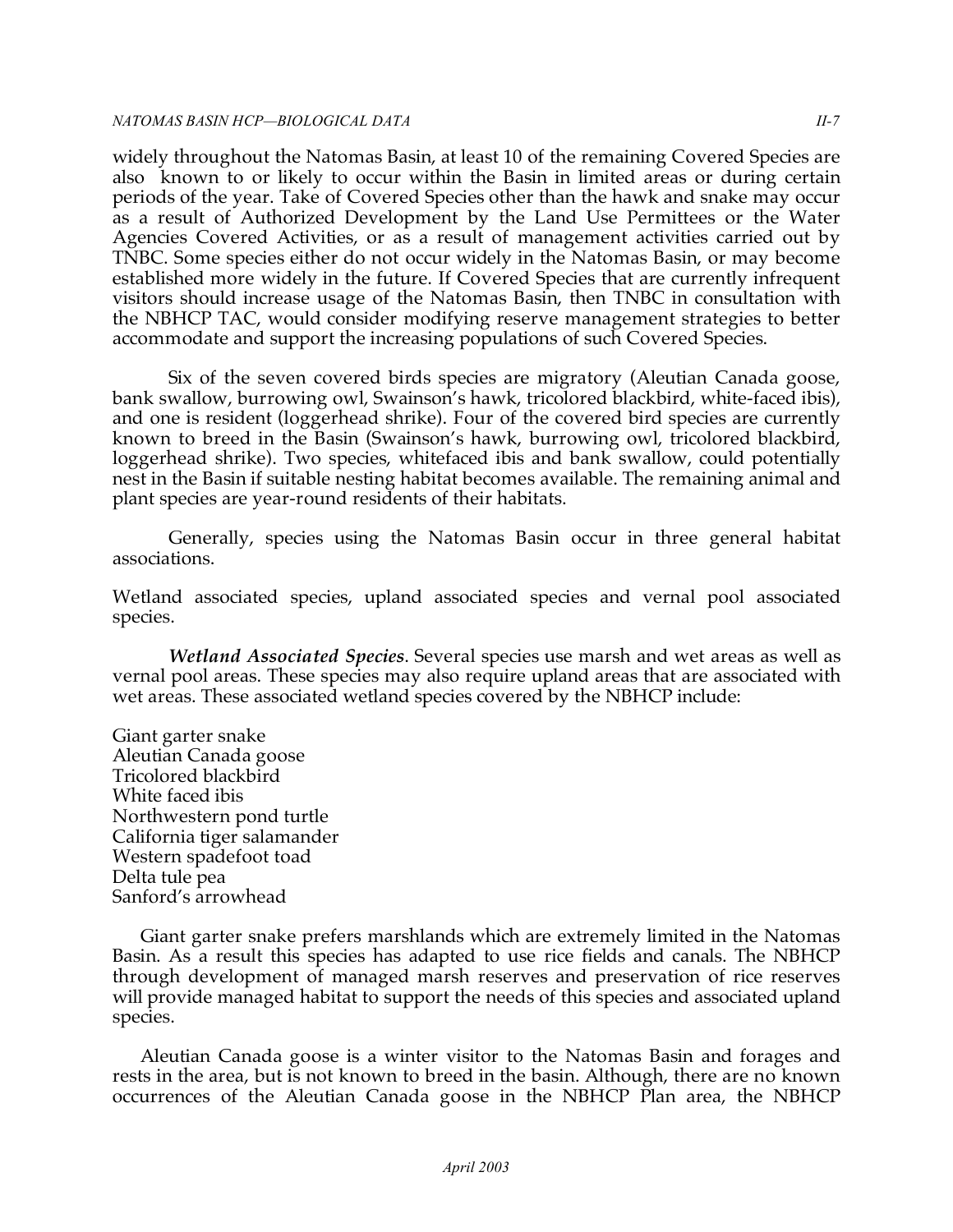includes policies to support resting and foraging for this species in the reserve system areas. Thus, preservation of the rice landscape included in the mitigation plan will also support winter foraging and resting areas for the Aleutian Canada goose.

White faced ibis uses rice fields, ditches and other wet areas for foraging and prefers extensive marsh areas for nesting. Because there is so little native marsh in the Natomas Basin, there are no known nesting sites of the white faced ibis in the plan area. Creation of new managed marsh mitigation lands and the wetland reserve management policies have been designed to all support species such as the white faced ibis.

Tricolored blackbird uses marshes, rice fields and meadows for foraging and nesting. Again because of the limited amount of native marsh remaining in the Plan Area, breeding populations of this species have declined over the last several decades. The managed marsh reserves which include both marshes and upland areas (for foraging) will also benefit this species.

Northwestern pond turtle, California tiger salamander and western spadefoot toad are all species that use wetland areas with associated uplands as habitat. The pond turtle prefers marshlands and other slow moving waters, but also uses upland areas for basking, egg laying and overwintering. This habitat is similar to the requirements for the giant garter snake and the reserve management requirements for managed marsh. Similarly, western spadefoot toad requires shallow seasonal wetlands for breeding. Finally, the California tiger salamander is an aquatic breeder and therefore requires ponds, marsh or other shallow or slow moving waters for breeding. The juvenile and adult salamanders utilize upland grass areas for habitat once metamorphosis has occurred. Thus, all three of these species require marsh or wetland areas with associated uplands. These species will benefit by the substantial increase in managed marsh habitat under the 0.5 to 1 mitigation ratio. Vernal pool avoidance policies included in the NBHCP will further protect habitat for these species.

Delta tule pea and Sanford's arrowhead, two plant species, are associated with wetland and marsh areas. Neither species have known occurrences in the NBHCP Plan Area largely because of the lack of marsh and wetlands remaining in the area. Thus, under the NBHCP managed marsh management strategies, these species will also benefit from the increase in marsh reserves provided by the NBHCP.

*Vernal Pool Associated Species*. Related to marsh habitat enhancement strategies are avoidance and minimization strategies to protect vernal pool associated species. Vernal pool species are the most difficult to develop mitigation for since none of the vernal pool covered species are known to be present in the Natomas Basin. There are however, limited vernal pools on the eastern edge of the Natomas Basin which may support these species. The NBHCP includes USFWS survey protocols and mitigation through 1) avoidance and on-site preservation or 2) payment into a USFWS Mitigation Bank. Covered species which may use vernal pool habitat include: Midvalley fairy shrimp, vernal pool fairy shrimp, vernal pool tadpole shrimp, Boggs Lake hedgehyssop, Colusa grass, legenere, Sacramento orcutt grass, and slender orcutt grass.

*Upland Associated Species*. Nearly all covered bird and animal species (with the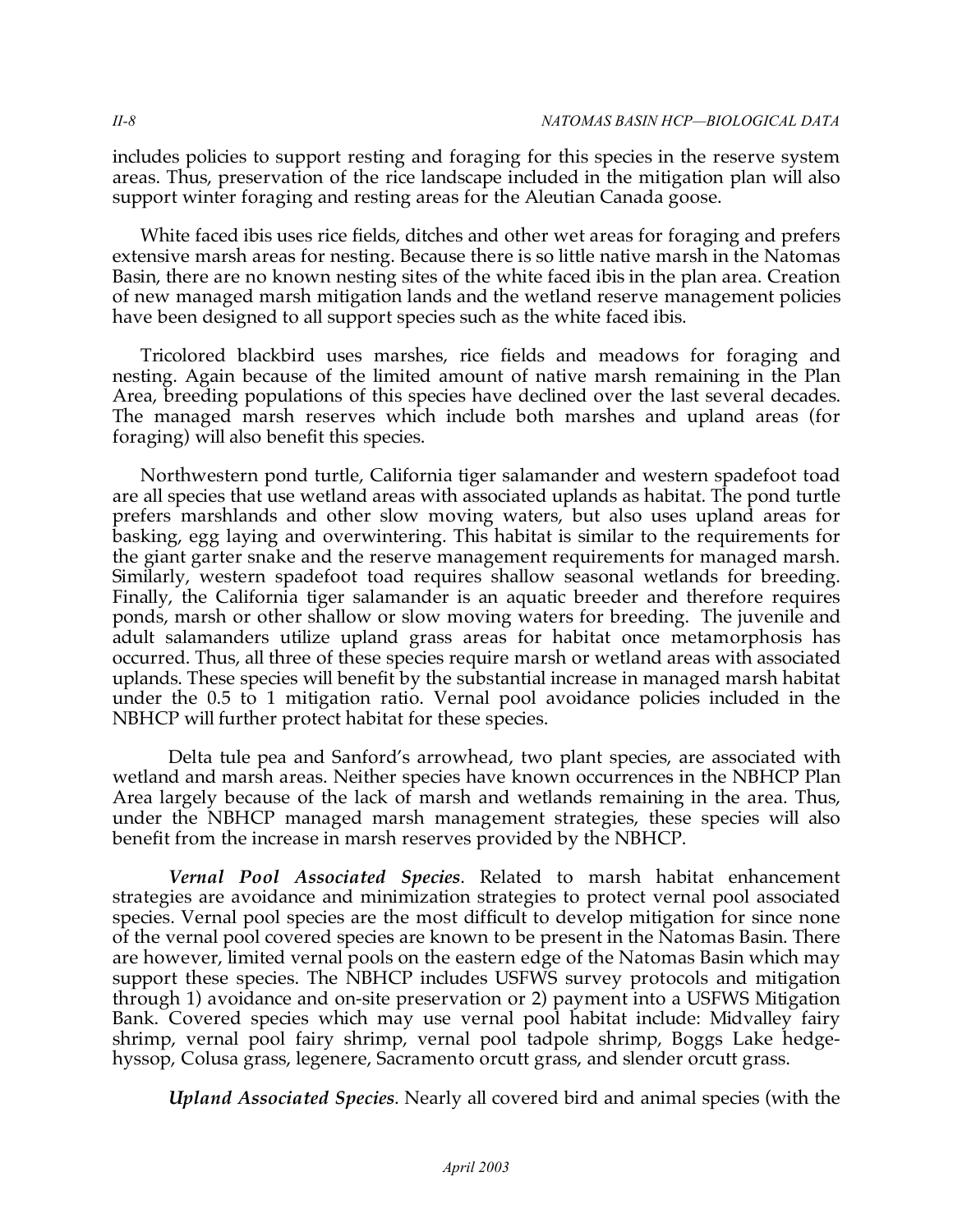#### *NATOMAS BASIN HCP —BIOLOGICAL DATA II-9*

exception of certain VP species) need some upland areas for basking, hibernaculae, cover or foraging. Upland areas of the reserve system will be designed to support foraging and/or perching habitats for the Swainson's hawk, loggerhead shrike, tricolored blackbird and bank swallow. Burrowing owl may also use upland areas, as well as the upland portions of marsh and rice levees for burrows. As noted above, although the *California Tiger Salamander* is an aquatic breeder, this species also uses upland areas during advanced juvenile and adult stages. Thus, the reserve management strategies seek to provide an upland habitats to support a variety of upland associated species. Each Site Specific Management Plan prepared for reserves, will consider the potential for the reserve to optimally support multiple upland species. Additionally each upland reserve Site Specific Management Plan will also address vegetation needs such as nesting trees for upland covered species.

## **1. Species Potentially Affected by Covered Activities**

## a. General Distribution/NDDB Records

Early in the NBHCP process, the USFWS provided a list of species with the potential to occur in the Natomas Basin. This list was eventually modified to develop the Covered Species list shown in Table I-1. To offset the potential impacts of habitat loss on these species, the goal of the NBHCP is to mitigate on a habitat protection basis. The NBHCP specifically focuses on impacts and mitigation requirements for two listed species known to occur extensively in the NBHCP area -- the federally and state listed giant garter snake (GGS), associated primarily with wetland habitats, and the state listed Swainson's hawk, associated primarily with upland habitat. Although the federally listed vernal pool species shown in Table I-1 are addressed in this Plan and are included under the incidental take permits under defined circumstances, take of these species is expected to be limited because the Natomas Basin no longer contains large intact vernal pool grassland complexes and isolated vernal pool habitats may occur within areas that are to be developed but is expected to be relatively small in extent and amount (see Section IV.C.54.). Thus, protection of wetland and upland habitats described under the NBHCP for the giant garter snake, Swainson's hawk, and listed vernal pool species is expected to provide significant levels of protection for each of the other species associated with these habitats, as shown in Table I-1.

The NBHCP emphasizes conservation of the overall ecosystem of the Natomas Basin by maintaining and enhancing a combination of wetland and upland habitat values, and by ensuring that all the species shown in Table I-1 are protected by the provisions of the Plan. It is expected that the measures described in the Plan will provide benefits for both those species that are listed under the ESA and CESA and for other unlisted species, some of which may become listed in the future. As explained in Chapter I, the Section  $10(a)(1)(B)$  and Section 2081 permits issued in association with the NBHCP will apply to all species listed in Table I-1.

A search of the California Natural Diversity Data Base (NDDB) was conducted August 3, 2000, to determine known occurrences of listed or candidate species within the Natomas Basin. Although the NDDB may not contain all records of sightings within an area, it is the most consistent published source of information available. NDDB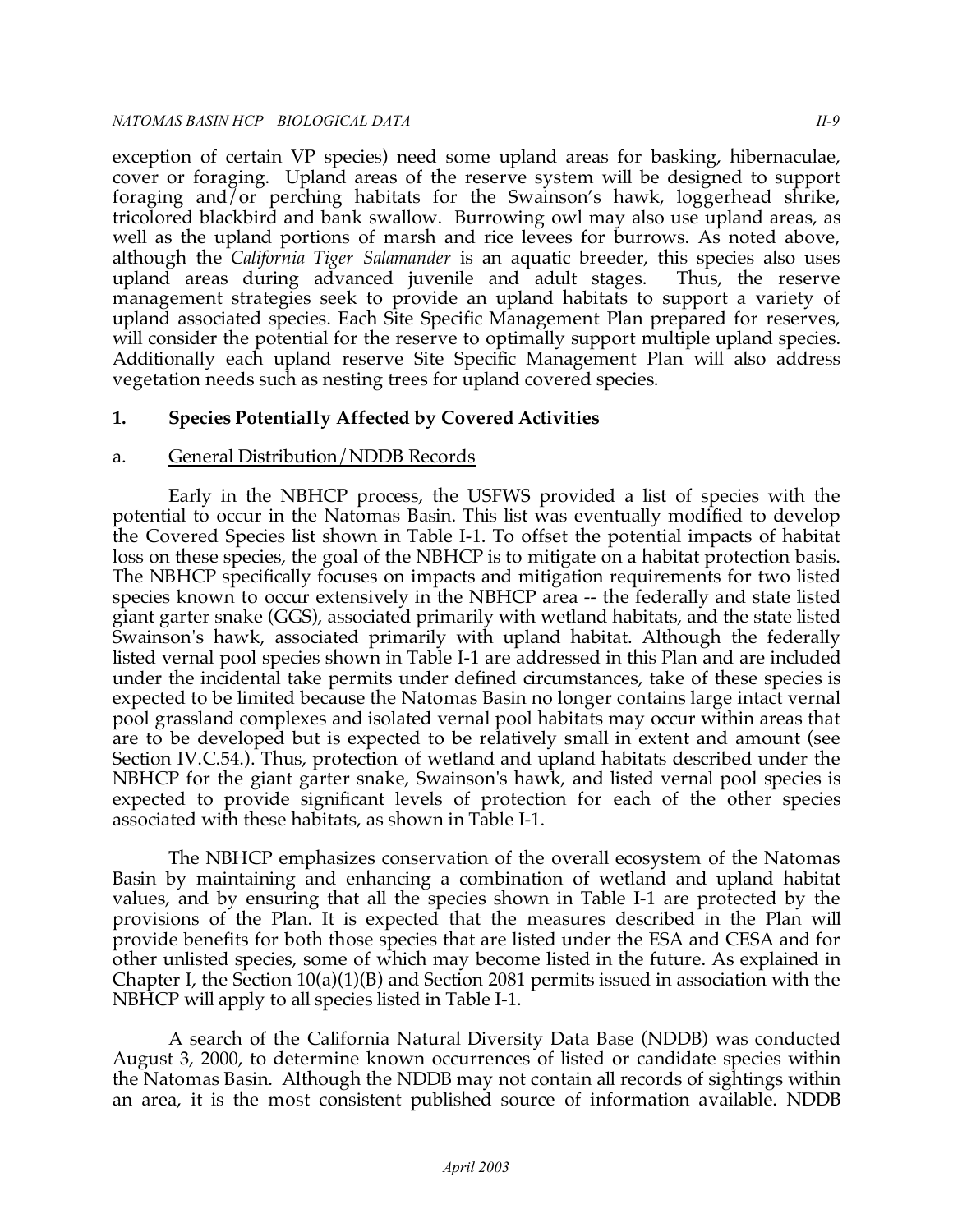records are not localized as to parcel; rather, sightings in a fairly large radius are shown as one record. Thus, the NDDB shows the general distribution of species. NDDB occurrence records were used to determine which listed, candidate, or other species were likely to occur in the Basin and to estimate their distribution. The giant garter snake and Swainson's hawk are discussed in Section II.C.2 and II.C.3 below, respectively. Other Covered Species that are currently known within the Plan Area or have the potential to occur there are discussed below in Section C.4.

Species occurrences in the Plan Area known from Giant Garter Snake and Swainson's Hawk reports and other species' records are shown in Figure 12, Giant Garter Snake Records; Figure 13, Swainson's Hawk Records; and Figure 14, Other Species Records. Figure 12 reflects published information and illustrates the occurrence of giant garter snakes throughout the Basin. Unpublished records (George Hansen, pers. comm.) also confirm the widespread distribution of the giant garter snake in the Natomas Basin. Figure 13 reflects published information from the 2001 Annual Report prepared by the Swainson's Hawk Technical Advisory Council. However, the vast majority of the Basin is private land and has not been systematically surveyed for all Covered Species. The species with the most documented occurrences in the Basin are the giant garter snake and Swainson's hawk. As stated above, these species are the main focus of mitigation efforts under the Plan.

## b. Fish Species Not Covered by the Plan

The following listed fish species -- Spring and Winter run chinook salmon, steelhead, delta smelt, and Sacramento splittail -- will not be covered by the Plan and its associated Section  $10(a)(1)(B)$  and Section 2081 permits. Those fish species will not be covered by the Plan because the effects of water intake entrainment from the Sacramento River will be addressed and analyzed through a separate Section 7 consultation with NMFS. In anticipation of that separate permit, Natomas Mutual is working with federal and state agencies to design fish screens to minimize the take of riverine species. The fish screens are expected to be completed in 2003 or later.

The utilization of distinct permits processes is indicative of the fact that those fish species and terrestrial species (e.g., the giant garter snake) depend upon different, and sometimes conflicting, habitat resources. For example, existing diversions from the Sacramento River create Spring, Summer, and early Fall water on which existing giant garter snake populations depend. At the same time, existing diversions create a risk for those fish species. However, the principal conservation methods to be used by the Plan for wetland habitats do not require more water than is currently used to grow rice on the same land area. Therefore, establishment of the Plan will not increase the dependence on external water supplies or increase the amount of future water diversions, which would affect these fish species.

## **2. Giant Garter Snake** (*Thamnophis gigas*)

## a. Species Description and Taxonomy

The giant garter snake is one of the largest garter snakes of the genus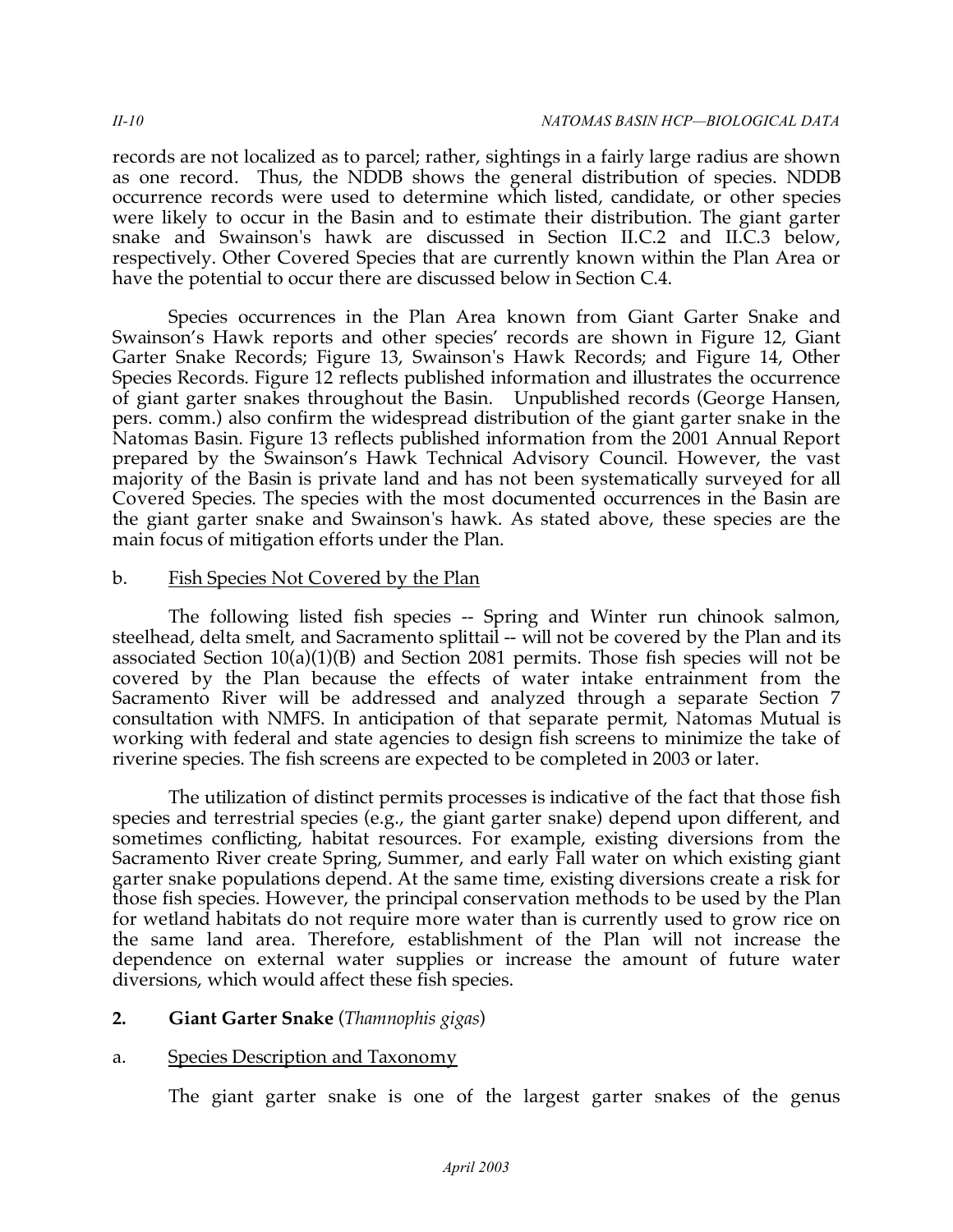#### *NATOMAS BASIN HCP —BIOLOGICAL DATA II-11*

*Thamnophis*, with a total length up to 4.5 feet or greater. The garter snake in the Sacramento Valley and Delta regions has a dorsal ground color often dark brown to olive or nearly black, a complete dorsal strip varying in color from dull yellow to bright orange, and sometimes orange on the ventral surfaces as well (Hansen 1992). The giant garter snake was formerly listed as a sub-species of *Thamnophis elegans* but was elevated to a full species status as *T. gigas*. Since *T. gigas* is adapted to a different ecological habitat than other subspecies of either *T. elegans* or *T. couchii*, *T. gigas* is largely isolated from its related species and sub-species. The following description of the life history of the giant garter snake is taken from reports written by John Brode and George Hansen (see References section, Chapter VIII, and other personal communications).

The giant garter snake is listed as a threatened species under the Federal Endangered Species Act and the California Endangered Species Act. The giant garter snake is an endemic species of wetlands in the Central Valley of California. Historically, giant garter snakes were found from the vicinity of Butte County southward to Bakersfield in Kern County. Today, populations of the giant garter snake are found in the Sacramento Valley and in isolated pockets of the San Joaquin Valley.

## b. Activity Cycle/Behavior

In the Basin, the GGS annual cycle and habitat utilization generally occur in the following pattern. By the end of October, GGS begin entering their winter retreats in rodent burrows excavated in channel and canal banks, rubble piles, and other upland sites. After emergence from winter retreats, which occurs by late March or early April, GGS utilize canals with water that persists through the summer months. Many of the canals contain adequate emergent aquatic vegetation and steep, vegetated banks that provide cover and an abundant food supply of small fish, tadpoles and frogs. However, current canal maintenance practices have rendered many of the major canals in the basin unusable. Rice fields are also utilized by GGS, with this seasonal use beginning after rice growth is sufficiently high to provide cover. Following pre-harvest rice field draining, GGS move out of rice fields and re-enter canals where they often find prey stranded in pools of water left behind from the flooding of the rice fields. After the fields have been drained, the GGS returns to its winter retreat.

## *Seasonal*

Adult and juvenile giant garter snakes emerge from their winter retreats in late March or early April and bask on elevated ground at overwintering sites. They are active from the time of emergence to the end of October, with surface activity concentrated from April to October.

## *Daily*

Hansen and Brode (1992b) describe the daily activity of the GGS to generally include "emergence from burrows in the bank after sunrise; basking to warm its body to activity temperatures during cool weather or cool early mornings; and foraging or courting activity throughout the remainder of the day. GGS were observed several times after sunset during hot weather, usually lying motionless on warm pavement or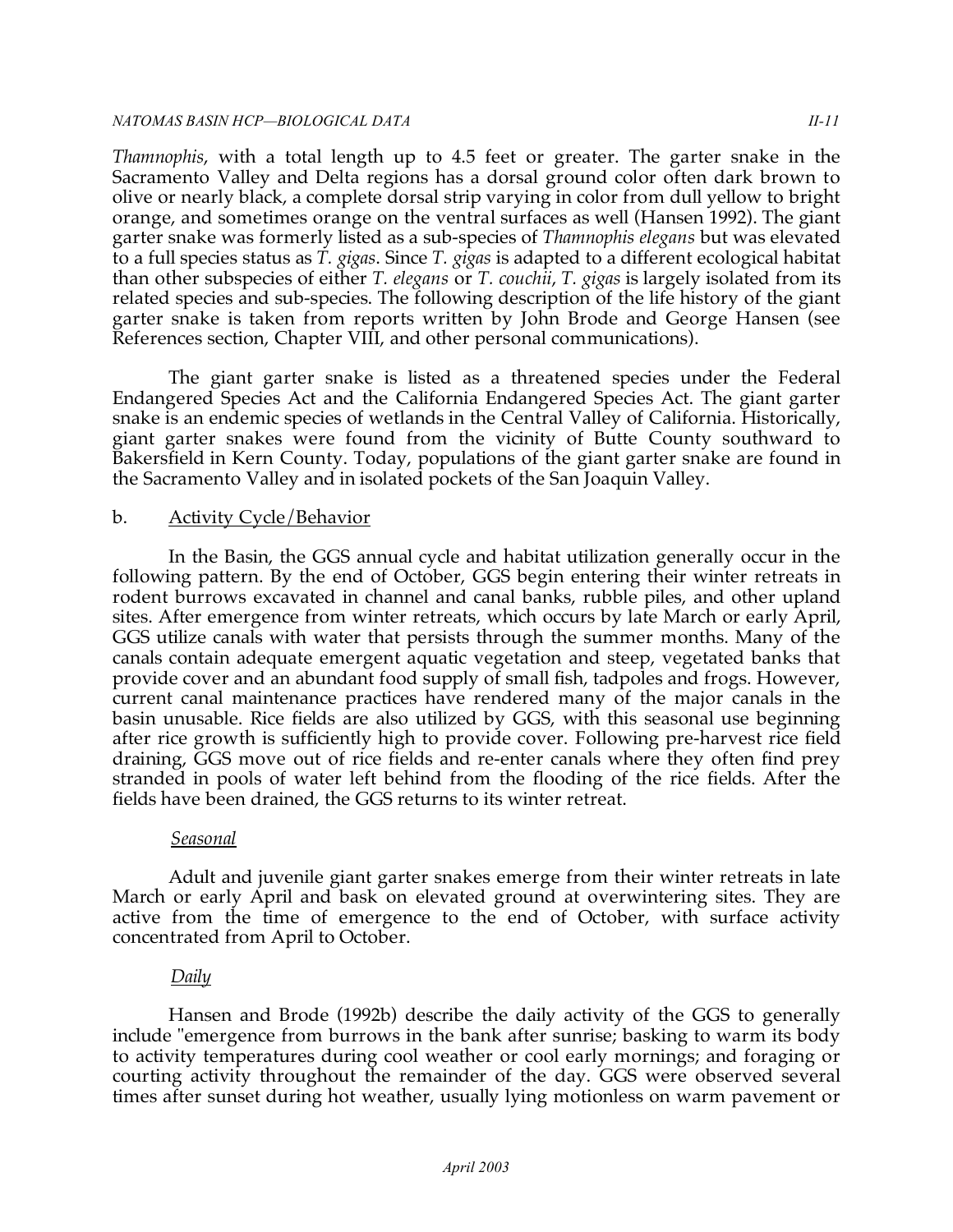dirt roads." Giant garter snakes will move distances of five miles over the course of a few days, and have been documented to move as much as one mile in a single day. Typically, the GGS moves between zero and thirty meters in a day. They may use stretches of unvegetated canals as dispersal corridors; however, they typically do not remain in such canals long because without cover they are vulnerable to predation.

## *Reproduction*

Giant garter snakes have been observed mating on vegetated canal banks or on stands of emergent vegetation from April to May. After breeding, the males and females separate and continue feeding. Gravid females continue to feed through the summer. Females give birth about  $120$  days after breeding (e.g. breeding in April and bearing young in August). Females three years of age and older can begin to reproduce. Clutch size for young snakes is usually small, however, with 8 to 10 young. Clutch size increases with age of female, reaching as high as 50 young for a 10 to 12 year old female (4 to 5 feet in length). Females can probably clutch each year, but reproductive success may depend on whether they recover their body weight after they bear.

## c. Habitat Components/Requirements

The giant garter snake inhabits agricultural wetlands and other waterways, such as irrigation and drainage canals, rice lands, marshes, sloughs, ponds, small lakes, low gradient streams, and adjacent uplands in the Central Valley. This species prefers freshwater marshes and low gradient streams, and has adapted to drainage canals and irrigation ditches for habitat. This species is the most aquatic of the garter snakes in California. Habitats currently known to support giant garter snakes include Gilsizer Slough, Badger Creek, and Colusa National Wildlife Refuge, Sacramento National Wildlife Refuge, Delevan National Wildlife Refuge, Sutter National Wildlife Refuge, and Gray Lodge Wildlife Area.

The agricultural and flood control activities of the  $20<sup>th</sup>$  century have greatly reduced the habitat for the giant garter snake. Uncontrolled seasonal flooding of the Sacramento Valley historically provided expansive areas of giant garter snake habitat. As a result of habitat loss and fragmentation, declining populations and continuing threats to the remaining populations, the giant garter snake was listed as a threatened species by the State of California in 1971 and a federally threatened species in 1993.

## *Components*

Generally, the habitat components most important to giant garter snake survival are: (1) water, including permanent water that persists through the summer months; (2) emergent aquatic vegetation and steep, vegetated banks for cover; and (3) an abundant food supply (Glenn Wylie, BRD, pers. comm.). Other important components are adjacent upland areas with small mammal burrows or other suitable winter retreats, upland habitat with grassy banks for refuge from flood and openings in the vegetation for basking, and habitat diversity. The giant garter snake occurs in a combination of permanent and seasonal freshwater habitats and conducts most of its activities within the immediate vicinity of water. Giant garter snakes usually occur within a few feet of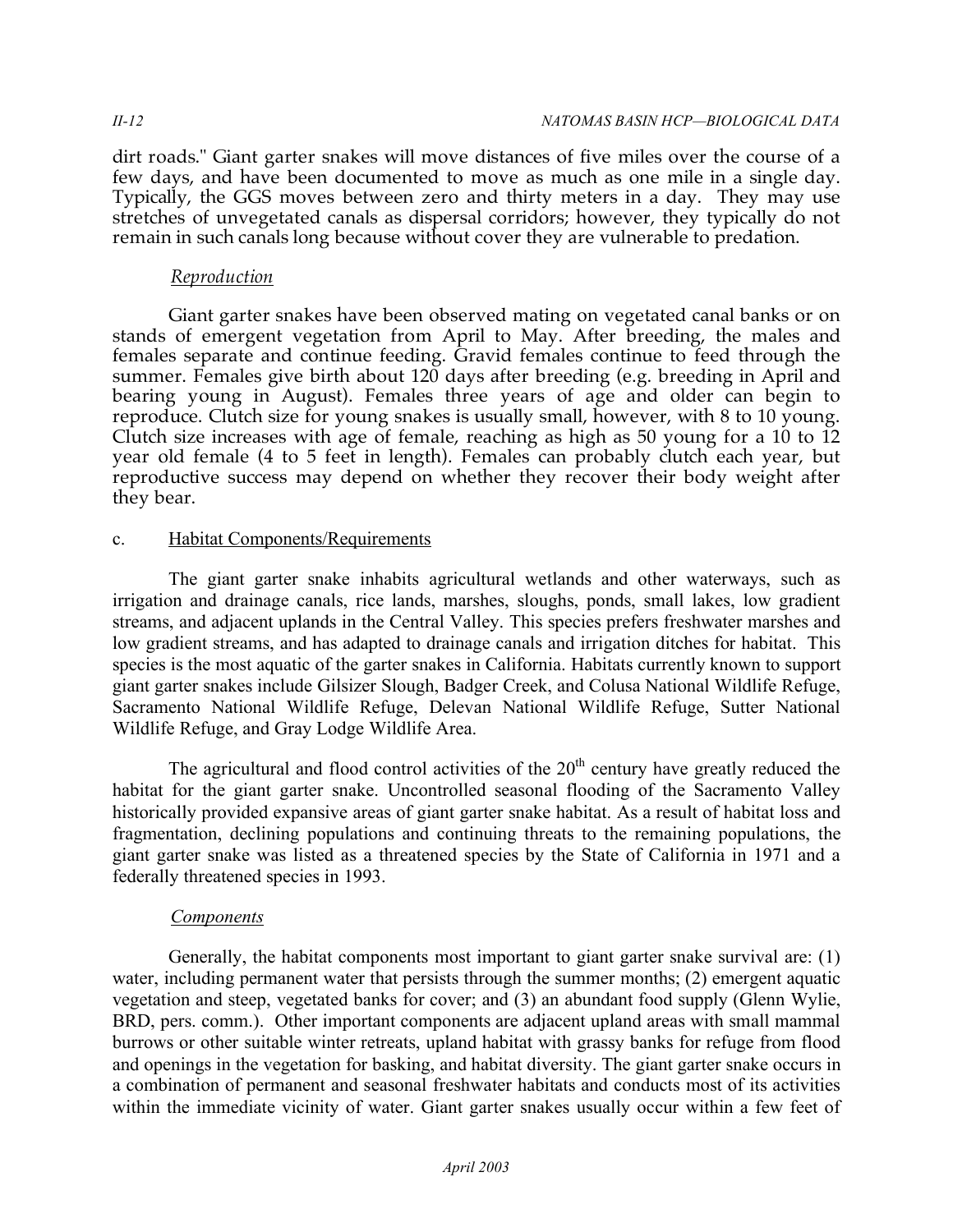water (i.e., within escape distance) and are often found between the water level and the top of adjacent banks or embankments.

### *Seasonal and Permanent Marsh*

As the name implies, a seasonal marsh is flooded seasonally to accomplish a variety of purposes, including benefits to wildlife and vegetation management. The time of year when a seasonal marsh is flooded depends on the wildlife species being targeted (e.g., winter for waterfowl). Permanent marshes retain water year round. Giant garter snakes are known to use a variety of seasonal and permanent marsh habitats. Recent telemetry studies have shown the GGS prefer permanent marshes or canals with permanent marsh-like conditions. Native marsh habitats are nearly non-existent in the Natomas Basin and constitute less than 0.2% of the Natomas Basin. As such, the giant garter snake populations have overtime, adapted to the inundated (flooded) rice fields and related irrigation ditches in the Natomas Basin.

### *Rice Fields*

Giant garter snakes are known to utilize rice fields for some of their habitat needs (Brode and Hansen 1992), along with associated features of the Natomas Basin rice growing landscape, including the canals, ditches, and drains of the Basin's water conveyance systems, the higher ground of levees and railroad embankments, and sloughs and marshes. Gravid female garter snakes, for example, have been observed to utilize maturing rice fields and to remain in the rice fields to feed after parturition; neonate garter snakes have also been observed feeding in rice fields (Hansen, pers. comm.). In studies conducted by the U.S.G.S. Biological Resources Division (BRD), 50% of radio-telemetered giant garter snakes have been observed in rice fields, especially along the edges of the fields, and when the rice plants are high enough to provide sufficient cover (Glenn Wylie, pers. comm.).

Giant garter snake seasonal activity associated with rice cultivation typically occurs as follows:

Spring: Rice is planted and the fields are flooded with several inches of water. Prey species (e.g., small fish and frogs) migrate into rice fields from ditches and drains that retain water year round and where they overwinter, eventually attracting giant garter snakes into the fields. Summer: Once the rice plants are high enough to provide cover, giant garter snakes use the rice fields to feed and bear their young (see above). They will use the fields so long as there is sufficient water and quantities of prey. Late Summer /Fall: The water is drained from the rice fields and garter snakes move off the fields to other adjacent habitats. The rice is harvested. At this time female garter snakes have just borne young and need food to regain their body weight. Prey species that were in the rice fields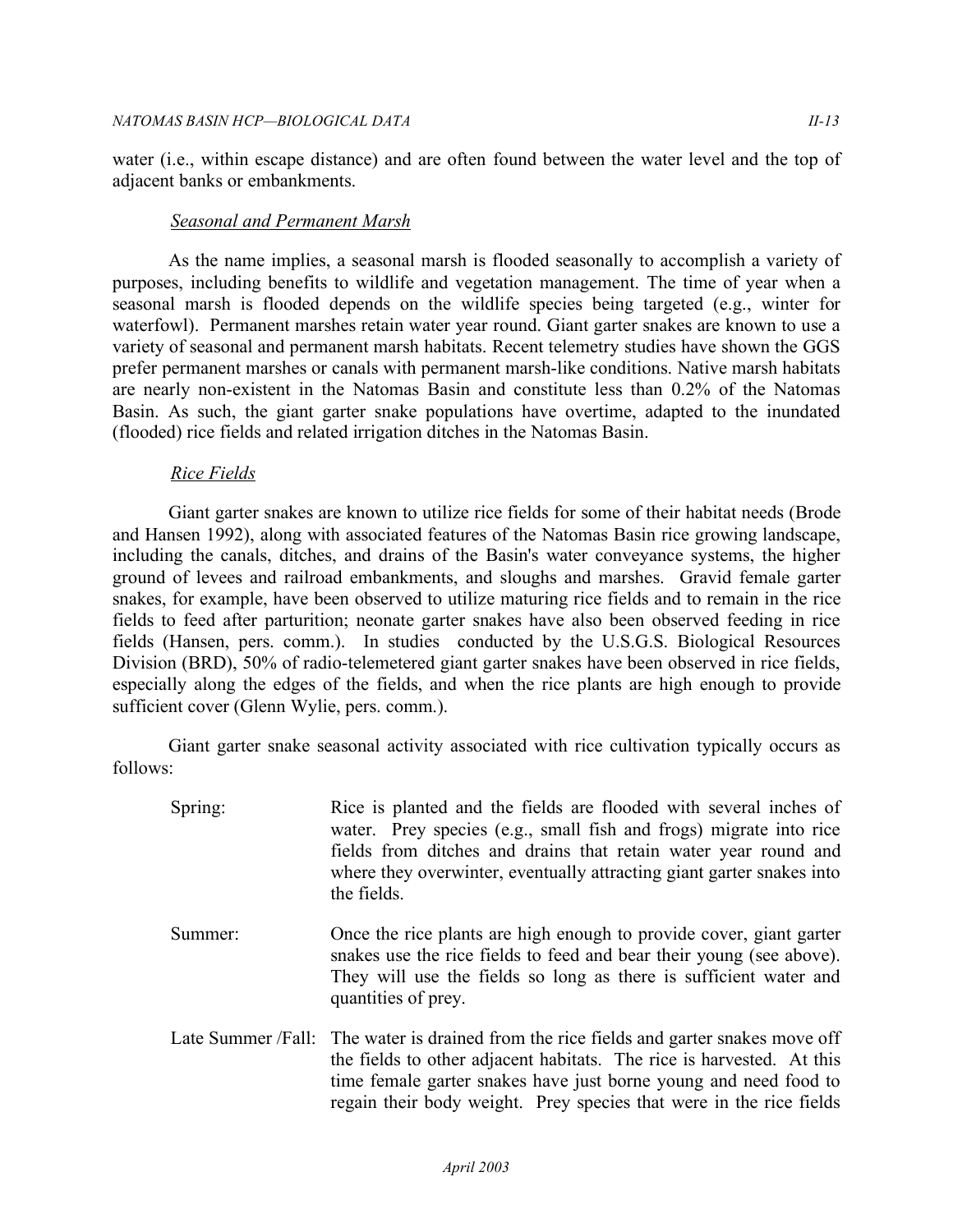now concentrate in the ditches and drains, where the snakes can find a ready food source.

Winter: Giant garter snakes enter a dormant period inside winter retreats (e.g., small mammal burrows). While the rice fields lie fallow, many are intentionally flooded in Winter to be used by migrating waterfowl.

## *Irrigation Canals/Drainage Ditches*

Giant garter snakes adapt well to man-made waterways as represented by the Natomas Basin's water conveyance system. In fact, the Basin's irrigation canals and drainage ditches, together with their associated levees and adjacent embankments, are probably an essential component of giant garter snake habitat in the Basin. Irrigation canals provide not only an essential habitat area potentially containing all the habitat components described above, but also create dispersal corridors allowing garter snakes to move from one area to another in search of mates, new territories, summer habitat, etc. Irrigation ditches and canals constituted 50% of all habitat use by giant garter snakes radio-telemetered by the BRD at Gilsizer Slough, which is outside of the Natomas Basin (Glenn Wylie, pers. comm.). Hansen and Brode (1992b) also provide data illustrating extensive use of water conveyance structures by giant garter snakes.

The relationships of rice fields, irrigation ditches, and canals to each other, as well as their relative importance as habitat for the giant garter snake, are not fully understood. Giant garter snakes have been found in some areas where rice is not grown and the number of irrigation structures is low (e.g., Badger Creek in southern Sacramento County). However, it appears that giant garter snakes are usually not found in agricultural areas where rice is not the predominant crop (Brode and Hansen 1992). Irrigation ditches and drains appear to provide valuable giant garter snake habitat as long as they have: (1) enough water during the active summer season to supply food and cover (minimum April - July; optimum March - October); (2) grassy banks for basking; (3) emergent vegetation for cover during the active season (March - October); and (4) nearby high ground or uplands that provide cover and refuge from flood waters during the dormant season (October - March) (Brode and Hansen 1992).

In rice farming areas, giant garter snakes are most often found in older ditches with steep sides. V-shaped ditches with sloped sides are more difficult for the snake to maneuver in when trying to reach water or escape predators. However, GGS also avoid capture by being near vegetative cover, burrows, and cracks in the ground.

Giant garter snakes move around to find suitable habitat as conditions in the rice fields, marshes, and canals and ditches change, especially during the dry summer months. Thus, connectivity between canals and ditches in different areas and between these systems and other habitat types is extremely important for genetic interchange and ability to find summer habitat.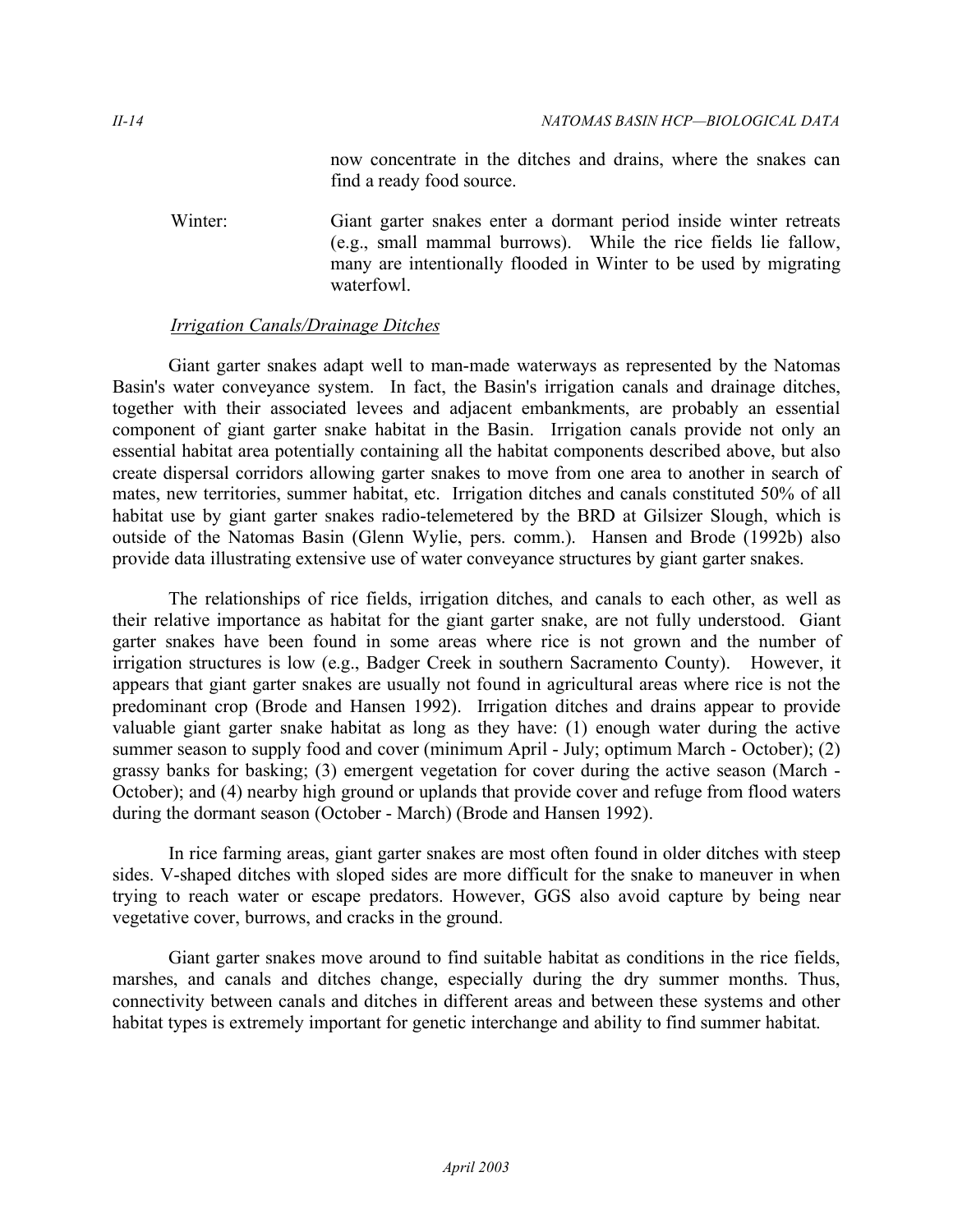#### *Vegetation*

Cover species adjacent to aquatic habitats include mustard (*Brassica geniculata*) and milk thistle (*Silybum marianum*). Hansen and Brode (1992a) found habitat used by garter snakes to include common tules (*Scirpus acutus*), cattails (*Typha* sp.), or grasses "which grew in continuous stands or isolated patches at or below the high water line." Vegetation on the berms was dominated by mustard, milk thistle, star thistle (*Centaurea* sp.), saltgrass (*Distichlis spicata*), and smartweed (*Polygonum* sp.). The report notes, "Vegetation was present either as growing green stands or as dry tangles throughout the year and provided shelter for the GGS and protection from predators." The plant species may not be as important as the structure; dense cover is preferred. Garter snakes can bask on vegetation or in small open areas. Vegetation impenetrable to humans or predatory birds is important in protecting giant garter snakes from capture and predation.

#### *Basking Sites*

 Basking occurs on banks of canals and levees, on broken down tules in the water, in branches of willows or saltbush over water, on the ground at water's edge in concealing vegetation, and on dead snags. Juveniles may bask on floating mats of vegetation. Basking may be an important aid to digestion, gestation, healing, and warming the body.

 Basking sites need to be open to sunlight (not beneath heavy riparian vegetation) but ideally should have sufficient cover to escape from predators and allow for thermoregulation. Preferred basking sites are located adjacent to escape cover, including water or vegetation.

#### *Food*

 The giant garter snake specializes in aquatic prey, including small fish and frogs, carp, mosquitofish, bullfrogs and treefrogs.

#### *Refuge/Winter Retreats*

 Giant garter snakes take refuge from heat and predators in ground squirrel holes, gopher burrows, or suitable vegetation (e.g., beneath dense bushes, emergent vegetation, or piles or mats of broken down vegetation). Winter retreats used by the snakes include small mammal burrows on the sides of levees, ditches and drains, railroad embankments, and other upland habitats, as well as man-made structures, such as piles of large rocks or rip rap. Close proximity of overwintering sites to aquatic summer habitats is preferred; however, giant garter snakes have been found overwintering up to 200 yards from the shoreline of summer habitat (Hansen and Brode 1992a). Burrows, vegetation, and other shelter from predators enhance the suitability of overwintering sites. It is also helpful if winter retreats are above winter flood levels and if the snakes have access to upland retreats during runoff or flooding.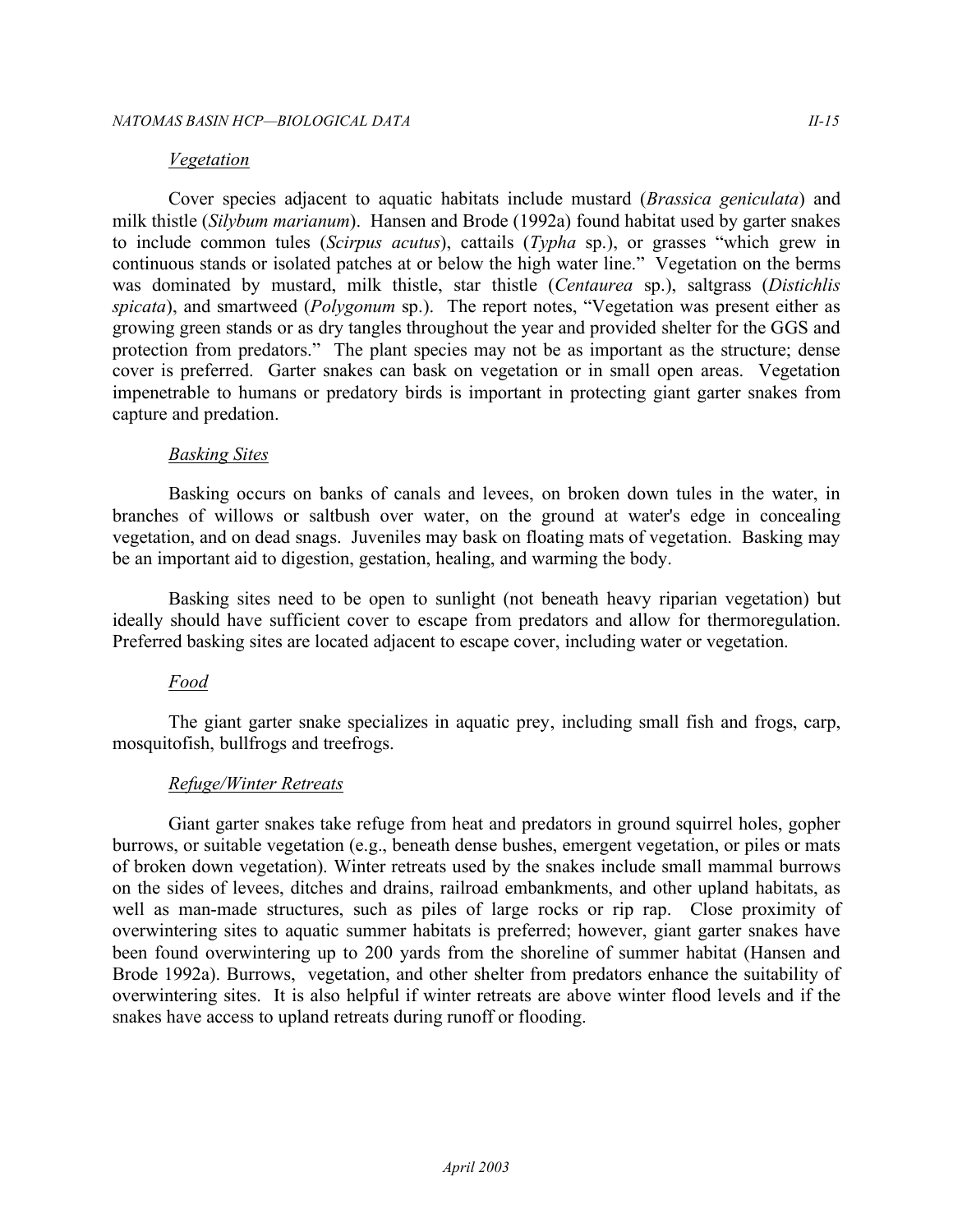## d. GGS Numbers, Distribution, and Ecology in the NBHCP Area

## *Current Numbers/Baseline*

Currently, the U.S. Fish and Wildlife Service recognizes 13 separate populations of giant garter snakes within the State of California. Each population is isolated without protected dispersion corridors to link to adjacent population groups. The Natomas Basin contains the largest single element of the American Basin's population of the giant garter snake that has been studied.

Previous surveys and other historical information indicate a fairly widespread distribution of giant garter snakes within the Natomas Basin (Figure 12, Giant Garter Snake Records). Virtually all these Natomas sightings are from areas where rice is grown. Within these areas they are strongly associated with the rice fields themselves and the associated canal/drain components of the water conveyance system. On this basis, a reasonable surrogate variable for estimating the total amount of giant garter snake habitat in the Natomas Basin is the amount of rice fields in the Basin and canal/drain habitat embedded in the rice landscape. These are estimated at 22,692 acres of rice fields and about 247 miles of canals and drains in the Basin. A BRD study conducted from 1998 to 1999 recorded 277 individual giant garter snakes in the Natomas Basin (Wylie and Casazza, 2000). Giant garter snakes were found in a network of ditches and rice field habitats, including several occurrences in Fisherman's Lake and other RD 1000 canals within the Basin. The most recent giant garter snake survey information (Wylie, 2001) showed that fewer giant garter snakes were captured relative to previous years, but this does not necessarily mean that the giant garter snake population in the Natomas Basin is in decline (USFWS, 2002)

However, there is expected to be considerable patchiness in giant garter snake distribution, even within the rice-growing regions of the Basin, and field surveys, to some extent, have supported this expectation (Brode and Hansen 1992). Where garter snakes do occur, as many as 10 snakes have been observed per linear mile of ditch or drain during walk-through surveys under optimal conditions (Hansen, pers. comm.). However, there are significant limitations in the capability of visual survey methods to estimate actual snake population densities, because giant garter snakes spend the majority of their time resting in burrows, beneath dense vegetation or under objects, and because they often do not move as observers approach. Consequently, visual surveys may underestimate actual abundance, perhaps by an order of magnitude.

The 2002 NDDB records show 168 giant garter snake occurrences in California. Of these, 38 of these occurrence records were in the Natomas Basin. The U.S. Geological Survey, Biological Resources Division (USGS, BRD) also conducts surveys of the giant garter snake. As noted above, BRD surveys conducted from 1998 to 1999 recorded 277 individual giant garter snakes in the Natomas Basin. Note that not all occurrences from the BRD are officially included in the NDDB.

Within Sutter County, this species has been located at: (1) Riego Road 0.5 miles west of Highway 99; (2) within a canal on the northern side of Howsley Road 0.8 miles east of El Centro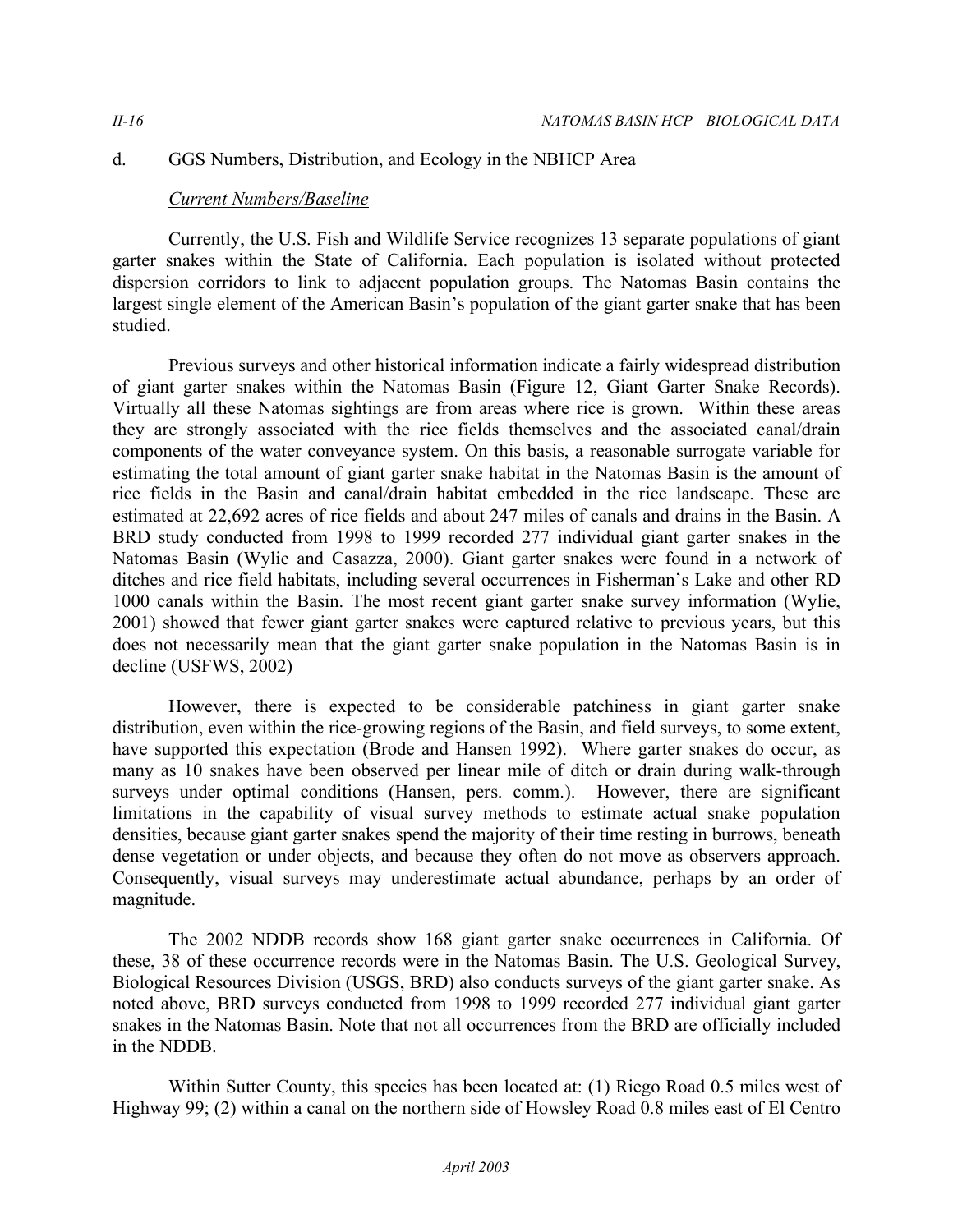Boulevard west of Pleasant Grove; (3) within a canal on the west side of El Centro Boulevard 0.4 miles north of Sankey Road; (4) north of drainage canal at Riego Road 0.7 miles east of Powerline Road; (5) just south of the Natomas Cross Canal 1.6 miles west of Highway 99 2.5 miles northeast of Verona; (6) within the Natomas Basin 1.8 kilometers north northwest of the intersection between Sankey Road and El Centro Road; and (7) within a canal 1.2 kilometers east of the crossing between the north main canal and Riego Road. Within Sacramento County, occurrences have been noted near Sacramento International Airport, Fisherman's Lake area and other canal areas.

## *U.S. Geological Survey Study*

Studies currently being undertaken by the U.S. Geological Survey, Biological Resources Division (BRD) can contribute to the understanding of the ecological requirements of the giant garter snake and may suggest appropriate census methods (see Biological Monitoring section, Section VI.E). The BRD is currently studying the giant garter snake on state and National Wildlife Refuge lands north of the Natomas Basin, and is developing protocols for further studies and future study areas.

Giant garter snake data being developed as part of the BRD studies will begin to establish population baseline information. The BRD proposal for giant garter snake includes focused studies, inventories, and genetic studies. The stated objectives of the study include: (1) development of appropriate population census techniques; (2) determination of giant garter snake habitat use; (3) estimation of life history and population parameters; (4) study of response of the giant garter snake population to experimental management (e.g. natural marsh vs. rice fields); and (5) establishment of a GIS data base for giant garter snake habitat (Glenn Wylie, BRD, pers. comm.).

The BRD is currently using mark-recapture studies to establish baseline density estimates and monitor population trends of the GGS. At present, no radio tracking is being conducted. Under the Adaptive Management provisions of the Plan, BRD study results available in the future could form part of the basis for modification or revision of NBHCP conservation practices, thus allowing the most up-to-date information on giant garter snakes to be used throughout the 50-year life of the permits.

## **3. Swainson's Hawk** (*Buteo swainsoni*)

## a. Species Description

Swainson's hawk is state listed as a threatened species. Historically, it nested throughout lowland California; however, the current Swainson's hawk nesting distribution is limited to the Mojave Desert, northeastern California, the Central Valley, and a few isolated locations in the Owens Valley (California Department of Fish and Game 1992b, 1994). The Swainson's hawk typically occurs in California only during the breeding season (March through September) and winters outside of the U.S. in Mexico and South America.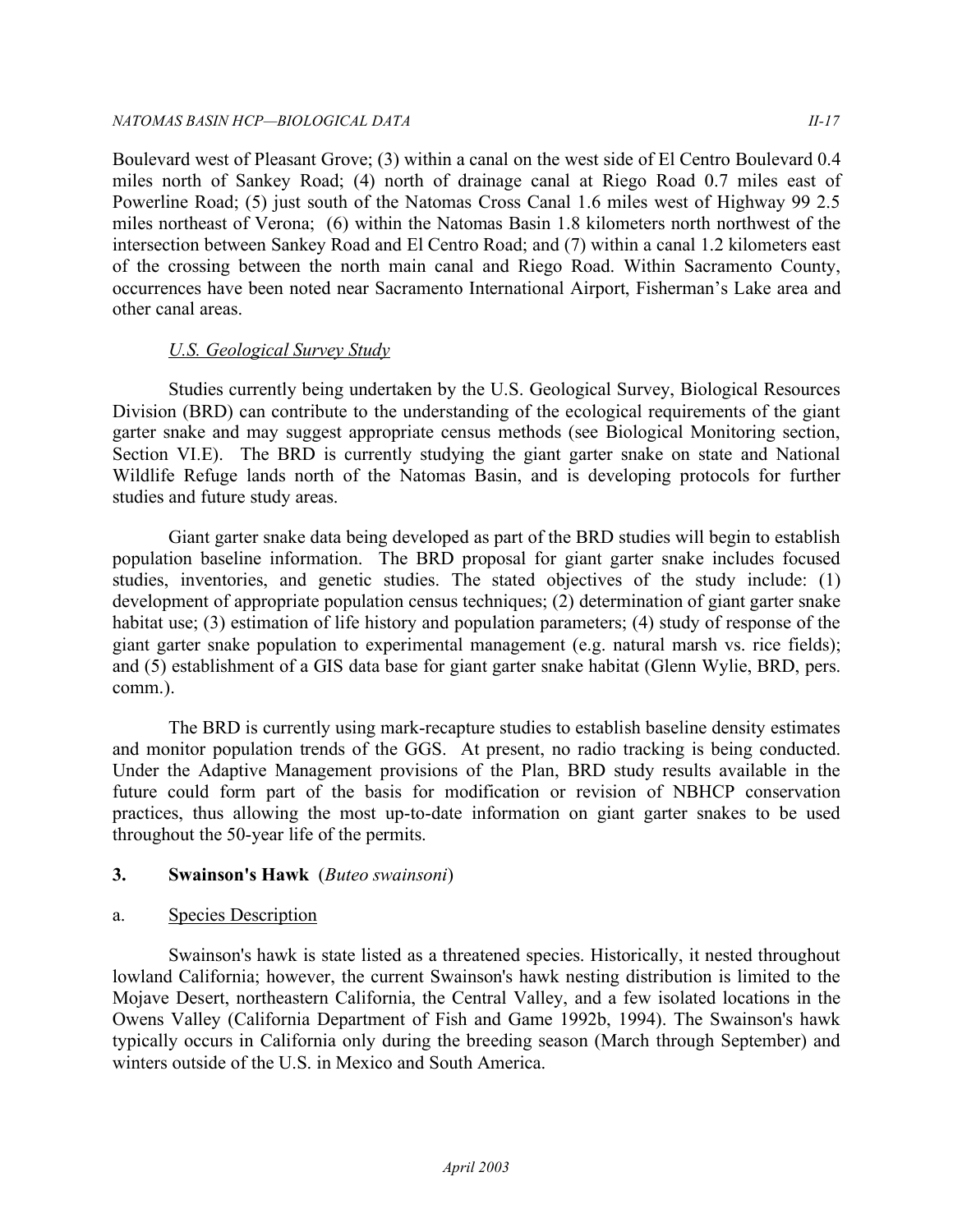The species was once thought to winter exclusively in Argentina; however, recent telemetry studies (satellite radio) have shown the species to winter in Mexico, with additional detections in Central America and South America. The Central Valley population migrates only as far south as Central Mexico (Estep 2001). Additionally, thirty (30) individual hawks have been wintering in the Delta for several years (Estep 2001) and there are records of small numbers of Swainson's hawks wintering in southern Florida and Texas.

Historically, as many as 17,000 Swainson's hawk pairs may have nested in California (California Department of Fish and Game 1992b, 1994). Currently, an estimated 700 to 1,000 Swainson's hawk pairs nest in the state. This appears to represent a decline of more than 94% in California's historical nesting population (Bloom 1980, California Department of Fish and Game 1989). Currently, there are 882 known extant nesting site occurrences in California (Estep 2001). The Central Valley supports an estimated 600 to 900 of the remaining breeding pairs. The overall Swainson's hawk population is considered to be declining (California Department of Fish and Game 1992b, 1994). However, the Central Valley's breeding population has remained stable over the past 10 years (Estep 2001).

The Swainson's hawk (*Buteo swainsoni*) is a medium sized buteo (25-35 ounces). There are three primary color phases (plumage morphs) of the Swainson's hawk, including : a lightmorph, dark-morph, and rufous-morph. Additionally, this hawk species can be an intermediate morph, with variations of the three primary morphs (Estep 2001).

The dark-morph hawks differ from the light-morph in that they are entirely brown with a light patch under the tail. The trailing edges of the wing are slightly lighter in color than the leading edges. The dark phase of the Swainson's hawk represents 35% of the Northern California population. Both the dark and light morphs can have white undertail coverts.

The third variation is a rufous-morph, which is characterized by a lighter color of brown with rusty barrings on the underparts.

The Swainson's hawk soars with its wings held above the horizontal in a dihedral or "v" shape. When perched, the species' wings are slightly pointed and extend to or beyond the tail feathers.

## b. Activity Cycle/Behavior

Swainson's hawks begin to arrive in the Central Valley from wintering grounds in Mexico, Central America and South America in March to breed and raise their young. The species typically roosts and migrates in groups. Territories are usually established by April with incubation and brooding occurring through June. The earliest fledging of young occurs in July and the young remain with the parents for approximately one month following fledging or until the southern migration in early fall. Recent telemetry studies have shown that some fledglings leave the nesting area and their parents to join a juvenile group or remain alone before the fall migration (Estep 2001).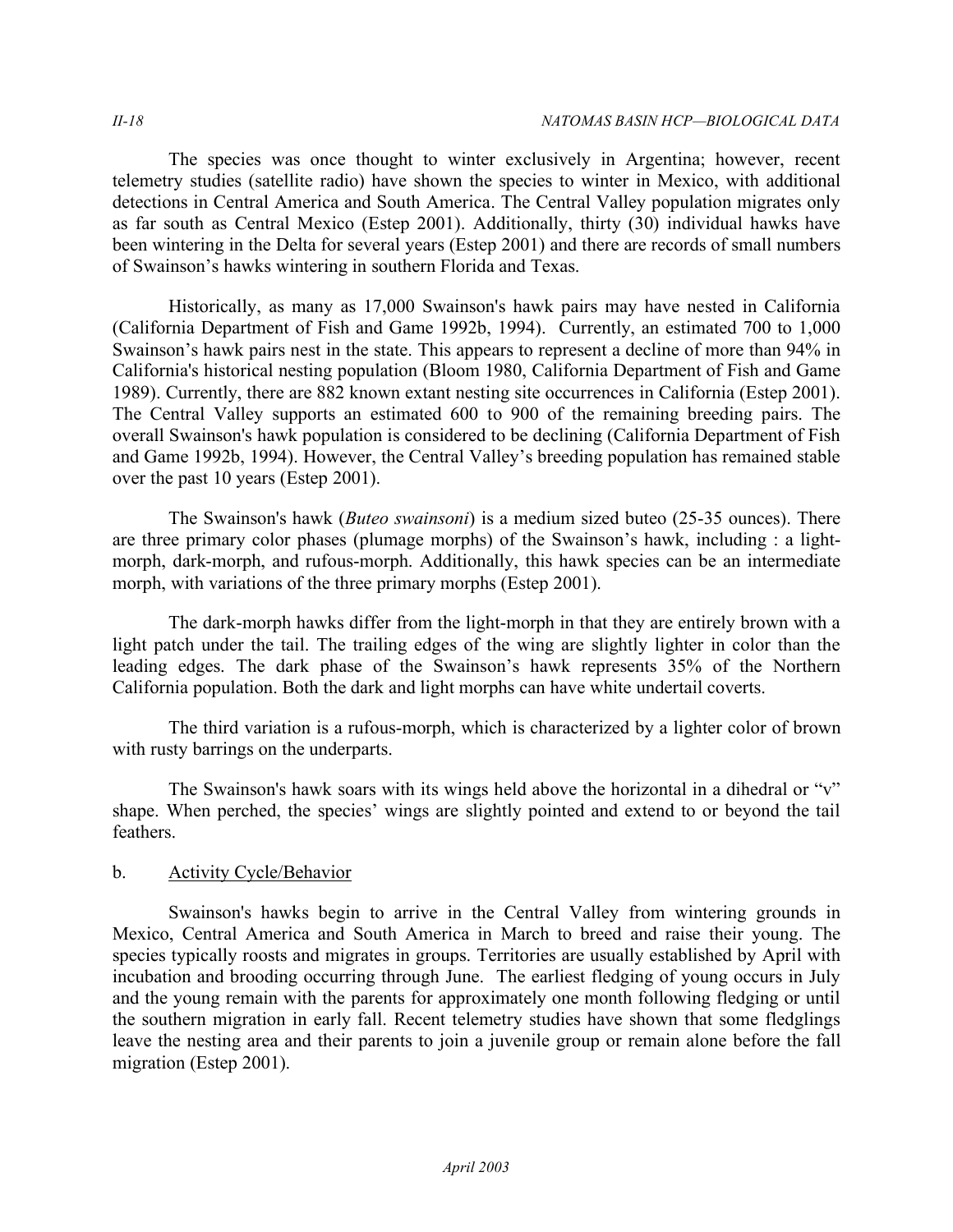#### *NATOMAS BASIN HCP —BIOLOGICAL DATA II-19*

Swainson's hawks are opportunistic foragers, flushing prey (rodents, insects and some birds) from fields, pastures and grasslands adjacent to their nests. In the Central Valley, their primary diet consists of small rodents, including the *Microtus californicus*, or meadow mice. During the summer months, the hawks consume large quantities of insects (Estep). Males provision females while they incubate the eggs. Later, both parents feed the young.

### c. Habitat Associations/Requirements

Swainson's hawks prefer large nesting trees with a panoramic view of their foraging grounds. Foraging habitats, open fields and grasslands, need to be within flying distance (maximum observed is 18 miles) and adequate to support the high densities of microtine rodent populations and birds upon which they feed. During the breeding season, Swainson's hawks require suitable foraging habitat in association with suitable nesting habitat (California Department of Fish and Game 1992, 1994). Swainson's hawk nesting preference is for large valley oaks (*Quercus lobata),* cottonwoods (*Populus fremontii*), or willow (*Salix goodingii*). In the interior of the Natomas Basin, the species will often nest in smaller trees due to the lack of large trees (Estep 2001).

The area required for foraging depends on the season and crop cycle, as the species' foraging ranges depend on the dynamics of the agricultural system and how it affects prey abundance and availability. Swainson's hawks highly active foraging behavior may result in birds traveling as far as 18 miles from a nesting site (Estep 1989). Swainson's hawks have been observed foraging behind farm machinery (moving harvester blade or disc) and capturing rodents exposed by ground disturbance (Estep 1989). Swainson's hawk foraging ranges during the breeding season have been estimated to be 1,000 acres to almost 7,000 acres (Bechard 1982, Estep 1989, Johnsgard 1990).

Suitable cover types for foraging habitats include, in order of suitability: (1) native grassland; (2) agriculture soon after discing; (3) alfalfa and other hay crops;(4) fallow fields; (5) lightly grazed pasture; (6) combinations of hay, grain, and row crops; (7) rice fields prior to flooding and after draining; and (8) heavily grazed pasture. Unsuitable cover types for foraging habitat include vineyards, mature orchards, cotton, thistle in fallow fields and any crop where prey are unavailable due to high vegetation height and density, as well as flooded rice fields. Recent observations by CDFG indicate that rice farming lands are also used by Swainson's hawks for foraging, particularly where there is vegetation at the perimeter of the fields (Dave Zezulak, pers. comm.). While generally considered less than suitable habitat for Swainson's hawk, rice fields do provide for invertebrate production, water and refugia (levees) for upland species, and forage before and after flooding.

## d. Numbers, Distribution and Ecology in the NBHCP Area

Swainson's hawk nesting in the Natomas Basin occurs primarily in along the western boundary of the Basin (Figure 13). Most nest sites are located along the Sacramento River where large trees are available. The most recent survey of the Natomas Basin vicinity (SHTAC, 2001) shows 35 nest sites along the Sacramento River (22 on the east side and 13 on the west side). The 35 nest sites located along the river are all outside the Natomas Basin as defined by the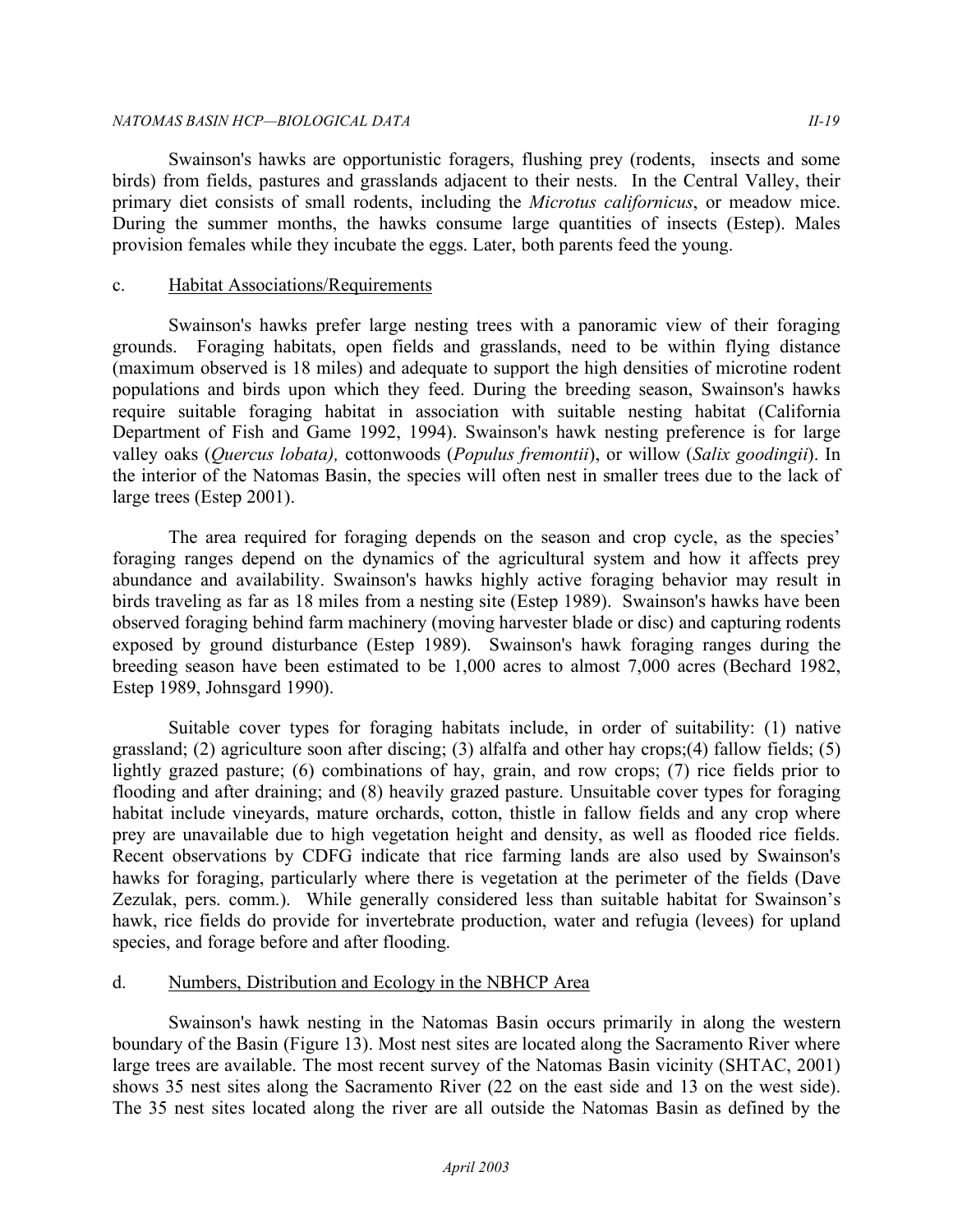NBHCP. Twenty-seven nest sites are located within the Basin, for a total of 62 nest sites in or immediately adjacent to the Natomas Basin. Two of these sites are considered abandoned because the nest trees have been removed.

In 2000, the Swainson's Hawk Technical Advisory Committee monitored 24 known nesting sites in the Basin, 17 of which were used in 2000. Of these, 10 successfully nested in 2000 (i.e., reared young to fledgling), producing a total of 20 fledglings (SHTAC, 2001). Of the 27 territories in the Basin, 19 were used in 2001, producing 16 fledglings.

Although nest sites are not found exclusively in riparian habitat, more than 87 percent of the known nest sites in the Central Valley are within riparian systems (Estep, 1984; Schlorff and Bloom, 1984). This is primarily a function of tree availability and not a preference for large riparian stands or the presence of other components of a riparian forest. Swainson's hawks also nest in mature roadside trees, isolated individual trees in agricultural fields, small groves of oaks, and trees around farm houses (CDFG, 1992, 1994).

The Sacramento River location affords the hawk relatively easy access to foraging uplands on either side of the river including substantial open space and reserve lands located in Yolo County. Relative to the Natomas Basin HCP area specifically, information indicates that nesting sites and foraging activity occur throughout the Basin (Estep 2001), again depending on the presence of suitable trees in proximity to upland foraging areas. As such, part of the NBHCP Conservation Strategy is to both preserve to the extent practicable habitat within the Swainson's Hawk Zone adjacent to the Sacramento River and also to enhance and expand Swainson's hawk habitat through provision of suitable trees and groves in proximity to upland foraging reserves.

It should be noted that for management purposes, an active nest site is considered a nest site that has been used by a nesting pair to lay and incubate eggs, regardless of success of that nesting attempt. Swainson's hawks show a high degree of nest fidelity and generally return to the same area in which they nested previously. They will investigate several nest sites within this "territory," and settle on one nest dependent on local disturbances, surrounding habitat variables, the proximity of other nesting raptors (i.e., great horned owls, redtail hawks, etc.), and nest condition, although this selection mechanism is not well understood. Some pairs may repair several nests before settling in on one nest site. In the case of juvenile birds, they may build and/or repair a nest and then leave without laying eggs. Therefore, in any given year, and any given area depending on nest site availability, many of the available nest sites may not be used. Generally, in the Natomas Basin, one in every three nest sites are used each year, based on annual surveys of successfully nesting Swainson's hawks (T. Roscoe, pers. comm.).

## **4. Other Covered Species Which May Occur in the NBHCP Area**

Additional listed, candidate, or other species may potentially occur in the Natomas Basin based on the following criteria: (1) habitat utilized by the species occurs in the Basin; (2) the Basin is within the known range of the species; or (3) the Basin is within the flyway of and contains suitable winter habitat for migrating birds. Brief descriptions of these species and their habitats are included below.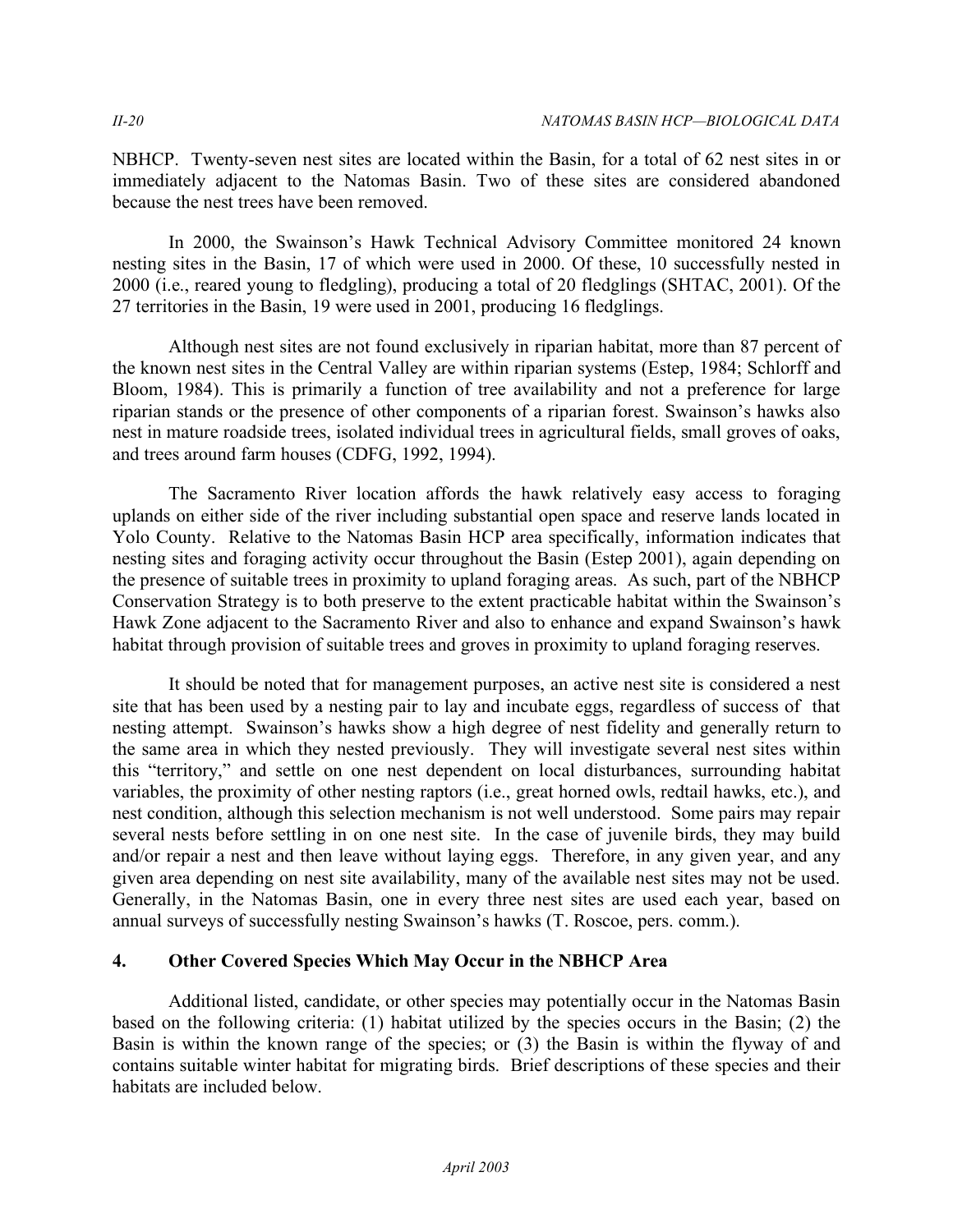#### a. Birds, Mammals, Invertebrates

### Valley Elderberry Longhorn Beetle (*Desmocerus californicus dimorphus*)

The Valley Elderberry Longhorn Beetle (VELB) is a federally listed Threatened species. The VELB is a cerambycid beetle in the coleoptera family. The male VELB has a dark pattern of the elytra reduced to four oblong spots, and the basal segments of the antennae are usually covered with pale hairs (Barr 1991). The beetle is totally dependent on elderberry shrubs, using both *Sambucus mexicana* and *S. caerulea*. Elderberry shrubs are a common component of the remaining riparian forests and adjacent upland habitats in the Central Valley. The beetle has a two-year life cycle. Adults lay their eggs on elderberry bushes. The emerging larvae bore into and feed upon the stems of the plant. The beetle emerges as an adult during the flowering period of the plant, usually late March through June. The adults feed upon the elderberry flowers, reproduce, and die. The NDDB records sightings of VELB in or adjacent to the study area (Figure 14, Other Species Records). The USFWS general compensation guidelines for the VELB are described in Appendix C and Section VII.B.3.

### *Species Description and Taxonomy*

Valley elderberry longhorn beetle (VELB) is a distinctive black and red-orange beetle with long antennae. Full-grown beetles are  $\frac{3}{4}$  of an inch long (2 centimeters). Females are typically larger than males, and both have bright red to orange color on their wings. The forewings of the females are dark metallic green with reddish trim, the male's forewings may be similar, or may be red-black with dark green spots.

#### *Distribution*

 VELB has probably always been rare and of limited abundance (U.S. Fish and Wildlife Service 1984). Information on the historical distribution and abundance of VELB is scarce. The substantial reduction in Central Valley riparian vegetation in the last 150 years suggests that the beetle's range has contracted and that remaining populations are discontinuous (U.S. Fish and Wildlife Service 1984).

 The VELB's range extends from Redding at the northern end of the Central Valley south to the Bakersfield area (Barr 1991). Along the eastern edge of the species' range, adult beetles have been found in the foothills of the Sierra Nevada at elevations up to 2,200 feet (676.8 m), and beetle exit holes have been located on elderberry plants at elevations up to 2,940 feet (896.3 m). Along the western edge of the species' range, adult beetles have been found on the eastern slope of the Coast Range at elevations up to 500 feet (152.4 m), and beetle exit holes have been detected on elderberry plants at elevations up to 730 feet (222.6 m) (Barr 1991).

## *Habitat Associations/Requirements*

VELB is closely associated with blue elderberry, an obligate host for beetle larvae. The presence of exit holes in elderberry stems indicates previous VELB habitat use. Exit holes are cylindrical and approximately 0.25 inch (0.6 cm) in diameter. Exit holes can be found on stems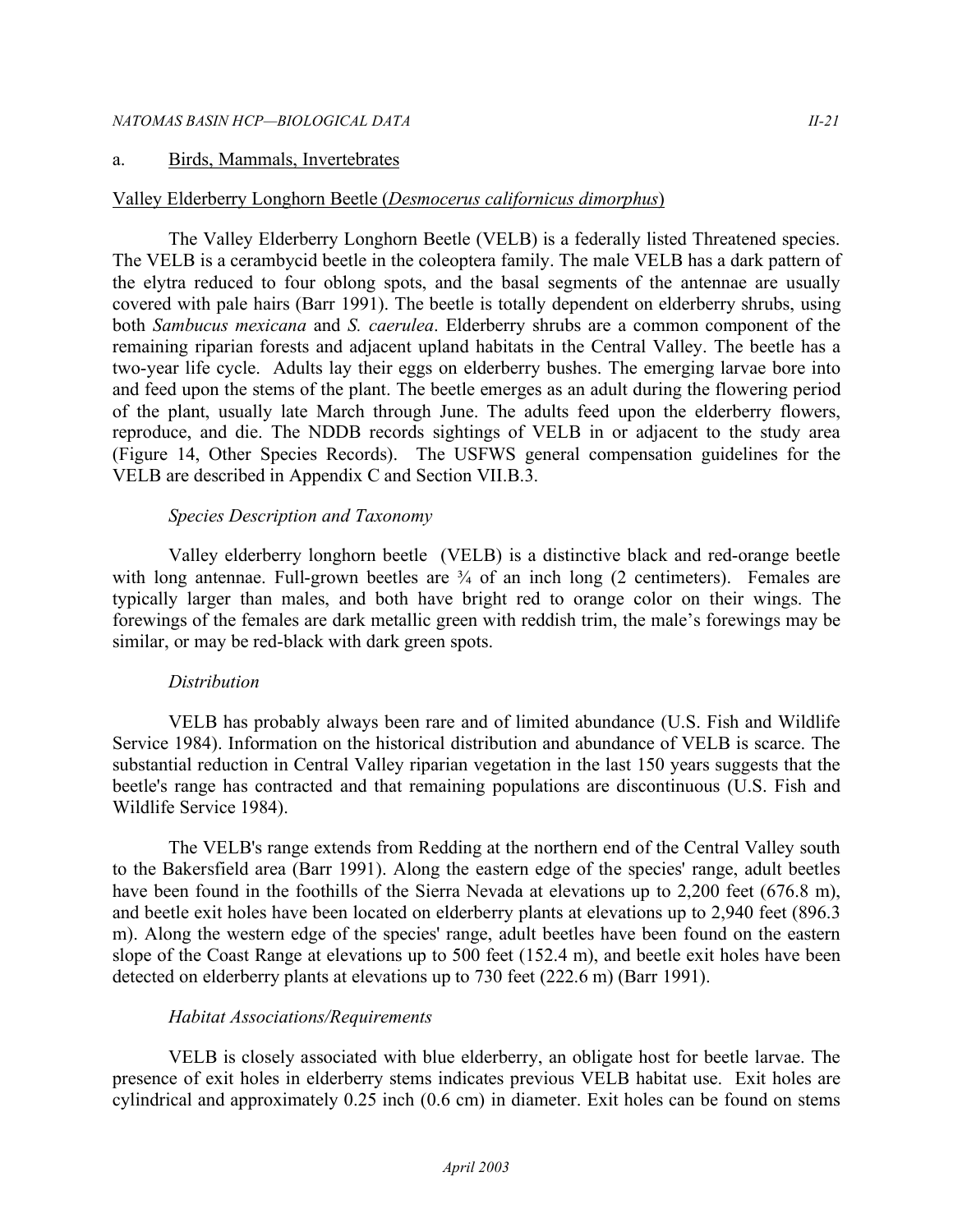that are 1-8 inches (2.5-20.3 cm) in diameter. The holes may be located on the stems from a few inches above the ground to about 9-10 feet (2.7-3.0 m) above the ground (Barr 1991).

## *Numbers, Distribution, and Ecology in the NBHCP Area*

The known range of the VELB is limited to the Central Valley of California (USFWS, 1999). The USFWS designated critical habitat for the VELB, located along the American River Parkway in two places, upstream of the S.R. 160 overcrossing and in the Goethe Park area. In addition, the Recovery Plan designates the area along the American River, east of Nimbus Dam, as essential habitat, as well as an area along Putah Creek ink Solano County (USFWS, 1984).

Currently, there are approximately 168 known occurrences of VELB in California. All 168 known occurrences are presumed extant. Sutter County supports seven of these occurrences and Sacramento County supports 20 of these occurrences. There are several NDDB occurrences of VELB along the Sacramento River on the western and southern edge of the Natomas Basin. Sutter County VELB occurrences are spread throughout the County and are often associated with major rivers and waterways. In Sacramento County, habitat is located along the American River Parkway in two places, upstream of the S.R. 160 overcrossing and in the Goethe Park area.

There are no known occurrences of VELB in the Plan Area (NDDB 2001). Although the historical abundance of VELB is unknown, extensive loss of riparian habitat and, to a lesser extent, upland habitats in the Central Valley during the past 150 years has reduced the amount of habitat available to the species, and likely decreased and fragmented the species' range (USFWS, 1984). Loss of riparian habitat is attributable to flood control projects (e.g., levee construction, stream and river channelization, placement of riprap), land reclamation, and urban development. Additional factors affecting the VELB include grazing practices, herbicide spraying, and predation by nonnative species. There is, however, suitable VELB habitat (i.e., elderberry shrubs) along the western and southern borders of the NBHCP area (i.e., in riparian areas associated with the Sacramento and American Rivers). Small patches of suitable habitat also exist along the East Drainage Canal, West Drainage Canal, and Main Drainage Canal (City of Sacramento Department of Utilities and Jones & Stokes Associates 1996). Isolated elderberry shrubs or patches of shrubs also occur in several oak groves and old farm residences.

## Tricolored Blackbird *(Agelaius tricolor)*

The tricolored blackbird is considered a Species of Concern by USFWS and is a state Species of Special Concern (California Department of Fish and Game 1992). Tricolored blackbird (Agelaius tricolor) is a medium sized blackbird that is distinguished from other blackbirds by its distinctive white-tipped red shoulder patches on mature males. This species is commonly found in large flocks, foraging in marshes, rice fields, and wet meadows. Females show varying amounts of red on the shoulders, and their plumage is sooty brown and streaked overall. The species nests in large colonies in marshes, silage and grain fields, and blackberries.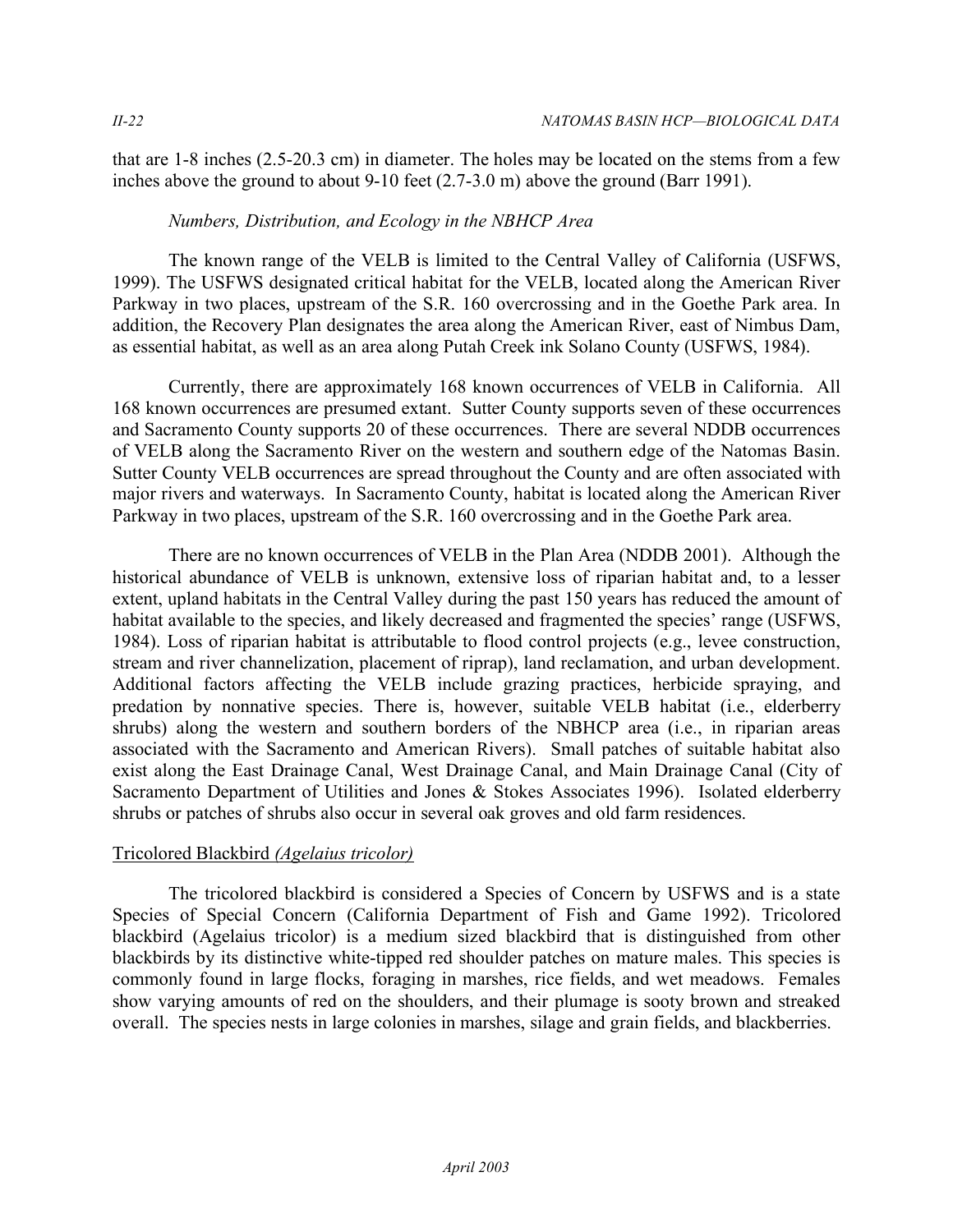#### *Status and Distribution*

The species is largely endemic to California, with smaller populations in Baja California, Nevada, Oregon, and Washington (DeHaven 2000). During the breeding season, tricolored blackbirds occur in the Central Valley, the low foothills of the Sierra Nevada and Coast Range from Shasta County south to Kern County, along the coast from Sonoma County south to the Mexican border, and on the Plateau (Grinnell and Miller 1944, Beedy et al., 1991). Band recoveries from this species indicate that some wintering individuals travel nomadically along the entire length of the Central Valley, into the San Francisco Bay and Sacramento-San Joaquin Delta area, up to the northern and eastern plateau region of California, and into southern Oregon (DeHaven et al., 1975). Tricolored blackbirds continue to breed throughout their historic range, although populations have declined within this range (McCaskie et al., 1979).

#### *Habitat Associations/Requirements*

The tricolored blackbird is generally considered a marsh species, nesting primarily in tule (*Scirpus* spp.) and cattail (*Typha* spp.) marsh habitats. High quality nesting substrates tend to occur in conjunction with one of three Central Valley managed wetland types, including: permanent; semi-permanent; or seasonal wetland (DeHaven 2000). With the reduction of wetland habitats in California, an increasing percentage of tricolored blackbirds have recently been found nesting in nonmarsh habitats, such as blackberry (*Rubus* spp.) brambles, thistle (*Cirsium* spp.) stands, and nettle (*Urtica* spp.) stands (Beedy et. al 1991). Proximity to suitable foraging habitat such as flooded fields, grassy fields, and pond margins is an important factor in nest site selection (Grinnell and Miller 1944). In the San Joaquin Valley, the remaining breeding population is currently associated with large dairy operations. These colonies are using the dairies' grain fields for nesting. In the Central Valley, the cattail marshes have had a universally low reproductive success, due to the large predator populations of Black-crowned Night Herons. Such cattail marshes include refuges and those associated with rice fields. In general, vineyards and orchards provide low habitat value for the tricolored blackbird, due to the lack of adequate nesting substrate and limited foraging area (DeHaven 2000).

Tricolored blackbirds nest in small to large colonies (up to 50,000 individuals). They often return to the same nesting areas in subsequent years, but will occasionally relocate their breeding colonies if suitable habitat is available elsewhere. Nests are built in close proximity in dense emergent vegetation bordering open water. Dense nesting colonies of tricolored blackbirds are highly susceptible to disturbance. The tricolored blackbird breeds in large colonies near fresh water, preferably in emergent wetland with tall, dense cattails or tules, but also in thickets of willow, blackberry, and wild rose. Ideal breeding habitat for the tricolored blackbird includes two elements: (1) dense nesting substrate (i.e., blackberry or aquatic emergent vegetation), which provides protection from predators; and, (2) a large supply of insects within proximity to nests and occurring at the time of fledging (DeHaven 2000).

Tricolored blackbirds forage in large flocks and may travel up to 4 miles (6.4 km) from nest or roost sites to forage. Tricolored blackbirds forage on ground in croplands, grassy fields, flooded land, and along edges of ponds (Zeiner et al., 1990). In the Central Valley, foraging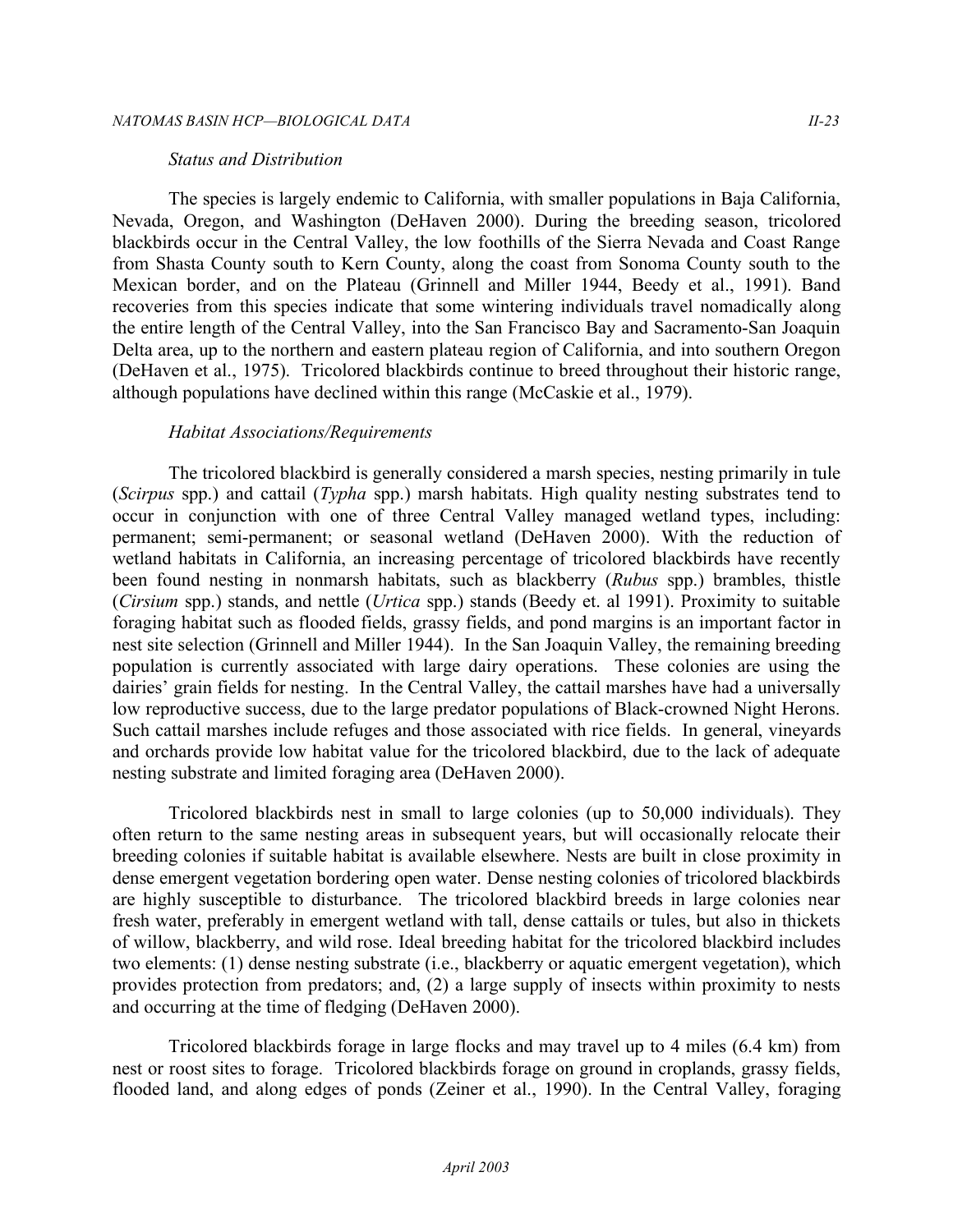habitat consists primarily of pastures and certain types of agricultural fields. Tricolored blackbirds eat mostly insects and selection of colony sites is primarily a function of proximity to concentrated insect food supplies (e.g., grasshoppers [*Orthoptera*], beetles and weevils [*Coleoptera*]) (Beedy et al., 1991). In winter, tricolored blackbirds often leave the immediate vicinity of their nesting colonies and concentrate in huge roosts in marsh habitat (Grinnell and Miller 1944).

## *Numbers, Distribution, and Ecology in the NBHCP Area*

Historically, the nesting population of the tricolored blackbird was in the millions. Between the 1930s and 1970s the population declined by approximately 50 percent. This decline is thought to be a result of habitat conversion from pasture lands and hay crops to vineyards and orchards. The 1970s tricolored blackbird population included 41 nesting colonies and 133,000 birds (DeHaven 2000). A survey conducted by Ted Beedy and Bill Hamilton in 1997 found approximately 230,000 breeding tricolored blackbirds in California. A follow-up survey conducted in 1999 found fewer than 95,000 breeding individuals in California (Thomas Reid Associates 2000). The current population in the Central Valley is approximately 79,325. This includes 13 colonies that were located in the surveys conducted by DeHaven and Hamilton in 2000. The DeHaven/Hamilton surveys indicated that the general range and major breeding areas of the tricolored blackbird in the Central Valley had remained largely unchanged since the 1930s when J.A. Neff conducted surveys of the population (DeHaven 2000).

There have been nine documented occurrences (seven extant, two extirpated) in Sutter County. The two extirpated occurrences are located slightly northwest of the confluence of the Sacramento River and the Feather River, northwest of the Basin. Tricolored blackbirds were located 0.2 mile below the Sacramento/Sutter County line, west of Natomas Drain Levee Road.

Tricolored blackbirds currently nest in the Natomas Basin. The Natomas District colony resides on a 330-acre parcel in the Basin that was recently acquired by the Natomas Basin Conservancy (Betts-Kismat-Silva reserve in the eastern edge of the Natomas Basin. The population of this nesting colony has increased in recent years (Roberts, pers. comm.). This colony of tricolored blackbirds includes approximately 4,000 nesting birds, which have located their nests in five scattered clumps of blackberry bushes near irrigated pastureland (DeHaven 2000).

## *Significance of NBHCP Area to Species*

The large amount of irrigated pastureland mixed with dense, healthy blackberry bushes in the Natomas Basin could be expected to make it an attractive breeding habitat for the tricolored blackbird. Additionally, the area includes pastures that are moderately grazed by livestock and flooded during the bird's nesting times. The moderate grazing, which creates optimal foraging (vegetative) levels of alfalfa and hay, in combination with the large insect population enhance the birds' ability to feed (DeHaven 2000).

The Plan Area also supports scattered copses of emergent marsh vegetation mostly within agricultural ditches that may potentially provide nesting habitat for the species, although it is not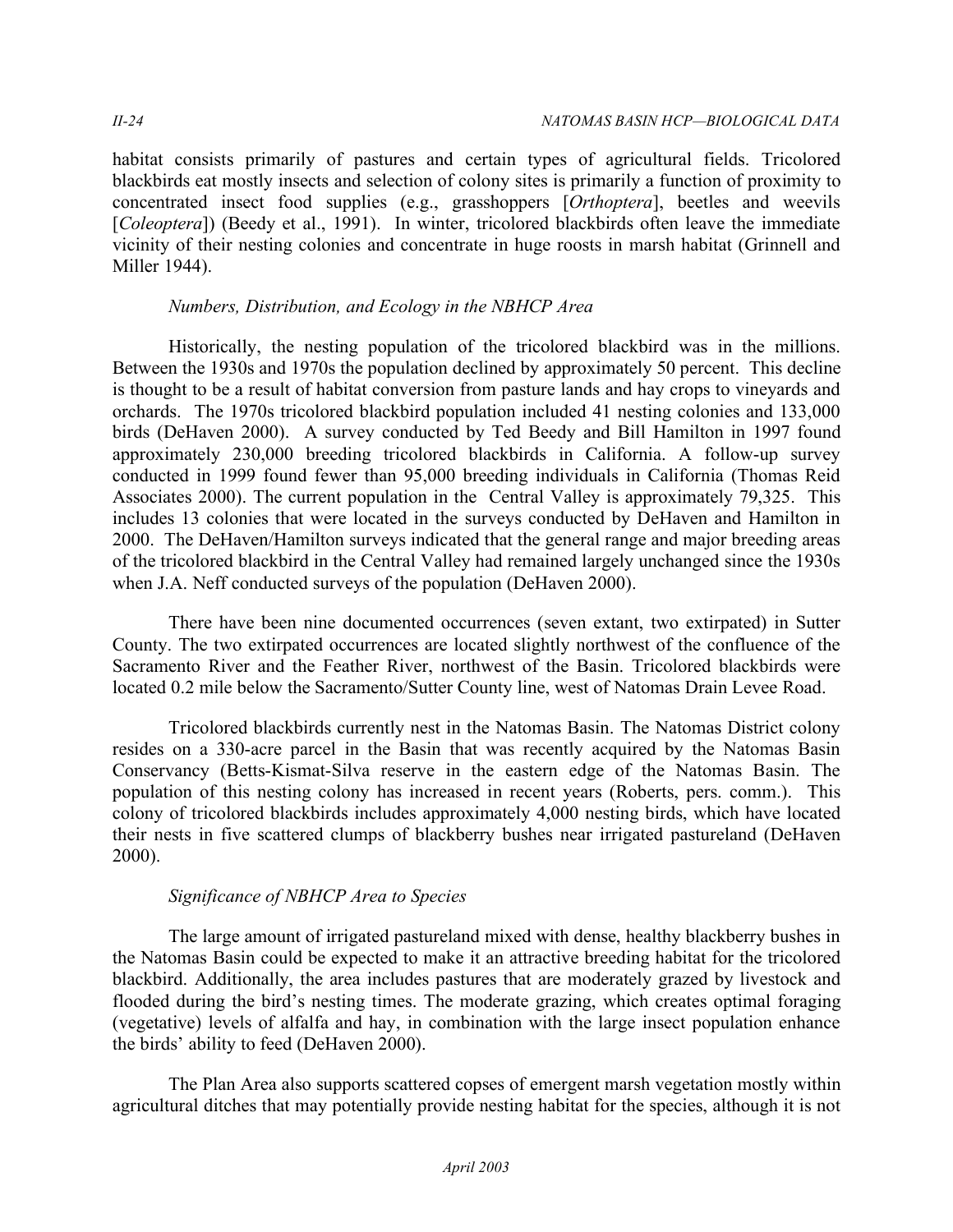#### *NATOMAS BASIN HCP —BIOLOGICAL DATA II-25*

currently known to be utilized. However, the tricolored blackbird is an occasional visitor and actively forages in the Plan Area. Emergent marsh is the preferred nesting habitat for the species; however, because of the paucity of this habitat in the Plan Area the species has sought alternative nesting sites in agricultural fields. Unfortunately, as mentioned above this can result in significant mortality of eggs and young birds. Additionally, some of the farming practices such as those employed in the area are not compatible with tricolored blackbird breeding patterns.

The Natomas District colony is thriving in current conditions. However, the long range concern is the ability of the 330-acre parcel to carry a breeding colony of tricolored blackbird because of the urbanizing area to the north (DeHaven 2000).

## Aleutian Canada Goose *(Branta canadensis leucopareia).*

The Aleutian Canada goose was delisted by the USFWS on March 20, 2001 (FR 66:15643), and is considered a federal Species of Concern that is still protected by the Migratory Bird Treaty Act. The goose is a small stocky goose with a black head and neck, and a distinctive white "chin strap". The Aleutian Canada goose is distinguished from the other smaller subspecies of Canada goose by its slightly larger size, paler breast, and broader white neck ring. This species favors wetlands, grasslands, and cultivated fields near water.

The Aleutian Canada goose will be monitored for a period of five years by USFWS. If evidence acquired during this monitoring period shows that endangered or threatened status should be reinstated to prevent a significant risk to the subspecies, the Service may use the emergency listing authority provided by the Act to do so. At the end of the five-year monitoring period, the Service will decide if relisting, continued monitoring, or an end to monitoring is appropriate.

## *Distribution*

The Aleutian Canada goose nests in the western Aleutian Islands and traditionally occurs during migration along coastal Oregon and in Del Norte and Humboldt Counties in northern California. Aleutian Canada geese generally winter in two localized areas in central California: one is near Modesto and Los Banos and the other is near Colusa. These areas support pasture, corn, wheat, and rice crops.

Wintering Aleutian Canada geese are a large migratory waterfowl species that typically spend summer in northern portions of the United States, Canada, and Alaska, and overwinter in warmer climates in southern Oregon and California.

## *Habitat Associations/Requirements*

Wintering Aleutian Canada geese forage in agricultural fields supporting pasture, wheat, and rice crops. They prefer to forage in short-cropped, dry and irrigated pastureland and cornfields . Foraging geese have also been observed in marshes, rice stubble, and freshly sprouted wheat and barley fields. Wintering Aleutian Canada geese observed near Modesto during 1975-1980, fed in flood-irrigated pastures composed primarily of grasses and clovers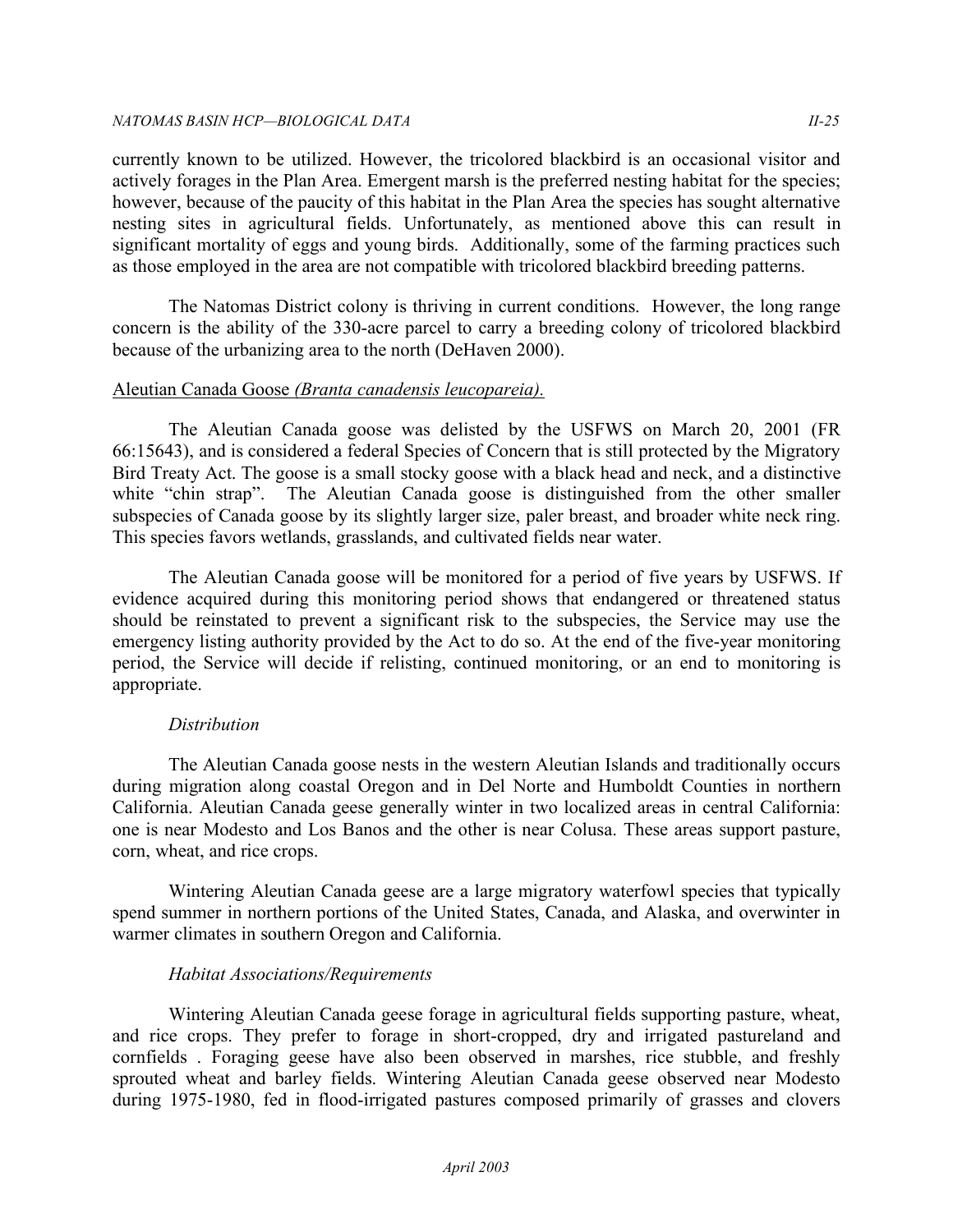when they first arrived in the San Joaquin Valley. Wintering Aleutian Canada geese roost in large ponds, flooded fields, and rice checks. In the San Joaquin Valley, they are known to roost on artificially impounded waters such as farm ponds, sewage ponds (e.g., the Modesto oxidation ponds), and duck club ponds.

### *Numbers, Distribution, and Ecology in the NBHCP Area*

Currently, there are 13 known occurrences of wintering Aleutian Canada geese in California (NDDB 2001). All 13 of these occurrences are presumed extant. Of these 13 occurrences, four occur in Sutter County. These occurrences are all located in agricultural fields around the Sutter County/Colusa County line, north of the NBHCP area. There are no known occurrences in the Plan Area. However, Aleutian Canada geese likely stop in the Natomas Basin for brief periods during migration to and from their traditional wintering areas.

The Aleutian Canada goose winters in the Sacramento Valley and is an occasional winter visitor in the NBHCP area. Approximately 40,000 acres of suitable winter foraging habitat (e.g., row crops, especially rice) occurs in the NBHCP area (Thomas Reid Associates 2000).

## White-faced Ibis *(Plegadis chihi)*

This species is considered a Species of Concern by USFWS and is a state Species of Special Concern (California Department of Fish and Game 1992a). This species is a slender, gregarious long-legged wader with a very long and slender downward curved bill. The breeding adult's plumage is glossed with green or purple on the head and under parts, making the bird look dark at a distance. It is distinguished from the glossy ibis by its reddish bill, red eye, all red legs, and a white feathered border around its red facial skin. This species is found in shallows and mudflats in both fresh and brackish areas. The species has declined in California probably as a result of loss or deterioration of extensive marshes in the Central Valley, which are required for nesting.

## *Distribution*

The white-faced ibis occur in two disjunct populations, one largely in western North America and the other in central and southern South America. The largest North American breeding colonies of white faced ibis occur in Utah (Great Salt Lake), Nevada (Carson River Basin), Oregon (Harney Basin), and coastal Texas and Louisiana. The largest breeding colonies in the Central Valley have been reported from the Mendota Wildlife Area and the Colusa National Wildlife Refuge.

Currently, the white-faced ibis winters primarily in the San Joaquin and Imperial Valley but is recorded widely in California as a transient (Zeiner *et al.*, 1990a). The wintering population concentrates near Los Banos in Merced County (McCaskie *et al.*, 1979). Historically, the white-faced ibis was a locally common summer resident in California and its breeding distribution was centered in the San Joaquin Valley. Currently, there are seven known occurrences of nesting areas (rookeries) of the white-faced ibis in California. All seven of these occurrences are presumed extant. There are no occurrences of nesting white-faced ibis in the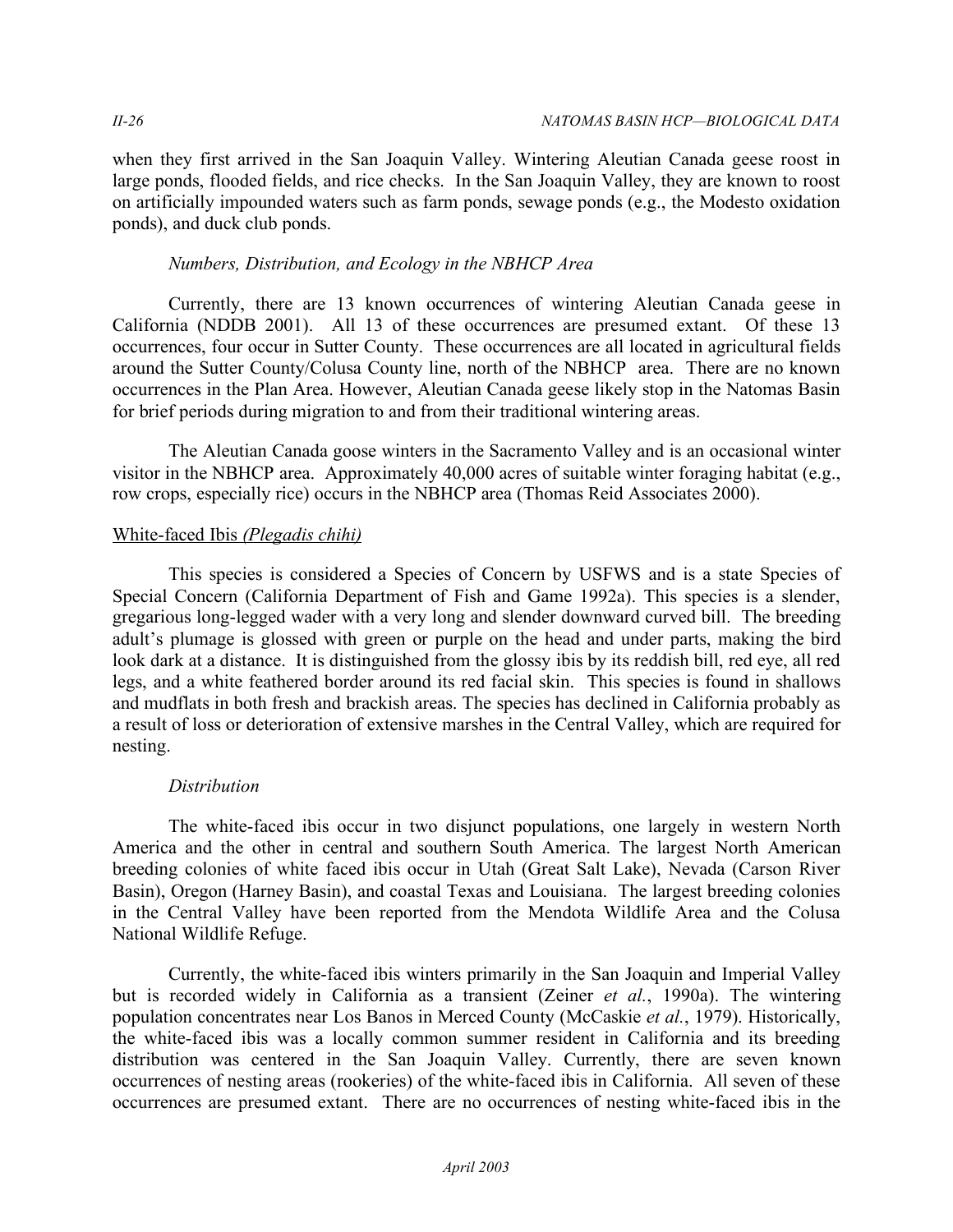Natomas Basin (NDDB 2000). The nearest known nesting habitat for the white-faced ibis is in Yolo County, north of the City of Woodland.

#### *Habitat Associations/Requirements*

The white-faced ibis requires extensive marshes for nesting (Zeiner et al., 1990a). Large tule stands surrounded by open water provide high-quality nesting habitat for the species. The white-faced ibis typically nests in dense tule and cattail stands, but will sometimes nest in trees with other colonial-nesting species (Eckert 1981, U.S. Fish and Wildlife Service 1985c). Habitat used for nesting ranges from 1.3 acres to 600 acres (0.5 ha to 242.8 ha) (U.S. Fish and Wildlife Service 1985e).

This species forages in fresh emergent wetland, shallow flooded pond margins, and muddy ground of wet meadows and irrigated, or flooded, pastures and croplands. Ibis eat primarily invertebrates such as earthworms, insects, and crustaceans. They also eat small fish, amphibians, and reptiles. White-faced ibis probably roost in dense emergent vegetation (Zeiner *et al.*, 1990a).

## *Numbers, Distribution, and Ecology in the NBHCP Area*

There are seven known occurrences (rookeries) in California (CDFG 2001). There are no known nesting occurrences in Sutter or Sacramento Counties. The nearest known nesting occurrence is in Yolo County, north of Woodland. The white-faced ibis is a rare visitor to the Natomas Basin, found in the Sacramento area during its migration. No suitable nesting habitat occurs in the Natomas Basin for ibis, although approximately 24,900 acres of suitable winter habitat (i.e., rice, alfalfa, and other agricultural fields) exists in the Natomas Basin for ibis (Thomas Reid Associates 2000 and CH2MHill, 2001).

In the Sacramento Valley, wintering ibis were very rare in the 1970's with the highest counts numbering only 11 birds in 1978 and 1979. In 1996, Hickey and Shufford estimated that a minimum of 10,000 to 11,000 ibis were in the Sacramento Valley (Thomas Reid Associates 2000). White-faced ibis is now a common winter visitor to the Natomas Basin, but are not known to breed in the Basin.

## Loggerhead Shrike *(Lanius ludovicianus)*

This species is a state Species of Special Concern (California Department of Fish and Game 1992a). It was designated as a Category 2 candidate for federal listing as threatened or endangered throughout its range in 1991. However, on November 15, 1994, the USFWS eliminated all subspecies of the shrike, except the migrant loggerhead shrike of the central, eastern, and southern United States, from the federal candidate list. The USFWS determined that populations of the other loggerhead shrike subspecies, including populations of the subspecies that occur in California, were more abundant or widespread than previously thought and were not subject to any identifiable threat (59 FR 58992, November 15, 1994). Therefore, no loggerhead shrike subspecies that occur in California are candidates for federal listing.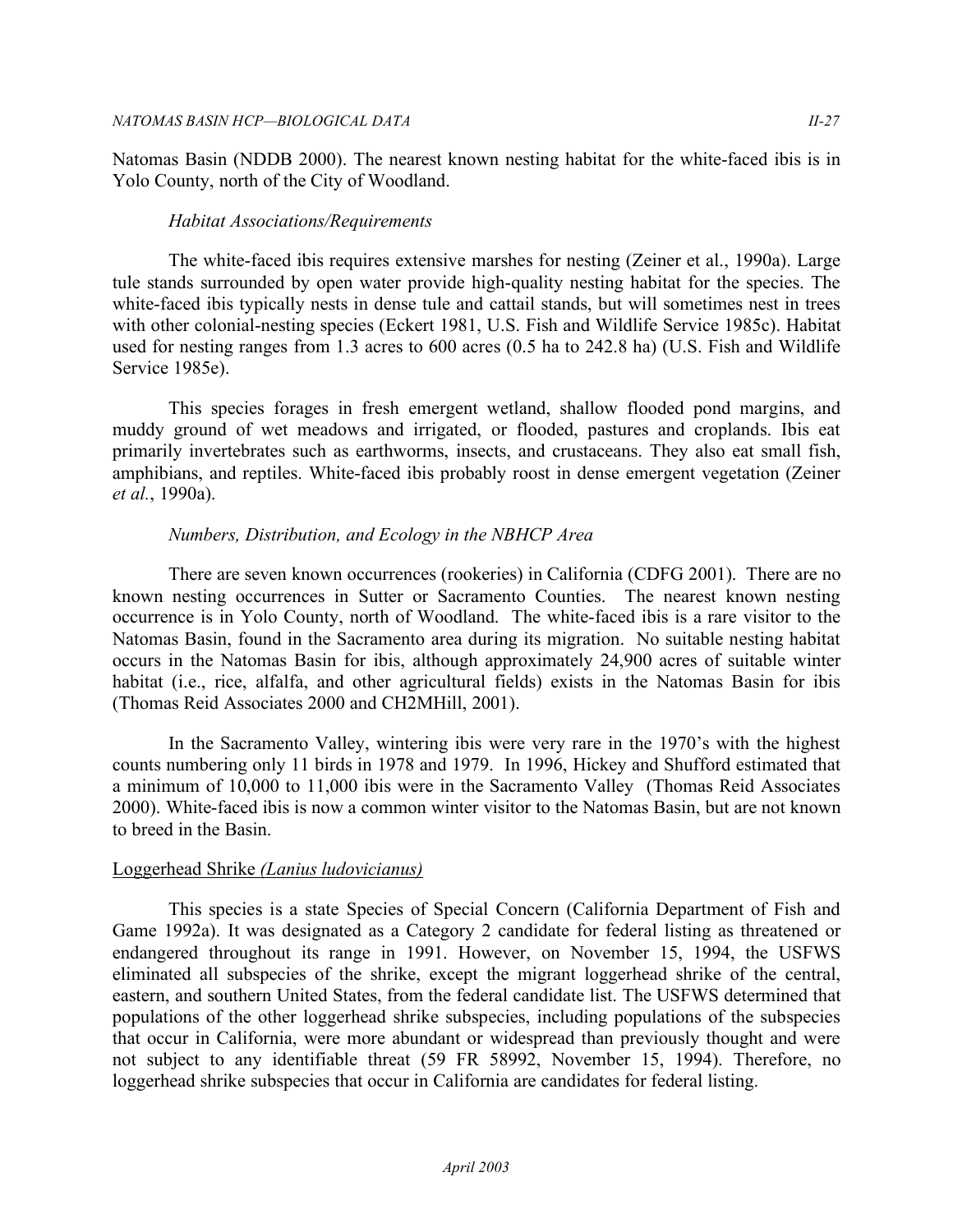The loggerhead shrike (*Lanius ludovicianus*) is a small bird of fields and grasslands that hunts from lookout perches such as fence posts or tree limbs, using the lookout to spot, then swoop down on insects, rodents, snakes, or smaller birds. This species lacks talons, and instead impales its prey on thorns or barbed wire. The loggerhead shrike is bluish-gray on the back and head, and white on its under parts. The species has a broad black mask that extends from across the eye to the top of the beak. Its beak is black and short, with a slight curve. This species is distinguished from the more common northern shrike because of its smaller size, darker coloration, larger mask, and smaller, less hooked beak.

## *Distribution*

The loggerhead shrike is a widespread breeding species in North America. It occurs from the southern Canadian provinces south across most of the United States and into Mexico (American Ornithologists Union 1957). The shrike is a resident species throughout the lowlands and foothills of California (Grinnell and Miller 1944).

Shrike populations have declined over much of the United States, especially in the central and eastern portions of the country. Shrike populations in the western United States declined slightly between 1955 and 1979 but currently appear to be stable.

## *Habitat Associations/Requirements*

The loggerhead shrike occurs in grasslands, agricultural lands, open shrublands, and woodlands (Bent 1950). It prefers areas with perch sites (Zeiner et al., 1990). A study conducted in Illinois reported that shrikes were most abundant near pastures, hedgerows, cornfields, and rural residential areas (Smith and Kruse 1992). Shrikes nest in low trees, dense shrubs, and vines. They feed on insects, small reptiles, and small mammals (e.g., mice). This species requently skewers prey on thorns, sharp twigs, barbed wire, or forces prey into a confined area.

## *Numbers, Distribution, and Ecology in the NBHCP Area*

The loggerhead shrike is common throughout most of lowland California (California Department of Fish and Game 1990). This species is observed regularly throughout Natomas Basin (Thomas Reid Associates 2000). Suitable nesting and foraging habitat is common throughout the Basin. Several shrikes were observed on or near the Metro Air Park project site during a site reconnaissance conducted on March 23, 2000 (Thomas Reid Associates 2000), and three shrikes were observed along the eastern portion of the Plan Area during NBHCP habitat mapping surveys in 2001.

## Burrowing Owl *(Athene cunicularia hypugea)*

Burrowing owls are not listed under either the federal Endangered Species Act or the California Endangered Species Act. However, burrowing owls are considered a Species of Concern by the USFWS, and a Species of Special Concern by CDFG. The western burrowing owl is a small raptor. It is distinguished from other small owls by its long legs. The adult is brown to buff in color, with numerous whitish spots and barring on the back and under parts.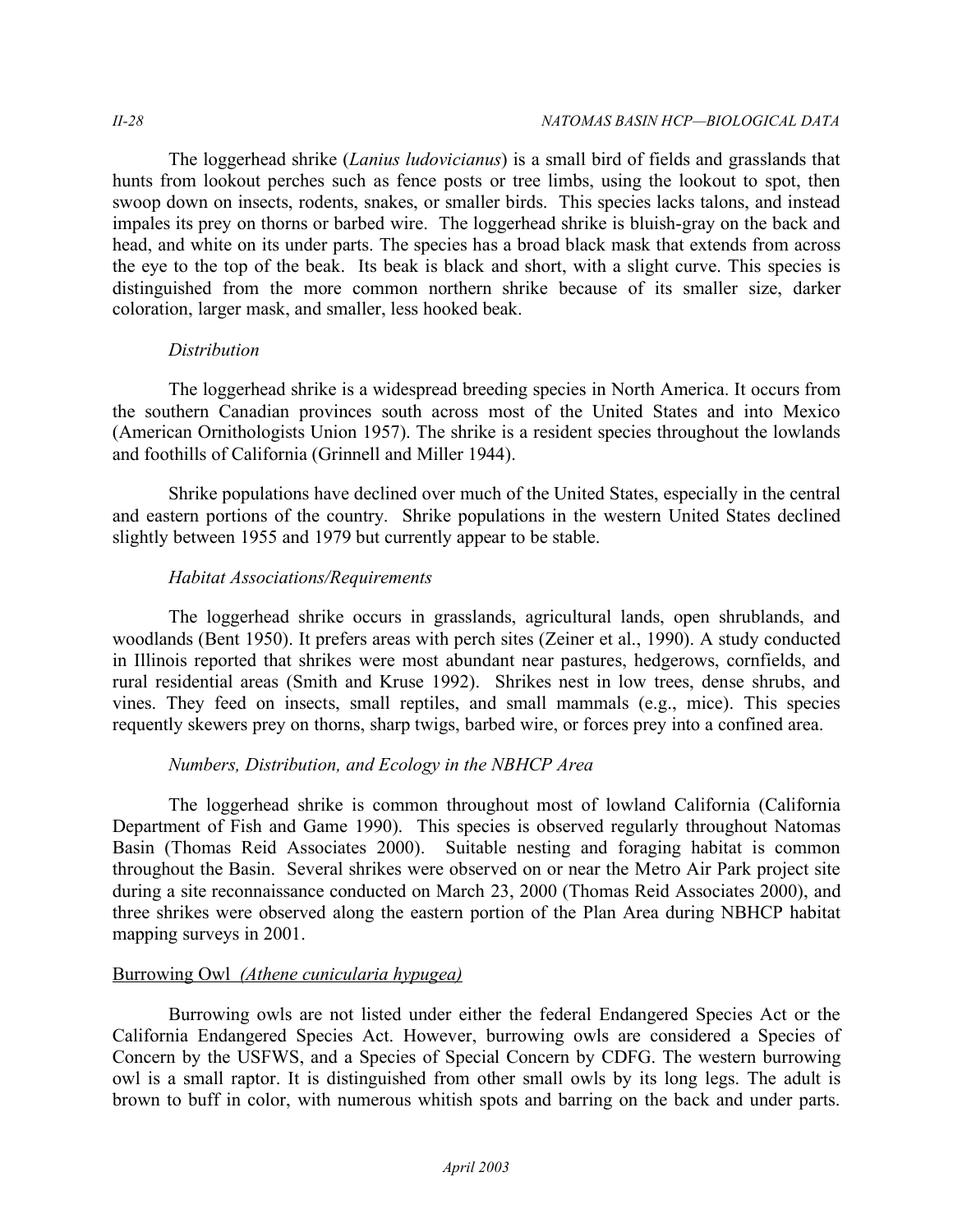#### *NATOMAS BASIN HCP —BIOLOGICAL DATA II-29*

Juveniles are buff colored below. Western burrowing owls nest in single pairs or small colonies. This species is considered a year-round resident. It is possible that burrowing owls in northern California have some local migratory behavior, but little information is known about the migration habitats of the northern California population (Haug, et al., 1993). The species utilizes the burrows of ground-dwelling species, such as California ground squirrel, or artificial structures (e.g., culverts) for nesting. It is also found in grass, forb and open shrub stages of pinyon-juniper and ponderosa pine habitats. It uses rodent or other burrows for roosting and nesting cover. Reduction of prey base, including ground squirrels, has contributed to the decline of this species. The CDFG's mitigation guidelines for the burrowing owl are shown in Appendix D.

## *Distribution*

The burrowing owl is a year-long resident of open, dry grassland and desert habitats throughout the California deserts, Central Valley, and coastal areas. It is fairly uncommon along the coast north of Marin County, and rare east of the crest of the Sierra Nevada. Additional populations are reported from the Imperial Valley, Modoc Plateau, and Great Basin region. Fragmentation or elimination of much of the historic habitat of this species, and population declines have been noted throughout its range.

## *Habitat Associations/Requirements*

This species is associated with open lands including grasslands, rolling hills, desert floors, and open bare ground characterized by low-lying vegetation. As noted, the species utilizes rodent burrows, especially California ground squirrel burrows, or artificial structures (e.g., culverts) for nest sites (subterranean nester), and favors elevated places such as berms, levees, road and rail beds where it can overlook open lands.

## *Numbers, Distribution, and Ecology in the NBHCP Area*

There are 370 known occurrences in California (NDDB 2001). Three hundred of these occurrences are considered extant. Eighteen occurrences are known in Sacramento County, and 17 of these occurrences are considered extant. Three occurrences are recorded in the Natomas Basin, with another three known burrowing owl sites on the Conservancy's Betts-Kismat-Silva property. One occurrence is known in Sutter County. This occurrence is also considered extant (NDDB 2001).

Burrowing owls occur in low numbers in the NBHCP area, but no systematic surveys have been conducted in the Plan Area. One burrowing owl was observed near a burrow on the Metro Air Park project site in March 2000. The owl was observed along Powerline Road between Elverta Road and Elkhorn Boulevard on a canal bank (Thomas Reid Associates 2000). Burrowing owls also occur at the Sacramento International Airport. During NBHCP habitat mapping surveys, three pairs of burrowing owls were observed along a water conveyance canal in the eastern portion of the Plan Area. Burrowing owls also have been observed northeast of the intersection of San Juan and El Centro Roads and west of East Levee Road on the south side of Elkhorn Boulevard (NDDB 2001).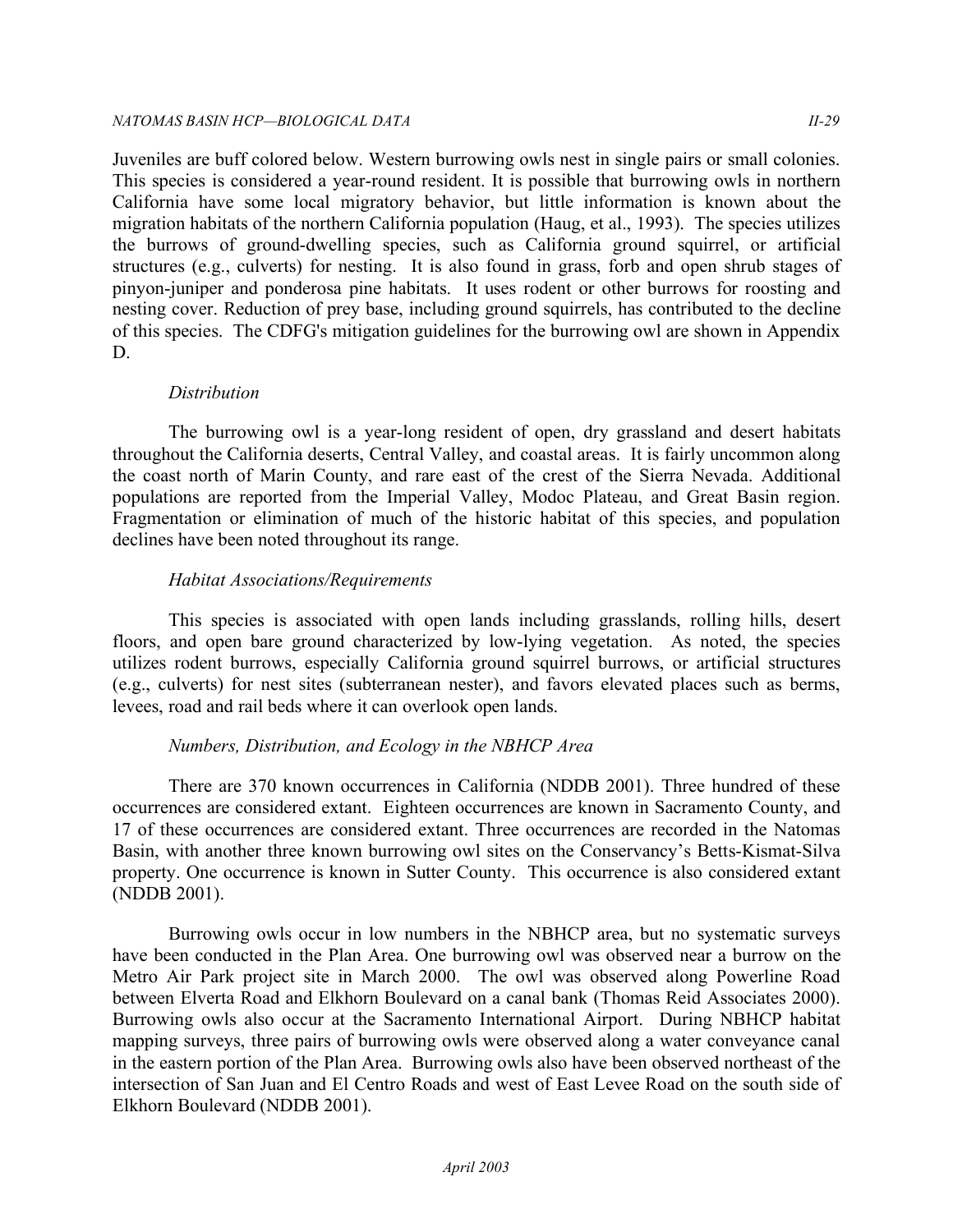The Natomas Basin supports approximately 247 miles of canals and ditches and associated adjacent agricultural fields. The levees and upper banks of canals and ditches are potential burrowing owl nesting habitat. Canal and ditch maintenance activities often make these areas unsuitable burrowing owls nesting habitat; therefore, owls usually nest along canals with limited maintenance activities. Other suitable habitat includes grasslands or fields that are rarely disced (although they may be mowed), such as local airports.

### Bank Swallow (*Riparia riparia*)

The bank swallow is listed as a Threatened species within the California Endangered Species Act and is not listed under the Federal Endangered Species Act. Breeding colonies of this species are provided some additional protective status under state Fish and Game Code and the federal Migratory Bird Treaty Act. Bank swallow (*Riparia riparia*) is a slender bird with long, pointed wings known from rivers and streams. An adept aerialist, the species darts to catch flying insects, usually above water. The species is distinguished from other swallows and swifts by its brownish gray breast band, often extending in a line down the middle of the breast. It has light gray under parts that contrast with its darker brownish gray wings. The species nests in colonies, excavating burrows in steep riverbank cliffs, gravel beds, and highway cuts.

### *Distribution*

Historically, bank swallows nested on coastal bluffs in southern California and riverbanks throughout the Central Valley and northern California; however, the state's nesting population of bank swallow is currently concentrated on the banks of Central Valley streams. Approximately 75 percent of the current breeding population occurs along banks fo the Sacramento and Feather rivers. Other colonies persist along the central coast from Monterey to San Mateo Counties, and northeastern California in Shasta, Siskiyou, Lassen, Plumas and Modoc Counties (Remson, 1978). There are very few known breeding colonies of this species in California, with the primary breeding area described as the banks of the Sacramento River, from Shasta County south to Contra Costa County. The range of this species is estimated to be reduced by as much as 50% since 1900 (California Department of Fish and Game 1992b). Formerly more common as a breeder in California, the estimated breeding population of 16,000 in 1986 was reduced to about 4,500 pairs by 1990 as a result of flood control and levees stabilization projects throughout its range. Now, only approximately 110-120 colonies remain within the state.

About 50-60 colonies remain along the middle Sacramento River and 15-25 colonies occur along lower Feather River where the rivers meander still in a mostly natural state. Other well known breeding colonies include Shasta Valley and the Klamath River Basin in Siskiyou County; in Fall River in Shasta County; the Modoc Plateau and in the Basin Ranges region of Modoc and Lassen County, near Alturas in Modoc County, and near Termo and Honey Lake in Lassen County. There are no known breeding colonies remaining in southern California*.* 

## *Habitat Associations/Requirements*

The bank swallow occurs in California during the breeding season (May through July) and winters in South America. Bank swallows begin arriving in the Central Valley from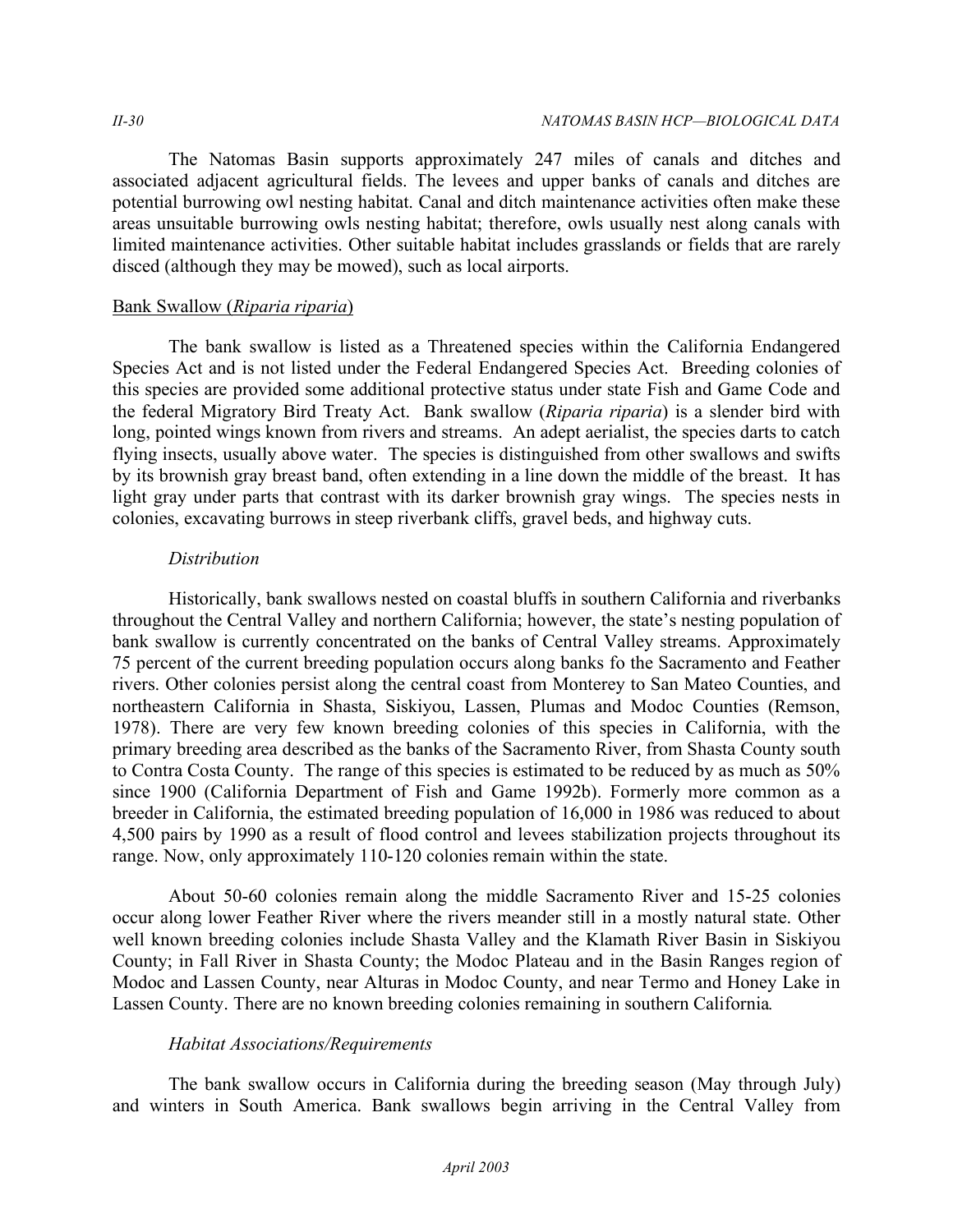wintering grounds in South America in early March to breed and raise their young. Numbers decline in July and August as nesting colonies are abandoned and migration begins. Colonies are vacant by early August and some migrants could be observed through early- to mid-September. Bank swallows are rarely seen in California during the winter. During migration, bank swallows mingle with other swallow species, foraging for insects over water in open lowland habitats, especially favoring lakes and rivers.

This species is a colony nester and nests primarily in riparian and other lowland habitats west of the desert. This species requires vertical banks/cliffs with fine-textured/sandy soils to dig a nesting hole near streams, rivers, lakes, and oceans. The bank swallow uses holes dug in cliffs and river banks for cover; logs, shoreline vegetation, and telephone wires are also used for roosting. Bank swallows tend to return to these colonial nests year after year.

The bank swallow breeds from early May through July. Breeding occurs from about sea level to as high as 6,900 feet. Pairs usually nest colonially in groups of 10 to 1,500 although most colonies have 100-200 nesting pairs. Bank swallows forage by hawking insects during long, gliding flights. Foraging occurs primarily over open riparian areas, but also over grassland, shrubland, and savannah habitats during the breeding season. Bank swallows feed on a wide variety of aerial and terrestrial soft-bodied insects, including flies, bees, and beetles.

## *Numbers, Distribution, and Ecology in the NBHCP Area*

There are 171 known bank swallow occurrences in California (NDDB 2001). One of these occurrences is extirpated. There are 35 bank swallow occurrences (all presumed extant) in Sutter County and seven occurrences in Sacramento County (all presumed extant). Although there is no suitable nesting habitat in the Natomas Basin, bank swallows from nearby nesting colonies have the potential to forage in the Basin, and foraging could also occur during migration to nesting sites north of the Basin.

## Northwestern Pond Turtle (*Clemmys marmorata marmorata*)

The northwestern pond turtle is considered a Species of Concern by USFWS and is a state Species of Special Concern (California Department of Fish and Game 1992a). Northwestern pond turtle is a medium sized aquatic turtle that forages on plants, insects, worms, small fish, and carrion. The species is distinguished by its low, roundish olive to dark-brown carapace, with a network of faint spots, lines or dashes of dark brown to black that radiate from the center of the shields. This species is a thoroughly aquatic species of ponds, marshes, rivers, and streams that favors low emergent aquatic vegetation for cover, and logs or mud banks for basking.

## *Distribution*

The northwestern pond turtle occurs in suitable aquatic habitats west of the crest of the Sierra Nevada in California and in parts of Oregon, Washington, and Mexico (Stebbins 1985, Zeiner et al., 1988). The northwestern subspecies is generally found from San Francisco Bay north to the Columbia River drainage in Oregon and Washington (57 FR 45761-45762, October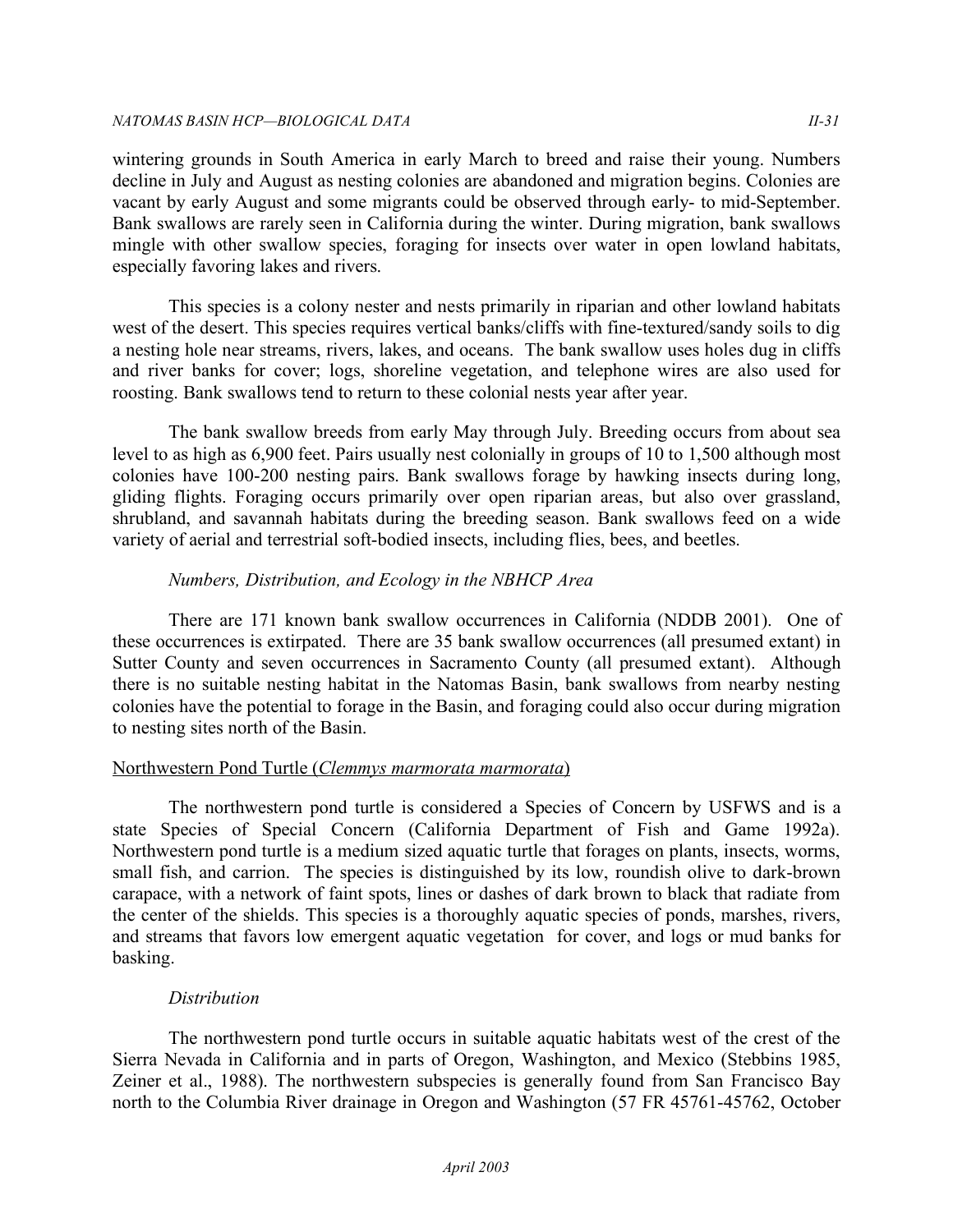5, 1992). The northwestern pond turtle still occupies most of its historic range. However, populations are declining throughout the range (Holland and Bury 1992) and local populations, particularly of the southwestern subspecies, have been extirpated from many areas within this range (57 FR 45762, October 5, 1992). The few remaining areas in the northwestern pond turtle's range that support moderate to large viable populations of the northwestern pond turtle are considered at risk (57 FR 45761-45762, October 5, 1992).

## *Habitat Associations/Requirements*

The northwestern pond turtle is generally associated with permanent or nearly permanent wetlands in a wide variety of environments, including permanent ponds, lakes, streams, irrigation ditches, or permanent pools along intermittent streams, up to 6,000 feet (1,829.3 m) elevation (Zeiner et al., 1988) . Hatchlings and juveniles require more specialized habitats than adults (57 FR 45761-45762, October 5, 1992). The northwestern pond turtle occurs in quiet waters of lowland ponds, marshes, lakes, and reservoirs, and in streams with deep pools. Rocks, logs, open mud banks, and streamside vegetation provide escape cover and basking sites (Stebbins 1972).

Northwestern pond turtles are highly aquatic but leave the water for basking and egglaying. Egg-laying may occur along sandy wetland margins or at upland locations as far as 1,300 feet (396.3 m) from water (Holland and Bury 1992). Hatchling and adult turtles may overwinter in upland sites. Northwestern pond turtles feed primarily on small aquatic invertebrates (57 FR 45761-45762 October 5, 1992).

## *Numbers, Distribution, and Ecology in the NBHCP Area*

There are 117 known occurrences of northwestern pond turtle in California, and one of the occurrences is considered extirpated (NDDB 2001). There are 13 known pond turtle occurrences in Sacramento County that are presumed extant and 2 known pond turtle occurrences in Sutter County that are presumed extant. The canals throughout the Natomas Basin are considered suitable aquatic habitats for pond turtles. Currently, there are about 247 miles of canals and ditches in the NBHCP area (see Table II-2). Fisherman's Lake in the southwestern portion of the NBHCP area is high quality aquatic habitat for pond turtles. Because most of the Basin is developed agricultural land or commercial/residential development, many of the potential breeding habitats have been eliminated. Despite this, potential breeding habitat probably occurs along many of the canals and aquatic habitats. Therefore, the Natomas Basin probably supports a limited pond turtle population; however, no systematic surveys have been conducted. During the NBHCP habitat mapping surveys, many pond turtles were observed along the Natomas Main Drainage Canal during March 2001.

## California Tiger Salamander (*Ambystoma californiense*)

The California tiger salamander is a federal Candidate species and a state Species of Special Concern. California tiger salamander is a large, stocky salamander with small eyes, a broad rounded snout and tubercles on the undersides of the front and hind feet. The species is distinguished from other salamanders by its distinctive coloration consisting of spots or bars of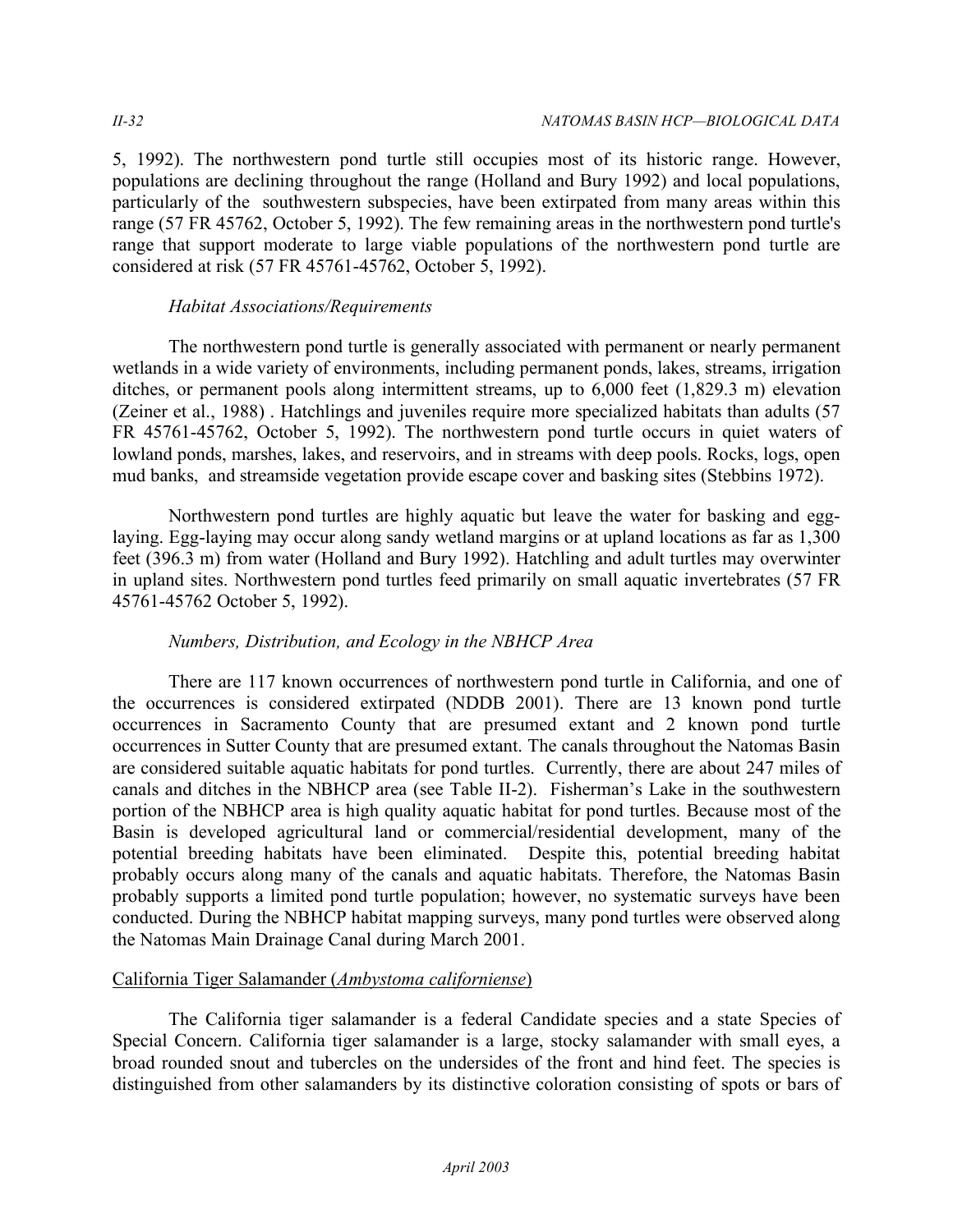white, cream or yellow on a black background. This species frequents slow-moving waters of swales, ponds and shallow lakes.

## *Distribution*

Historically, the species is likely to have occurred in grassland habitats throughout much of the state. Habitat conversion for agricultural and urban land uses has substantially reduced the species' range and number of breeding populations. Bullfrogs and nonnative fishes have also reduced population numbers of this species. Both bullfrogs and nonnative fish prey on California tiger salamander larvae and have been reported to eliminate larval salamander populations from breeding sites, such as stock ponds.

Currently, the California tiger salamander occurs in the Central Valley and Sierra Nevada foothills from Yolo County south to Tulare County, and into the coastal valleys and adjacent coastal foothills from Sonoma County south to Santa Barbara County (Zeiner et. al 1994). Isolated populations are reported from Grey Lodge Wildlife Area in Butte County, and from Grass Lake in Siskiyou County. Although populations of California tiger salamander have declined, the species continues to breed in a relatively large number of locations within its range (59 FR 18353-18354, April 18, 1994).

## *Activity Cycle/Behavior*

Adults spend much time underground. Adult California tiger salamanders are found under objects such as boards, rocks, brush or other wood debris or in rodent burrows near water. During late winter (December to late February in the Central Valley) the adults emerge to breed at night, traveling to nearby ponds, temporary pools (including vernal pools), and swales during or immediately after rain events. Larvae grow rapidly; metamorphosis begins in late spring or early summer and is followed by the dispersal of juveniles from their natal ponds into terrestrial upland habitat. There they spend the dry season in burrows or crevices and emerge again with the first autumn rains to return to the breeding pond.

## *Habitat Associations/Requirements*

California tiger salamanders inhabit valley and foothill grasslands and open woodlands usually within 1 mile (1.6 km) of water (Brode, pers. comms.). Tiger salamanders breed in reservoirs, ponds, vernal pools, small lakes, and slow-flowing streams that do not support predatory fish (Stebbins 1972, Zeiner et al., 1988). Adult salamanders migrate from upland habitats to aquatic breeding sites during the first major rainfall events of the fall and early winter. Adults return to upland habitats after breeding. Juveniles disperse from aquatic breeding sites to habitats after metamorphosis. California tiger salamanders may not reproduce during years of low rainfall (Jennings et al., 1994).

## *Numbers, Distribution, and Ecology in the NBHCP Area*

There are 465 known tiger salamander occurrences in California (NDDB 2001). All of these occurrences are presumed extant (NDDB 2001). There are four occurrences in Sacramento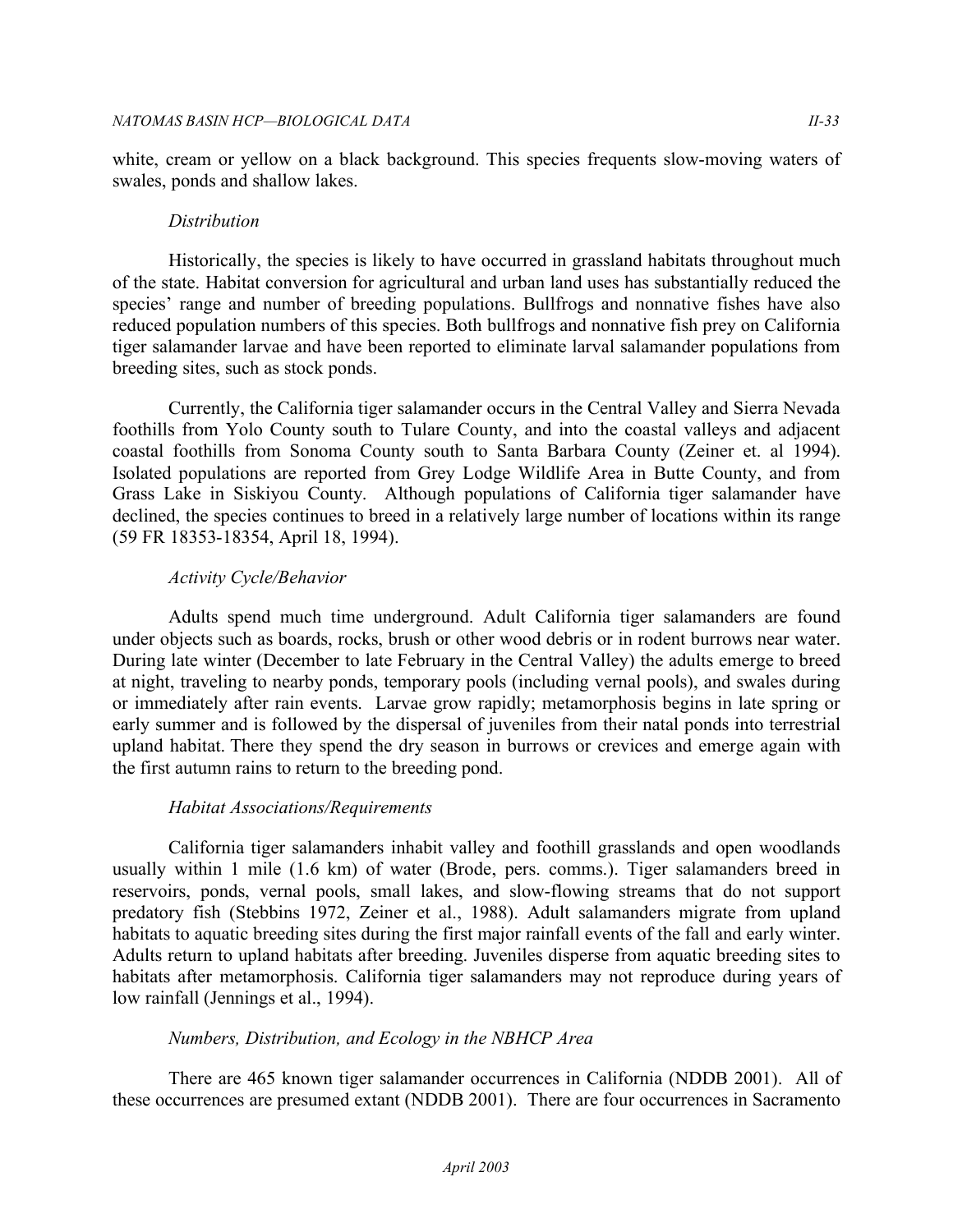County and one occurrence in Sutter County; however, none of these occurrences are in the Plan Area. The nearest known tiger salamander occurrences are in northern Yolo County near Dunnigan and near Rancho Seco in southeastern Sacramento County. Vernal pools occur along the eastern edge of the Natomas Basin. These pools are considered potential, but marginal tiger salamander breeding habitat, based on their disturbed condition and limited extent in the study area. Tiger salamanders are not likely to occur in the Plan Area.

## Western Spadefoot Toad (*Scaphiopus hammondii*)

The western spadefoot toad is a California Species of Special Concern, and is a fully protected amphibian pursuant to regulations promulgated by the Fish and Game Commission (*Id.*, § 41). Western spadefoot toad is a smallish dusty green to gray toad often with four irregular, light-colored stripes on its back. Its underside is whitish and unmarked, and the species has a wedge-shaped glossy black spade on each hind foot. Its call is described as a hoarse, snorelike rasping sound.

## *Distribution*

The range of this species includes the Central Valley and adjacent foothills, and the area spanning the southern Coast Ranges to northern Baja California, extending from sea level to about 4,500 feet in elevation. Its primary habitat is grasslands, but it is also occasionally found in valley-foothill, hardwood woodlands.

## *Habitat Associations/Requirements*

This species occurs in shallow, seasonal wetlands (which are essential for breeding and egg-laying) in valley and foothill grasslands, open chaparral, and pine woodlands below 3,000 feet in elevation. This species is associated with seasonal wetlands and other temporarily ponded areas in low-lying grasslands, fields, washes, river floodplains, alluvial fans, alkali lakes and playas, but is also found in adjacent foothill and mountain habitats. Western spadefoot toads prefer slow-moving waters such as pools and plunge pools of small creeks, and short grasses with sandy or gravelly soils.

## *Numbers, Distribution, and Ecology in the NBHCP Area*

There are 173 known western spadefoot occurrences in California, and only one of them is considered extirpated (NDDB 2001). There are five spadefoot toad occurrences in Sacramento County and none in Sutter County. All of the Sacramento County spadefoot toad occurrences are considered extant. There are no records of western spadefoot toads in the Natomas Basin (NDDB 2001). The nearest known occurrences are in Placer County at Fiddyment and Phillip Roads (about 6 miles east of the Plan Area) and at Mather Field in central Sacramento County. Some suitable spadefoot toad breeding habitat (i.e., vernal pools) occurs along the far eastern edge of the Natomas Basin, however, there are no records for this species in the Plan Area to date. Based on the lack of occurrence records, the marginal suitability of the vernal pool habitat, and the distance to the nearest occurrence of the species, overall potential for occurrence for this species within the NBHCP study area is considered low.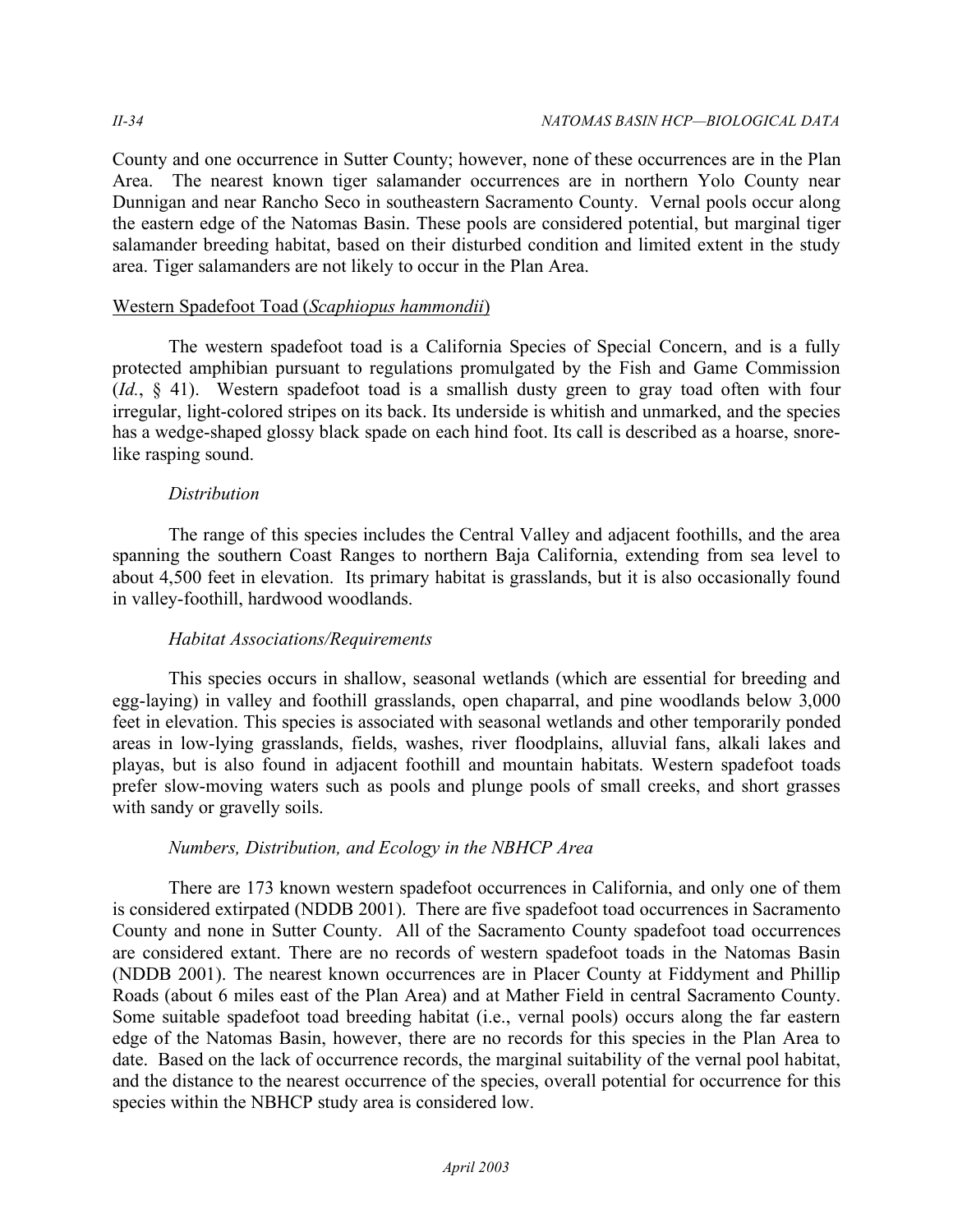#### Vernal Pool Shrimp

The following species of vernal pool shrimp are restricted to vernal pools in the State of California and are in danger of extinction as a result of loss of habitat from urban development, agricultural conversion, and random extinction by virtue of the isolated nature of remaining habitat. None of the species is known to occur in riverine waters, marine waters, or other permanent bodies of water. They are ecologically dependent on seasonal fluctuations in their habitat, such as absence or presence of water during specific times of the year, duration of inundation, and other environmental factors including specific salinity, conductivity, dissolved solids, and pH levels. Water chemistry is one of the most important factors in determining the distribution of fairy shrimp and tadpole shrimp. Fairy shrimp are well-adapted to the flood/drought cycle found in California vernal pools. However, they have developed no defenses against predation and are consumed readily by migrating waterfowl and various aquatic invertebrates. Fairy shrimp will not persist if their vernal pools become connected to bodies of water which support fish. The species listed below are sporadic in their distribution, often inhabiting only one or a few pools in otherwise more widespread vernal pool complexes. Each of the following species may occur in the NBHCP area during the life of the Permits.

#### Vernal Pool Fairy Shrimp (*Branchinecta lynchi*)

The vernal pool fairy shrimp is a federally listed threatened species. The vernal pool fairy shrimp is a small  $(1$  inch) freshwater crustacean belonging to the order of fairy shrimp (*Anostraca*). Like all other fairy shrimp, the males of vernal pool fairy shrimp have enlarged second antennae used for clasping the female during mating.

#### *Distribution*

Vernal pool fairy shrimp has one of the broadest distributions of the California endemic fairy shrimp species. It occurs most of the length of the Central Valley, from the Millville Plains and Stillwater Plains in Shasta County south to Pixley in Tulare County and the eastern margin of the central Coast Range from San Benito County south to Ventura County (Helm 1998, Eng et al., 1990, and Sugnet & Associates 1991). Disjunct populations occur on the Santa Rosa plateau and near Rancho Santa California in Riverside County. The species has recently been found within the Medford area of southern Oregon (Helm pers. comm.).

#### *Habitat Associations/Requirements*

This species is most often observed in vernal pools (79% of observations), although it is also observed in a variety of other natural and artificial habitats including seasonal wetlands, alkali pools, ephemeral drainages, stock ponds, roadside ditches, vernal swales, and rock outcrop vernal pools (Helm 1998). The species occurs on many geologic formations and land forms. Regardless of the landform, this species is most often found in small (less than 200 meter square) and shallow (5 centimeters deep) habitats, although it also can occur in large and deep vernal pools (Helm 1998).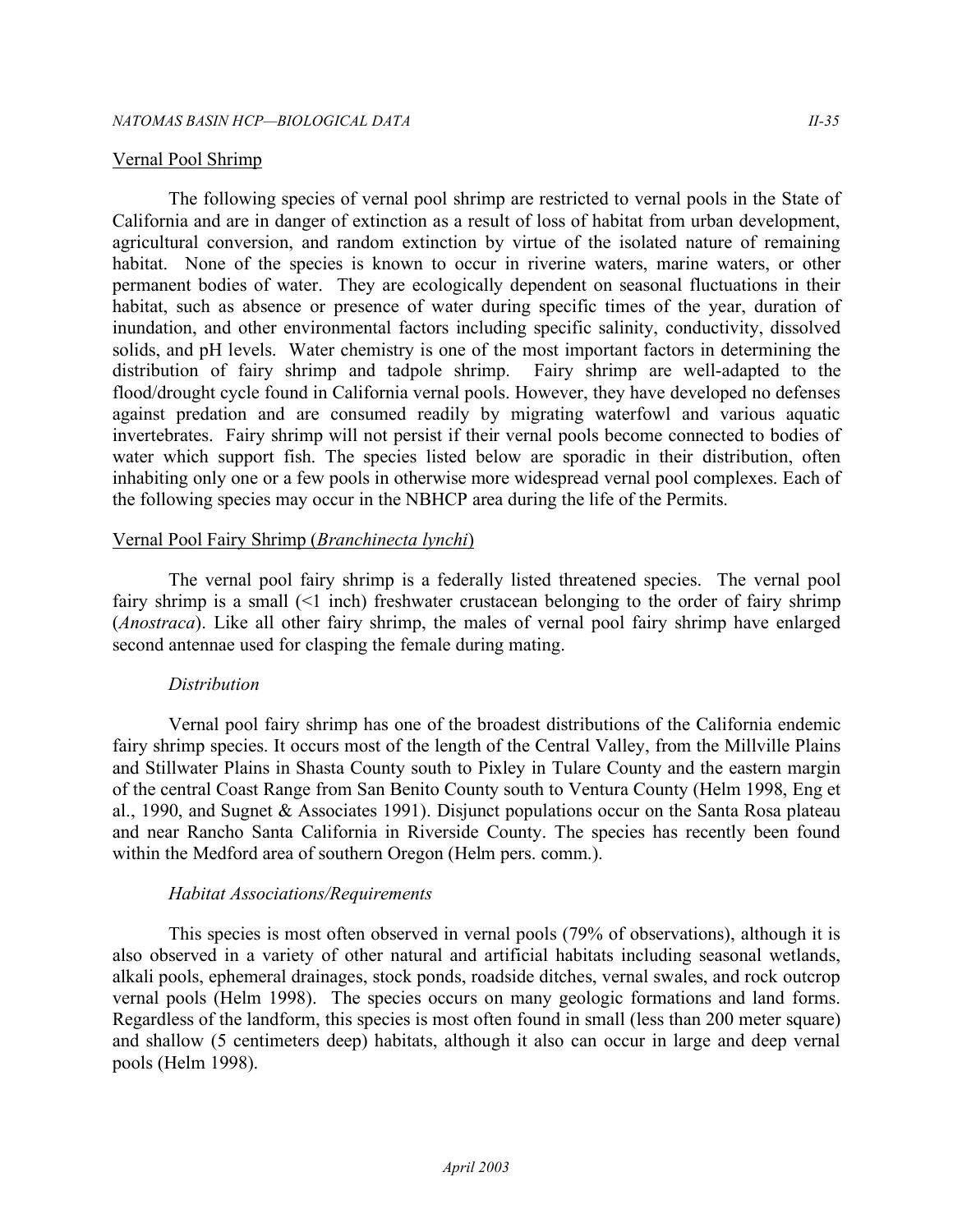Although the vernal pool fairy shrimp is found in different habitat types, it is not abundant in all of them. It often occurs with California *linderiella*, vernal pool tadpole shrimp, and occasionally with Conservancy fairy shrimp in the Vina Plains Preserve and is never the numerically dominant one (Eng et al., 1990).

### *Numbers, Distribution, and Ecology in the NBHCP Area*

There are 270 reported extant occurrences of vernal pool fairy shrimp in California, 50 of which are reported from Sacramento County and one of which is reported from Sutter County (NDDB 2001). There are no vernal pool fairy shrimp occurrences in the NBHCP Plan Area, although there are several occurrences east of the Plan Area in Elverta and Rio Linda (NDDB 2001).

Potential vernal pool fairy shrimp habitat occurs in the vernal pools on the east side of the Plan Area. Additional potential habitat occurs in other seasonal wetlands in the Plan Area.

## Vernal Pool Tadpole Shrimp (*Lepidurus packardi*)

The vernal pool tadpole shrimp is a federally listed Endangered species. The vernal pool tadpole shrimp is a small (<3 inches in length) aquatic crustacea within the tadpole shrimp order (*Notostraca*). The common name "tadpole shrimp" presumably addresses the general shape of the creature when viewed from above. The animal is covered by a plate-like carapace, with only the posterior portion of the animal being exposed. It can be discerned from other tadpole shrimp within California by the presence, shape, and ridges of the sub-anal plate.

## *Distribution*

Vernal pool tadpole shrimp is one of the three most common large branchiopods occurring in the Central Valley (Helm 1998). The vernal pool tadpole shrimp is found in scattered localities in the Central Valley from Stillwater Plains and Millville Plains in Shasta County, south to Flying M Ranch, and west to San Luis National Wildlife Refuge in Merced County (Helm 1998, U.S. Fish and Wildlife Service 1992) South to Tulare County and from one single vernal pool complex on the San Francisco Bay National Wildlife Refuge in the City of Fremont (Alameda County) (U.S. Fish and Wildlife Service 1994b).

#### *Habitat Associations/Requirements*

It generally occurs in very small (i.e. 2 meters square) to very large (i.e. 356,253 meters square) vernal pools with a variety of depths and volumes of water during the wet cycle (Helm 1998). The species is associated with vernal pools on the following geomorphologic surfaces: alluvial fan, basin, basin rim, floodplain, marine terrace, high terrace, stream terrace, very high terrace, low terrace, and volcanic mudflow landforms (Helm 1998).

The vernal pool tadpole shrimp has been observed in stock ponds, vernal pools, pools in old alluvial soil in grass bottom swales or mud-bottomed pools, and other seasonal wetlands (Helm 1998).This species occurs with California *linderiella*, vernal pool fairy shrimp, and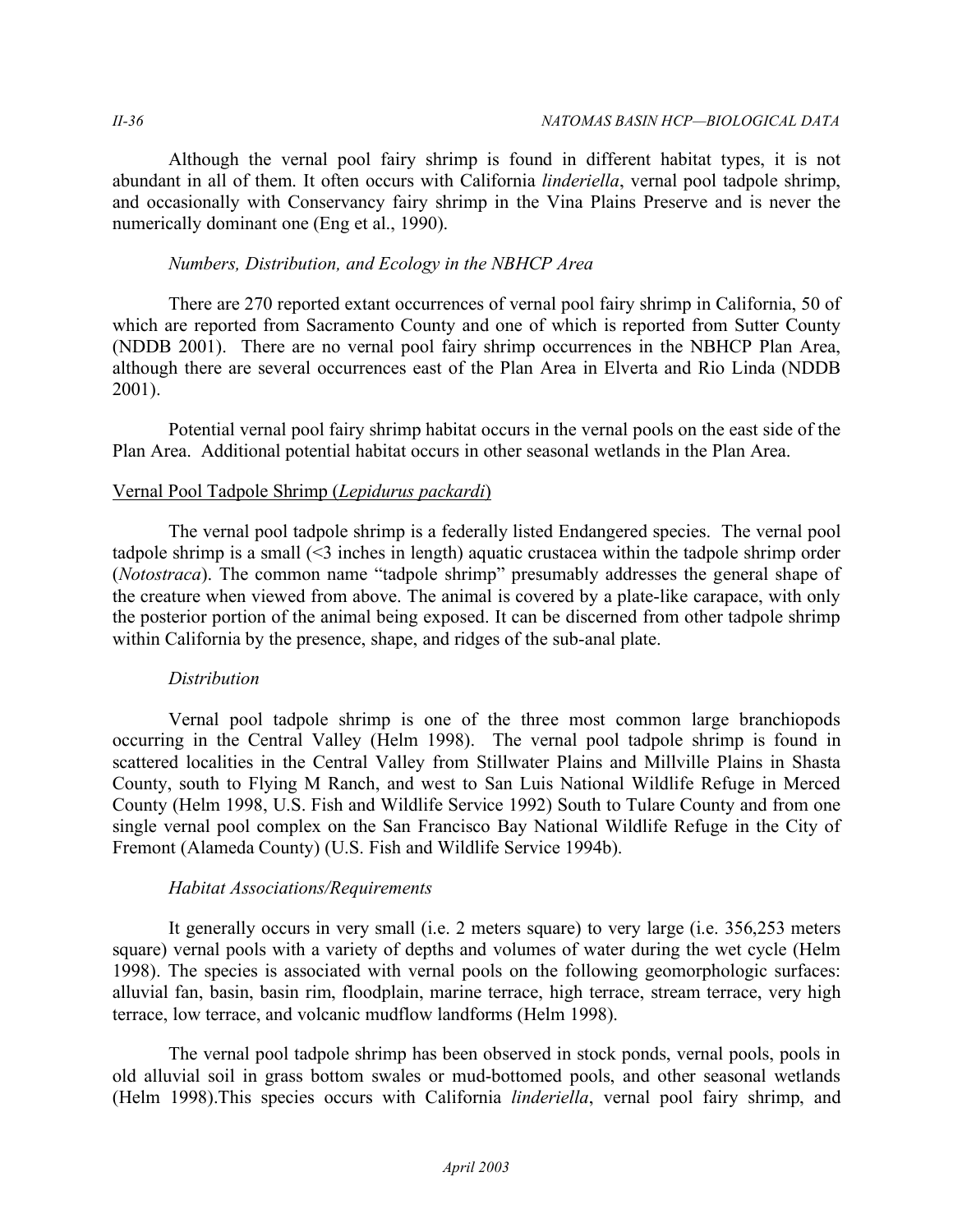Conservancy fairy shrimp (Helm 1998). Unlike many of the fairy shrimp eggs, the vernal pool tadpole shrimp eggs do not need to go through a freezing or drying period to hatch (Ahl 1991).

## *Numbers, Distribution, and Ecology in the NBHCP Area*

There are 154 reported occurrences of vernal pool tadpole shrimp in California, one of which is considered extirpated (NDDB 2001). Of the total number of occurrences in California, a total of 54 extant occurrences are reported from Sacramento County, and 4 from Sutter County. There are no reported occurrences within the NBHCP Plan Area (NDDB 2001), although there are two nearby occurrences located southwest of the intersection of Sankey Road and Pleasant Grove Road, and one occurrence at the intersection of Pleasant Grove Road and Howsley Road. Suitable tadpole shrimp habitat occurs along the eastern edge of the Plan Area.

## Midvalley Fairy Shrimp (*Branchinecta mesovallensis n.sp.*)

The midvalley fairy shrimp has no official state or federal listing, although it appears to meet the status of rare, threatened, or endangered under CEQA and an emergency petition for listing by USFWS is under review. The midvalley fairy shrimp is similar in morphology to the vernal pool fairy shrimp (Helm pers.comm.) and is also a freshwater crustacean belonging to the order of fairy shrimp (*Anostraca*). Like all other fairy shrimp, the males of midvalley fairy shrimp have enlarge second antennae used for clasping the female during mating.

### *Distribution*

This species has been found in scattered localities in the middle portion of the Central Valley from Sacramento County to Fresno County (Helm 1998). Based on the species' limited distribution and sparse population size, it is likely to become a candidate for listing under the federal Endangered Species Act.

## *Habitat Associations/Requirements*

This species occurs in grassland pools and intermound pools within mound-intermound topography. This species has been found inhabiting the most ephemeral of seasonal wetland types, presumably due to its ability of rapid maturity (Helm 1998). This species appears to be a vernal pool obligate species, as it was observed to occur in vernal pools 93% of the time, and in vernal swales only 7% of the time (Helm 1998). This species is associated with the smallest (less than 202 meters square) and most ephemeral (average ponding depths of 10 centimeters) vernal pools (Helm 1998).

## *Numbers, Distribution, and Ecology in the NBHCP Area*

There are 14 known occurrences of midvalley fairy shrimp reported in California, all of which are considered extant. Of these occurrences, one is reported from Sacramento County, and no midvalley fairy shrimp are reported from Sutter County (NDDB 2001). No occurrences of midvalley fairy shrimp are reported from the NBHCP Plan Area, however, suitable seasonal wetland and vernal pool habitat occurs along the extreme eastern edge of the Plan Area.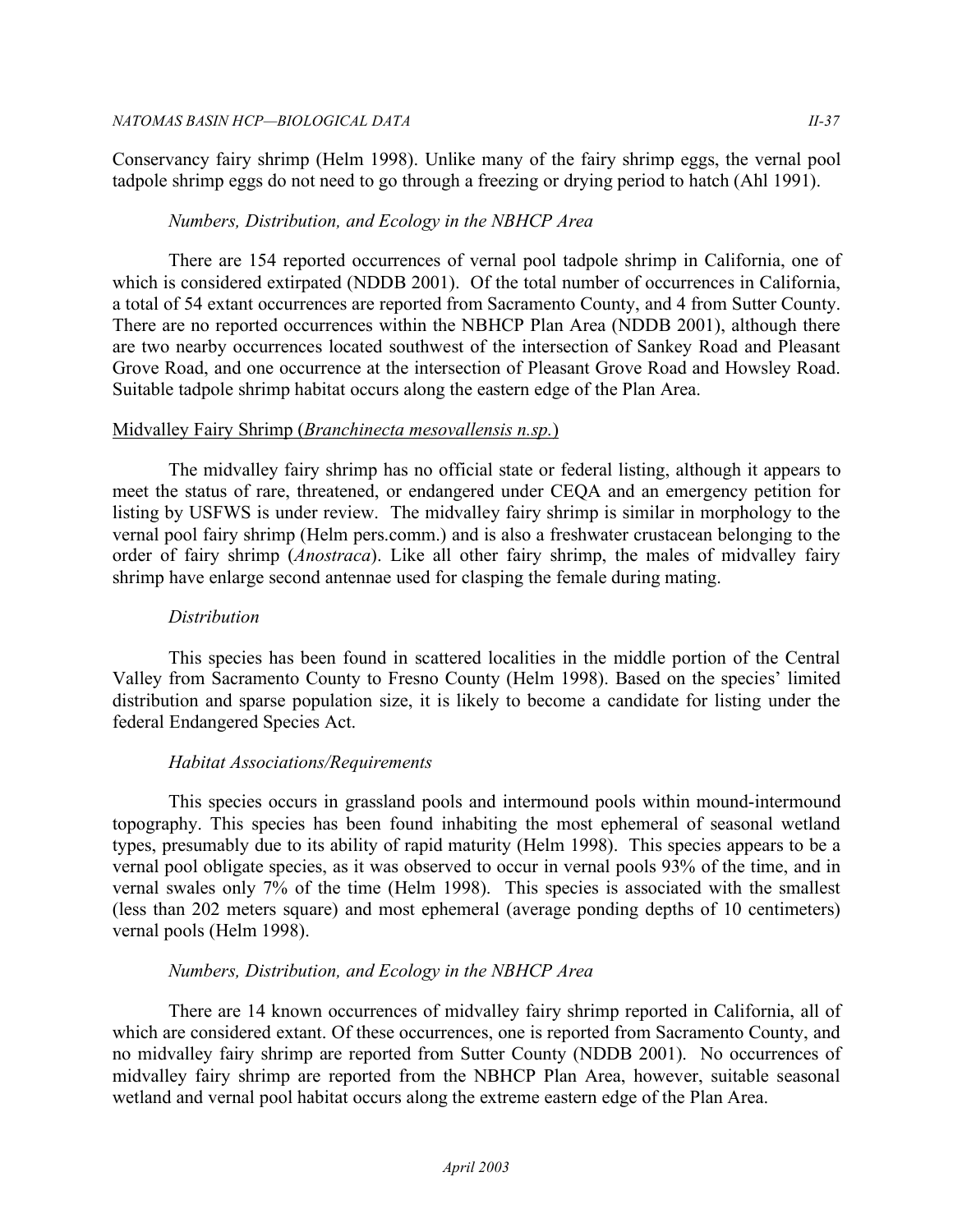## b. Plants

## Delta Tule Pea *(Lathyrus jepsonii var. jepsonii)*

The delta tule pea is considered rare, threatened or endangered in California and elsewhere (List 1B) by the California Native Plant Society (Skinner and Pavlik 1994), and is a federal Species of Concern (former federal candidate for listing). Delta tule pea is a biennial to perennial herbaceous species. Like other members of the pea family (*Fabaceae*), it has a largish brightly colored pink to lavender flower with a distinctive banner and keel. The species, like other peas has grasping tendrils and a climbing habitat, and can be seen climbing over the tops of tules, through riparian vegetation, and even onto grasses and shrubs in roadside ditches.

## *Distribution*

Delta tule pea is found along the floodplain of rivers and sloughs in Contra Costa, Fresno, Lake, Lassen, Marin, Napa, Plumas, Sacramento, San Benito, Santa Clara, San Joaquin, and Solano Counties. Unlike the related wild sweet pea (*Lathyrus jepsonii var. californica*), delta tule pea is found at elevations below 98.4 feet (30 m).

## *Habitat Associations/Requirements*

The species is associated with alluvial floodplain soils of deltas and major river systems. The species is most commonly associated with both brackish and freshwater marsh vegetation, but can root near the water and extend into riparian and upland areas such as roadside ditches. Associated species include tule (*Scirpus acutus var. occidentalis*), blackberry (*Rubus* spp.), and rushes (*Juncus* spp.).

## *Numbers, Distribution, and Ecology in the NBHCP Area*

Delta tule pea is known primarily from the Sacramento-San Joaquin River Delta. Most known occurrences are recorded from Solano (39 records), Contra Costa (15), Sacramento (14), and San Joaquin (9) Counties (CalFlora, 2001). All Sacramento County occurrence records are from the Delta region, with the nearest reported occurrences in the Walnut Grove area (CDFG, 2001). Delta tule pea is not known to occur in Sutter County. Little information is known about the population status of the delta tule pea, but the species is considered by the California Native Plant Society to be threatened by agricultural practices, water diversions and erosion (Skinner and Pavlik, 1994). Currently, there are 115 known occurrences of Delta tule pea in California, 14 of which are reported from Sacramento County, and none are reported from Sutter County (NDDB 2001). All of the reported occurrences are considered extant. No occurrences of this species are known from the NBHCP area (NDDB 2001). The nearest reported occurrence are in the Walnut Grove area. Potential habitat occurs where riparian vegetation or emergent marsh vegetation exists in sloughs and marshes.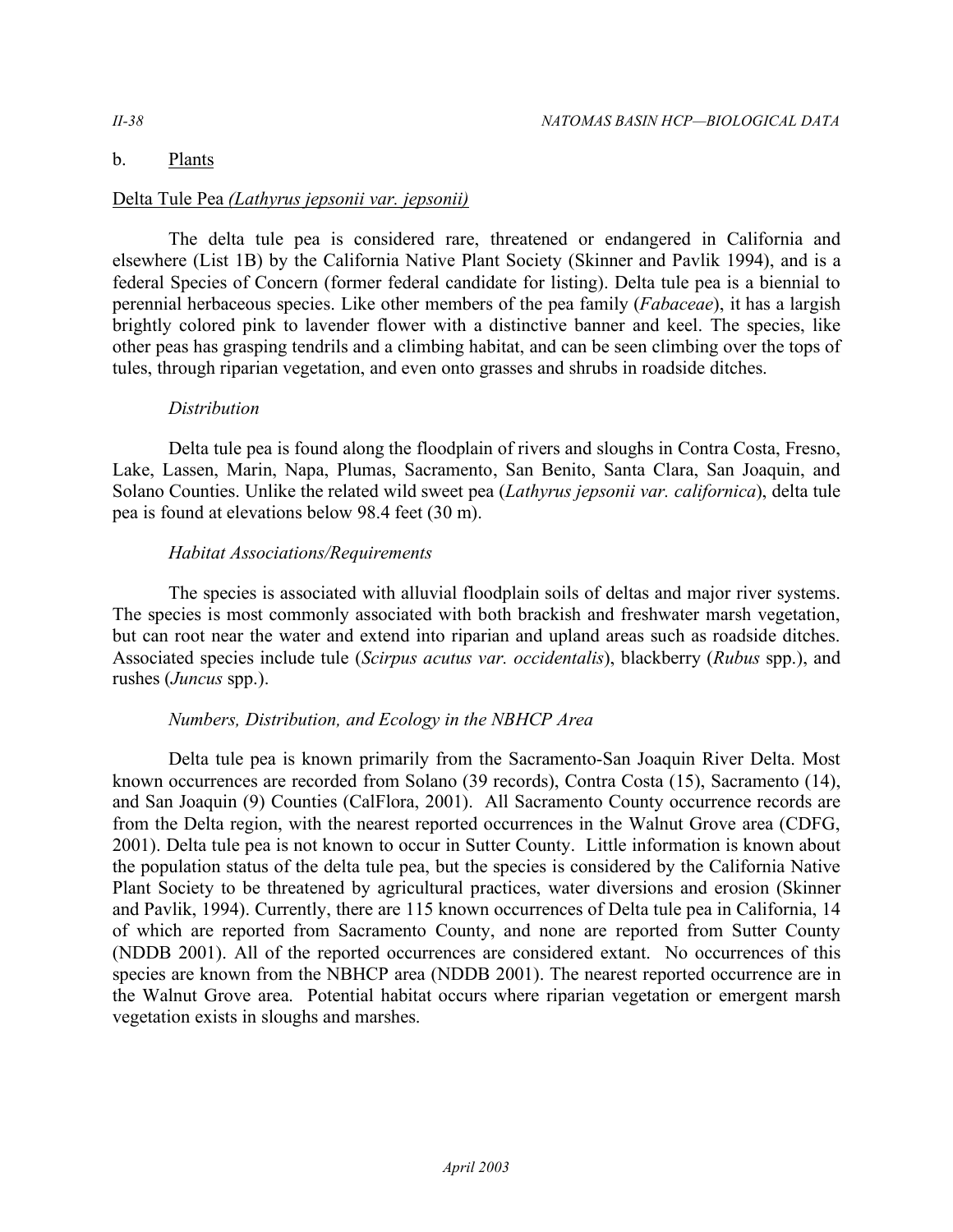#### Sanford's Arrowhead *(Sagittaria sanfordii)*

Sanford's arrowhead is considered a Species of Concern by USFWS and rare and endangered (List lB) by the California Native Plant Society (Skinner and Pavlik 1994). Sanford's arrowhead is an aquatic perennial that is a member of the water-plantain family (*Alismitaceae*), and occurs under shallow-water conditions in freshwater marshes. Its leaves are long, linear, and three-angled or narrowly ovate. The inflorescence is generally borne on an emergent peduncle, and it displays three-petaled unisexual flowers at the nodes. The female flowers are borne at the lowest node and the male flowers occur at the higher nodes. The flowering period for Sanford's arrowhead is generally from May through August.

#### *Distribution*

Sanford's arrowhead is known primarily from the Central Valley, but has been found below 2,000 feet (609.8 m) elevation (Hickman 1993) in Butte, Del Norte, Fresno, Kern, Merced, Marin, Sacramento, Shasta, San Joaquin, and Tehama Counties. Although the species is distributed widely in California, it is uncommon. Historically, Sanford's arrowhead was also found in Orange and Ventura Counties, is now considered extirpated from these areas.

#### *Habitat Associations/Requirements*

Sanford's arrowhead is found in ponds, ditches, vernal pools, sloughs, and other slowmoving waterways. It is commonly associated with yellow water primrose (*Ludwigia repens*), barnyard grass (*Echinochloa crus-galli*), water plantain (*Alisma plantago-aquatica*), and cattails (*Typha* ssp.) (NDDB 2000).

#### *Numbers, Distribution, and Ecology in the NBHCP Area*

There are 65 known occurrences of Sanford's arrowhead in California, one of which is presumed extirpated (NDDB 2001). Of these known occurrences, 30 extant occurrences are reported from Sacramento County and none are reported from Sutter County. No occurrences of this species are known from the NBHCP Plan Area (NDDB 2001). In Sacramento County, several occurrences are reported along the American River Parkway along small oxbows and sloughs (CDFG, 2001). Sanford's arrowhead is an endemic species, but is considered by CNPS to be threatened by agricultural practices, water diversions and erosion (Skinner and Pavlik, 1994). The nearest reported occurrence is located along a slough connected to the American River, approximately 1.5 miles south of the study area. Potential habitat occurs where riparian vegetation or emergent marsh vegetation exists in sloughs, marshes, and unmaintained agricultural canals.

#### Boggs Lake Hedge-Hyssop *(Gratiaola heterosepala)*

The Boggs Lake hedge-hyssop is a State listed endangered species. Boggs Lake hedgehyssop (*Gratiola heterosepala*) is a small, semi-aquatic, herbaceous annual. It is mostly glabrous (smooth) and a member of the figwort family (*Scophulareaceae*). The stems are erect and 1-5 inches (2.5-12.7 cm) long. The leaves are opposite and entire. The basal leaves are 0.2-1.0 inch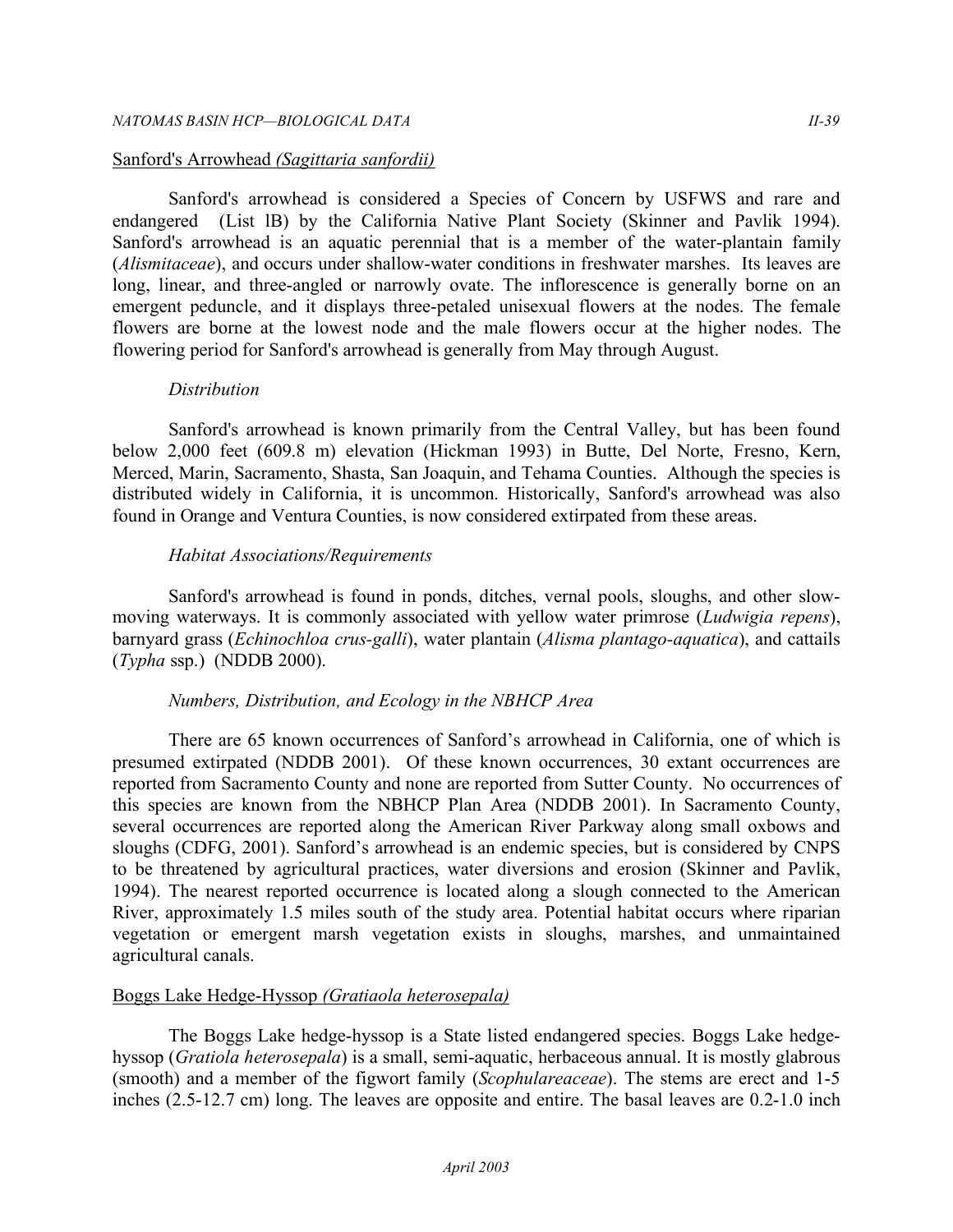(0.5-2.5 cm) long, lanceolate, and slightly clasp the stem. The upper leaves are blunt or notched at the tip and are shorter and wider at the tip than at the base. The inflorescences are open and borne on stout stalks. The flowers are tubular and have five petals. The upper two petals are yellow and fused nearly to the tips. The lower three petals are white and separate. The flowering period for Boggs Lake hedge hyssop is generally from April through June.

## *Distribution*

Boggs Lake hedge-hyssop is found in the following counties in California: Modoc, Lassen, Shasta, Tehama, Lake, Solano, Placer, Sacramento, Madera, and Fresno (Skinner and Pavlik 1994). Boggs Lake hedge-hyssop is found in five widely disjunct areas in California: Boggs Lake in Lake County, Rio Linda and Elk Grove in Sacramento County and near Roseville in Placer County, Big Table Mountain in Fresno County, Kennedy Table in Madera County, and near the Pit River in Shasta County (NDDB 2000). It has also been reported at one site in Lake County, Oregon (Skinner and Pavlik 1994).

## *Habitat Associations/Requirements*

Boggs Lake hedge-hyssop occurs in shallow waters or moist clay (adobe) soils, in vernal pools, and along lake margins. Populations are usually composed of scattered individuals. May Consulting Services' file data indicate that Boggs Lake hedge-hyssop is often associated with bractless hedge-hyssop, coyote thistle, hairy clover-fern (*Marsilea vestita*) and slender orcutt grass (*Orcuttia tenuis*). At higher elevations, such as Boggs Lake in Lake County and near the Pit River in Shasta County, the species is found in close proximity to foothill woodland species, such as black oak (*Quercus kelloggii*) and foothill pine (*Pinus sambiana*), and northern juniper woodland species, respectively.

## *Numbers, Distribution, and Ecology in the NBHCP Area*

Currently, there are 86 known occurrences of Boggs lake hedge-hyssop in California, one of which is presumed extirpated (NDDB 2001). Of the 85 extant occurrences, 10 are known from Sacramento County, and no occurrences known from Sutter County. There are no known occurrences of this species in the NBHCP area (NDDB 2001) although limited potentially suitable vernal pool habitat occurs along the far eastern boundary of the project area north of Del Paso Road. The closest known occurrences are from Rio Linda, approximately 2 miles east of the Plan Area.

## Sacramento Orcutt Grass *(Orcuttia viscida)*

Sacramento orcutt grass is listed as Endangered by both the state and federal Endangered Species Acts and is considered rare, threatened, or endangered in California and elsewhere (List 1B) by the California Native Plant Society (Skinner and Pavlik 1994). Sacramento orcutt grass (*Orcuttia viscida*) is a gray-green annual grass species (Family: *Poaceae*) approximately 3 to 5 inches in height with one to several stems arising from the plant's base. The inflorescence is distinctively more densely packed than other species in the genus *Orcuttia*. As with other orcutt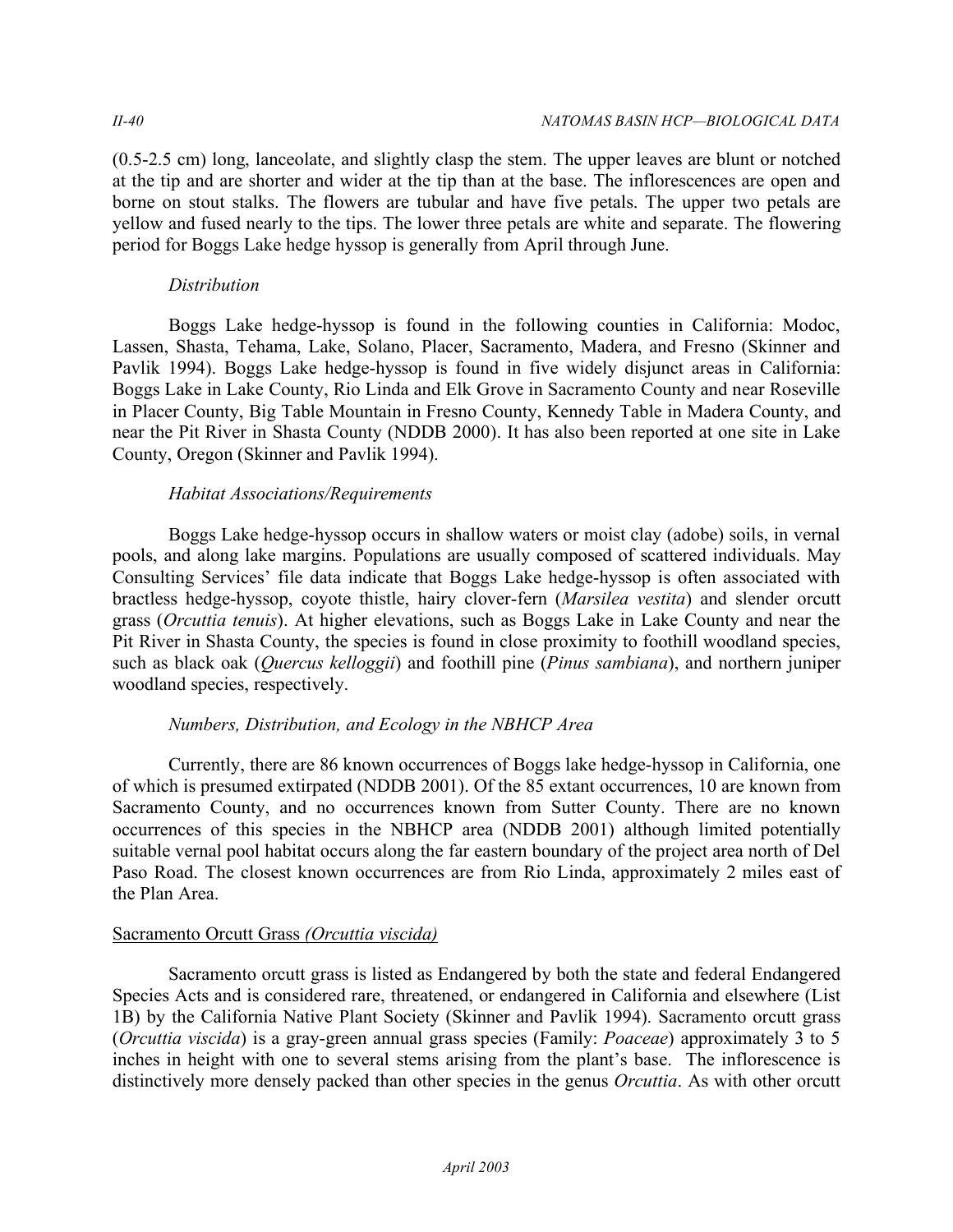grasses, Sacramento orcutt grass is covered with a sticky, viscid, and aromatic exudate when mature. The flowering period for this species is from May to July.

## *Distribution*

Sacramento orcutt grass has been identified at nine sites in Sacramento County; there are no known occurrences of this species in the Natomas Basin (NDDB, 2001). The closest known occurrences are reported in the vicinity of Kiefer Road in eastern Sacramento County, approximately eight miles southeast of the Natomas Basin.

## *Habitat Associations/Requirements*

Sacramento orcutt grass typically occurs in medium to large vernal pools with relatively long inundation periods. The species is associated with very old alluvial surfaces (also referred to as high terrace landforms), such as historic floodplains of pre-historic rivers and creeks. Associated species include vernal pool endemic plants, such as common spikerush (*Eleocharis macrostachya*), rayless lasthenia (*Lasthenia glaberrima*), and coyote thistle (*Eryngium vaseyi*).

## *Numbers, Distribution, and Ecology in the NBHCP Area*

Sacramento orcutt grass is known from only nine occurrences in California, all of which are reported from Sacramento County, one of which is presumed extirpated (NDDB 2001). There are no records of Sacramento orcutt grass in Sutter County, and no known occurrences of this species in the NBHCP area (NDDB 2001). The closest known occurrences are reported in the vicinity of Kiefer Road in eastern Sacramento County, approximately 8 miles southeast of the Plan Area. Limited potential habitat occurs in the vernal pools along the eastern edge of the Plan Area.

## Slender Orcutt Grass *(Orcuttia tenuis)*

Slender orcutt grass is listed as Threatened under the federal Endangered Species Act and Endangered under the state Endangered Species Act, and is considered rare and endangered (List 1B) by the California Native Plant Society (CNPS) (Skinner and Pavlik 1994). Slender orcutt grass is a gray-green annual grass species (Family: *Poaceae*) approximately 3 to 5 inches in height. The stems of the species are slender, often branching from the upper nodes. The inflorescence is less densely packed than other species in the genus *Orcuttia*, but individual spikelets within the inflorescence are larger. As with other orcutt grasses, slender orcutt grass is covered with a sticky, viscid, and aromatic exudate when mature. The flowering period for this species is from May to July.

## *Distribution*

Slender orcutt grass is currently recorded at 74 locations in Lake, Plumas, Sacramento, Shasta, Siskiyou and Tehama Counties (NDDB, 2001). Of these occurrences, two are reported from Sacramento County and no occurrences are reported from Sutter County. There are no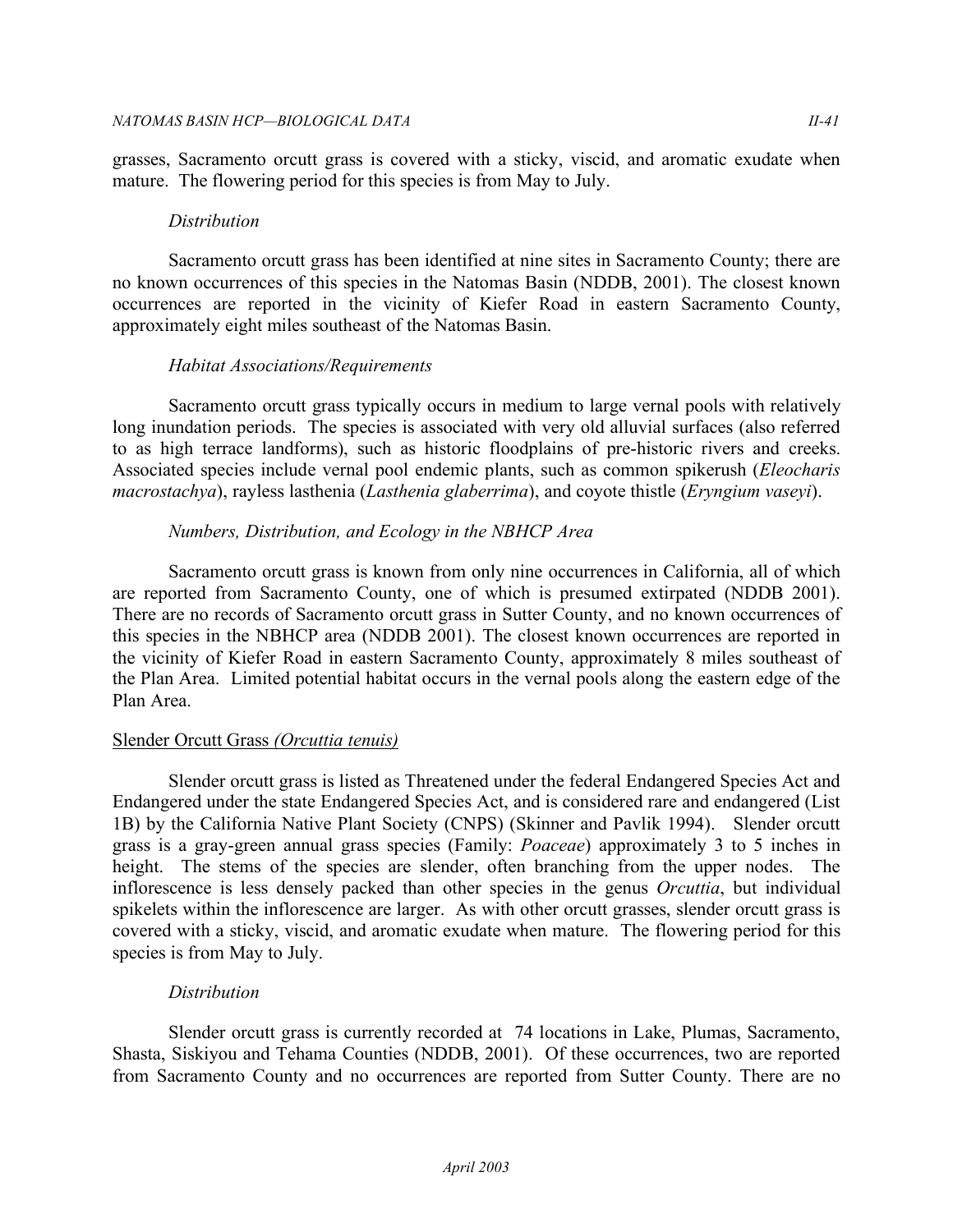known occurrences of this species in the Natomas Basin (NDDB, 2001). The closest known occurrences are in eastern Sacramento County, between Kiefer Road and Rancho Seco.

## *Habitat Associations/Requirements*

Slender orcutt grass typically occurs in medium to large vernal pools with relatively long inundation periods. The species is associated with very old alluvial surfaces (also referred to as high terrace landforms), such as historic floodplains of pre-historic rivers and creeks. Associated species include vernal pool endemic plants such as wire rush (*Eleocharis macrostachya*), rayless lasthenia (*Lasthenia glaberrima*), and coyote thistle (*Eryngium vaseyi*).

## *Numbers, Distribution, and Ecology in the NBHCP Area*

Slender orcutt grass is currently reported from 74 occurrences in California, of which 4 occurrences are reported extirpated, and 3 other occurrences were not relocated at a previously reported location (NDDB 2001). Of the 70 extant occurrences, two are reported from Sacramento County, and no occurrences are reported from Sutter County. There are no known occurrences of this species in the NBHCP area (NDDB 2001). The closest known occurrences are in eastern Sacramento County between Kiefer Road and Rancho Seco. In general, vernal pools in Natomas Basin lack that particular high terrace landforms that are associated with the species, therefore, potential for occurrence within the Plan Area is considered low.

## Colusa Grass (*Neostapfia colusana*)

Colusa grass is both a federally and state listed Endangered species. It is also considered rare and endangered (List lB) by the California Native Plant Society (Skinner and Pavlik 1994). The Colusa grass (*Neostapfia colusana*) is a low (2 to 3-inch or 7.6-to 30.5-cm) tufted annual. Typically, it has several stems that are decumbent (arching) at the base. The upper stem is erect and terminates in a dense cylinder inflorescence. The inflorescences have sheathing leaves that make them superficially resemble ears of corn and individual florets that are broadly fan-shaped. At maturity, Colusa grass, like the orcutt grasses, is covered with a sticky brownish exudate. The flowering period for Colusa grass is generally from May through July.

## *Distribution*

Currently, Colusa grass is found in Merced, Solano, and Stanislaus Counties below 700 feet (213.4 m) elevation. It has been extirpated from Colusa County where it was originally discovered (Skinner and Pavlik 1994). The species' historical range was previously not much larger than is its current range. However, populations of Colusa grass were much more abundant historically than they are currently.

## *Habitat Associations/Requirements*

Colusa grass is usually found in fairly monotypic stands in the drying beds of larger vernal pools, usually occurring in the deepest portions of the pools (Stone et al., 1988). It usually occurs in the deepest portions of the pools (May Consulting Services file information). When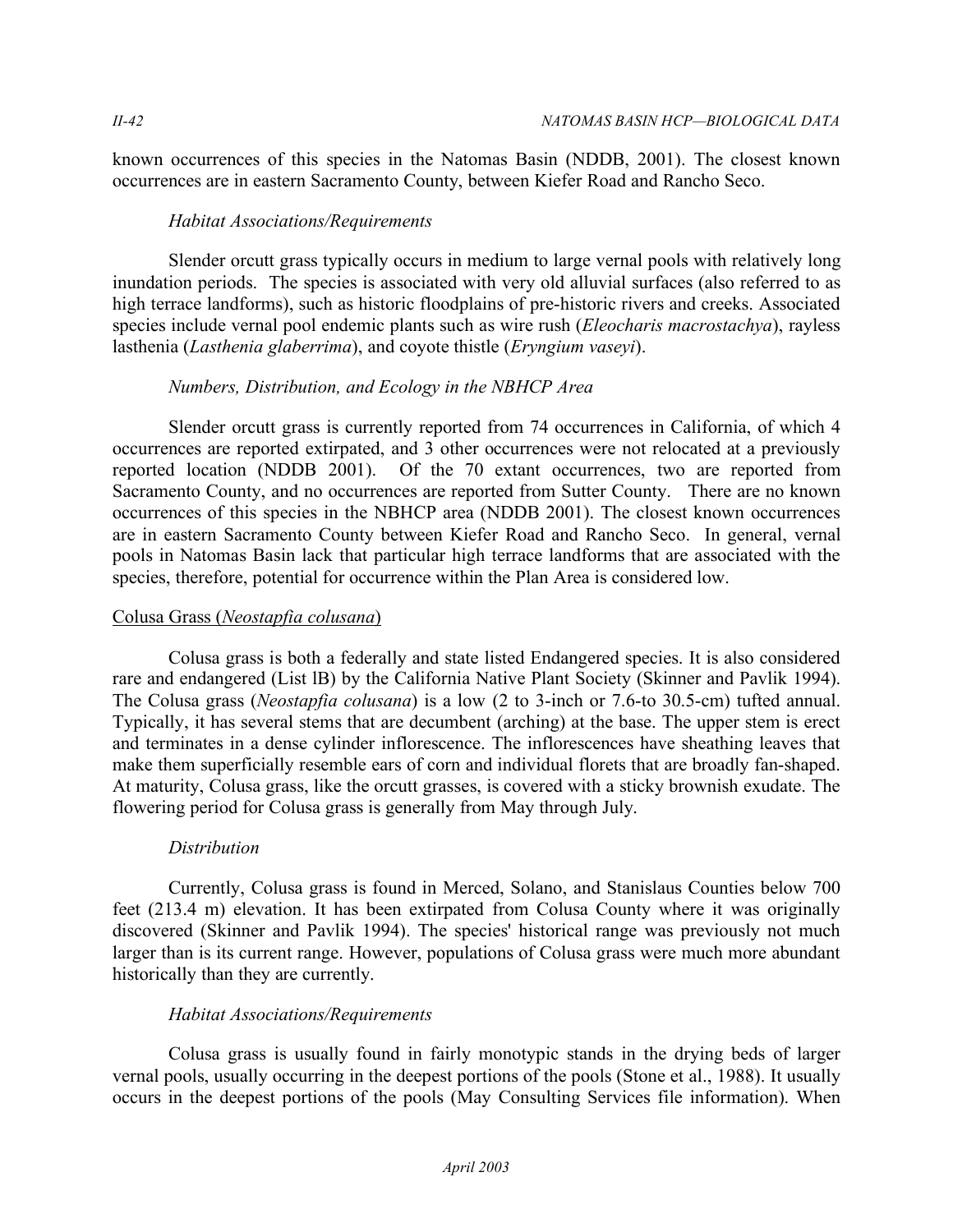Colusa grass is present, other vernal pool plants are often sparse or absent. When found with other species, Colusa grass is often associated with Hoover's spurge or orcutt grasses (*Orcuttia*  sp.)(Stone et al., 1988).

### *Numbers, Distribution, and Ecology in the NBHCP Area*

There are currently 59 known occurrences of Colusa grass in California. Of these 59 occurrences, 48 are presumed extant, 7 are considered extirpated, and an additional 4 occurrences have not been relocated at a previously reported location. Of the 48 extant occurrences, none are reported from Sacramento and Sutter Counties. There are no known occurrences of this species in the NBHCP area (NDDB 2001). Limited potential habitat occurs in the vernal pools along the eastern edge of the Plan Area.

### Legenere *(Legenere limosa)*.

Legenere is considered a Species of Concern by USFWS and rare and endangered (List 1B) by the California Native Plant Society (Skinner and Pavlik 1994). Legenere (*Legenere limosa*) is an inconspicuous annual that is a member of the bellflower family (Campanulaceae). It is generally 4-6 inches (10.2-15.2 cm) tall but can attain heights of up to 12 inches (30.5 cm). It has erect lateral branches that are stiff and sometimes fleshy. The leaves are sessile, narrowly triangular entire, and early deciduous. The minute flowers are white and are absent on lower portions of the stem. The flowering period for legenere is generally from April through June.

#### *Distribution*

Legenere is found below 500 feet (152.4 m) elevation (Hickman 1993) in Lake, Napa, Placer, Sacramento, San Mateo, Solano, and Tehama Counties (Skinner and Pavlik 1994). Historically, it was also found in Sonoma and Stanislaus Counties but is now considered extirpated from these areas (Skinner and Pavlik 1994).

## *Habitat Associations/Requirements*

Legenere is found along lakeshores and in vernal pools, marshes, and other seasonally inundated habitats. May Consulting Services' file data indicate that legenere is commonly associated with stipitate popcornflower, common spikerush (*Eleocharis macrostachya*), rayless goldfields (*Lasthenia glaberrima*), and coyote thistle.

## *Numbers, Distribution, and Ecology in the NBHCP Area*

Currently, there are 49 known occurrences of legenere in California. Of these known occurrences, 6 have been extirpated and one occurrence has not been relocated at a previously known location. Of the 42 extant occurrences, 18 are reported from Sacramento County, and none are reported from Sutter County. There are no reported occurrences in the NBHCP area, although potentially suitable vernal pool habitat occurs along the far eastern boundary of the project area north of Del Paso Road.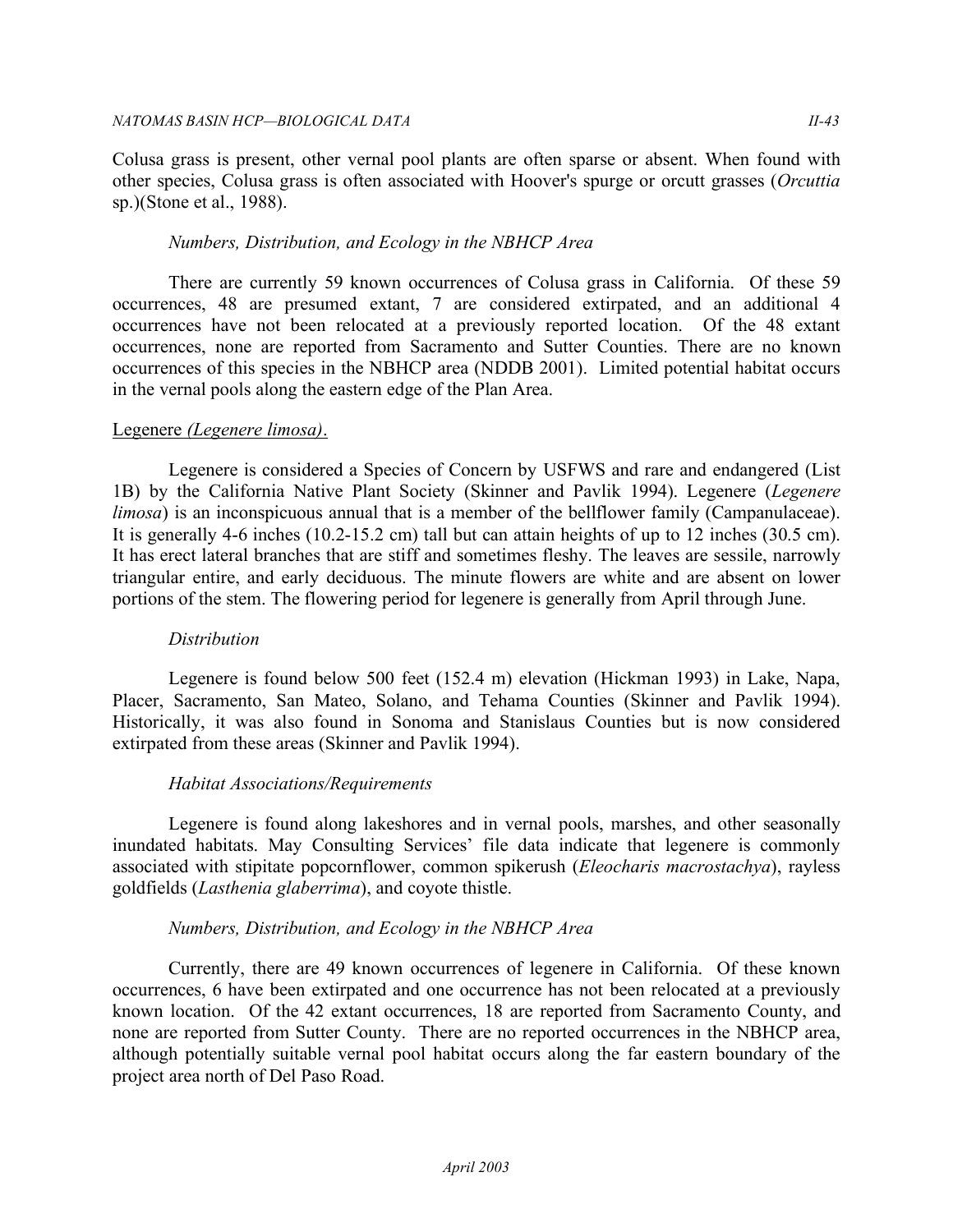## **D. SPECIES WHICH MAY OCCUR IN THE NBHCP AREA**

Table II-4 provides a list of vertebrate wildlife species which may occur in specific habitat types in the Permit Areas. This information is provided for reference purposes only. These species are not considered Covered Species in this NBHCP or under the incidental take permits unless they are listed in Table I-1 of this NBHCP.

## **TABLE II – 4 VERTEBRATE WILDLIFE WHICH MAY OCCUR IN THE NATOMAS AREA BY HABITAT TYPE**

## *OPEN WATER (including flooded rice fields)*

# **MAMMALS**

| Muskrat           | Beaver            | River Otter              |
|-------------------|-------------------|--------------------------|
| <b>BIRDS</b>      |                   |                          |
| Pied-billed Grebe | <b>Bald Eagle</b> | Double-crested Cormorant |
| Canada Goose      | Mallard           | Pintail                  |
| Common Goldeneye  | American Coot     | <b>Ruddy Duck</b>        |
| Wood Duck         | Forster's Tern    | California Gull          |
| Whistling Swan    | <b>Snow Goose</b> | Ross' Goose              |
| Cinnamon Teal     | American Wigeon   | Kingfisher               |
|                   |                   |                          |

## **REPTILES/AMPHIBIANS**

| Giant garter snake  | Common garter snake | <b>Bullfrog</b> |
|---------------------|---------------------|-----------------|
| Western Pond turtle |                     |                 |

## *FRESHWATER MARSH & MARGINS OF OPEN WATER*

| <b>MAMMALS</b> |               |                                    |
|----------------|---------------|------------------------------------|
| Muskrat        | Beaver        | River otter                        |
| Harvest mouse  | <b>Shrews</b> | Long-tailed weasel                 |
| <b>Skunk</b>   | Ringtail      | Various bats (forage over marshes) |

## **BIRDS**

| Great Blue Heron<br>Marsh Wren | Yellowthroat<br>Black-crowned Night Heron Killdeer | Green Heron          |
|--------------------------------|----------------------------------------------------|----------------------|
| Belted Kingfisher              | <b>Black Phoebe</b>                                | <b>Black Tern</b>    |
| Yellow-headed Blackbird        | <b>Tricolored Blackbird</b>                        | Red-winged Blackbird |
| Bewick's Wren                  | Song Sparrow                                       | American Bittern     |
| Purple Gallinule               | <b>Great Egret</b>                                 | <b>Snowy Egret</b>   |
| Cattle Egret                   | American Avocet                                    | Sora                 |
| Long-billed Curlew             | Yellowlegs                                         | Willet               |
| <b>Black-necked Stilt</b>      | Northern Harrier                                   |                      |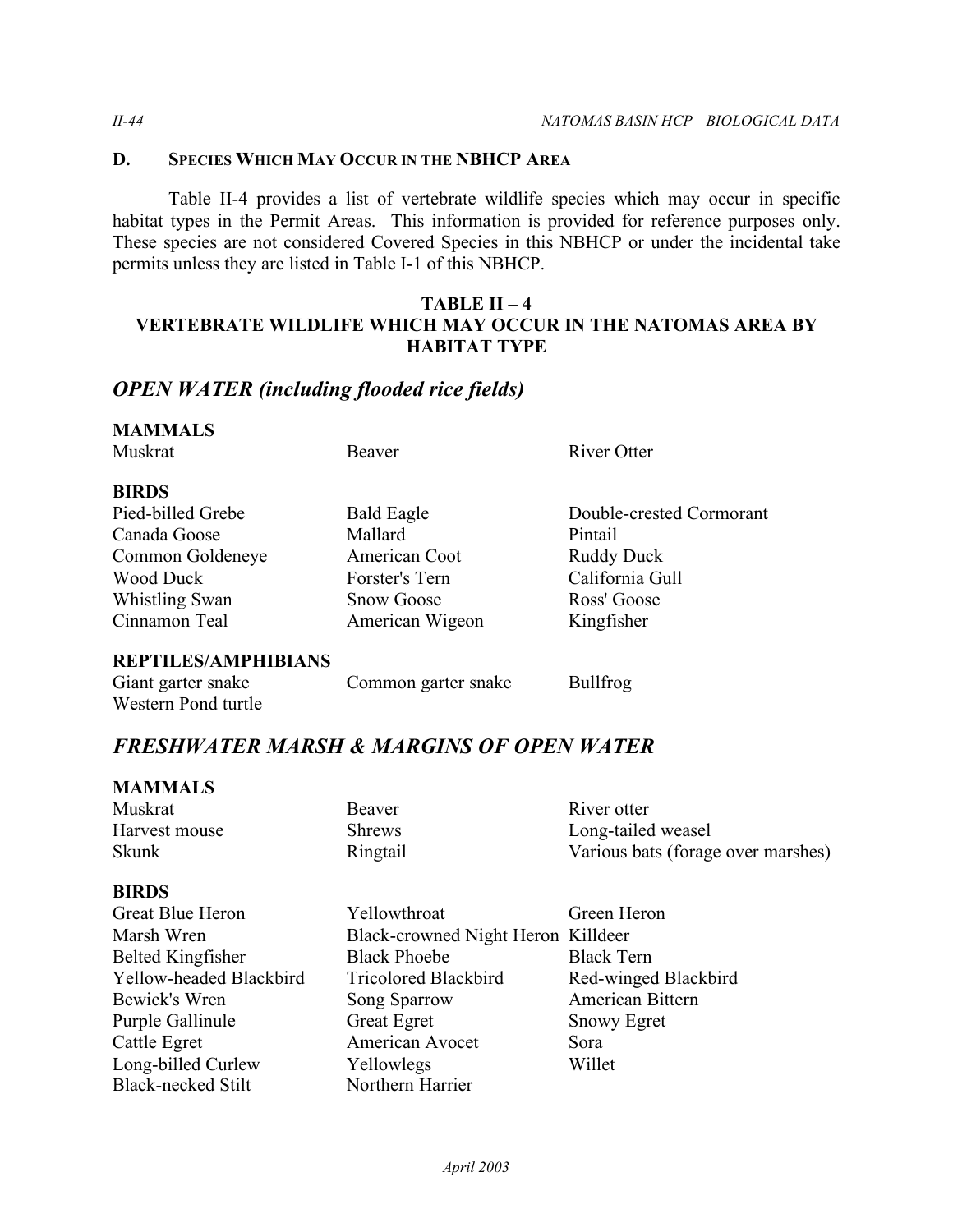### **REPTILES/AMPHIBIANS**

| Giant garter snake | Common garter snake | Gopher snake |
|--------------------|---------------------|--------------|
| <b>Bullfrog</b>    | Pacific tree frog   | Western toad |

## *RIPARIAN SCRUB-SHRUB*

## **MAMMALS**

Long-tailed weasel Skunk Pocket gopher Harvest mouse Cottontail California vole Deer mouse Black-tailed deer Bats River otter Raccoon

Opossum Shrews Beaver

## **BIRDS**

Great Blue Heron Egret Green Heron Wood Duck **White-tailed Kite** Rufous-sided Towhee Screech Owl Tree Swallow Black Phoebe Bewick's Wren  $Y$ ellowthroat Brown Towhee Scrub Jay Downy Woodpecker Barn Owl White-crowned Sparrow Ringtail

## **REPTILES/AMPHIBIANS**

| Common garter snake | Racer            | Gopher snake      |
|---------------------|------------------|-------------------|
| Common king snake   | Alligator lizard | Pacific tree frog |
| $E_{\rm D}$ 11 $c$  |                  |                   |

## *VALLEY RIPARIAN FOREST*

## **MAMMALS**

Bullfrog

Ring-tailed cat

## **BIRDS**

- Vireos (several species) Crow Red-shouldered Hawk
- Opossum Shrews (several species) Mole Coyote Gray fox Gray squirrel Cottontail Black-tailed deer Beaver Long-tailed weasel Harvest mouse Deer mouse

Pocket gopher Wood rat California ground squirrel

Screech Owl Great-horned Owl Anna's Hummingbird Flicker Scrub Jay Tree Swallow House Wren Violet-green Swallow Swainson's Hawk Wood Duck Turkey Vulture White-tailed Kite American Kestrel Red-tailed Hawk Bewick's Wren

Great blue Heron Rufous-sided Towhee Brown Towhee Finches (several species) Warblers (several species) Black-headed Grosbeak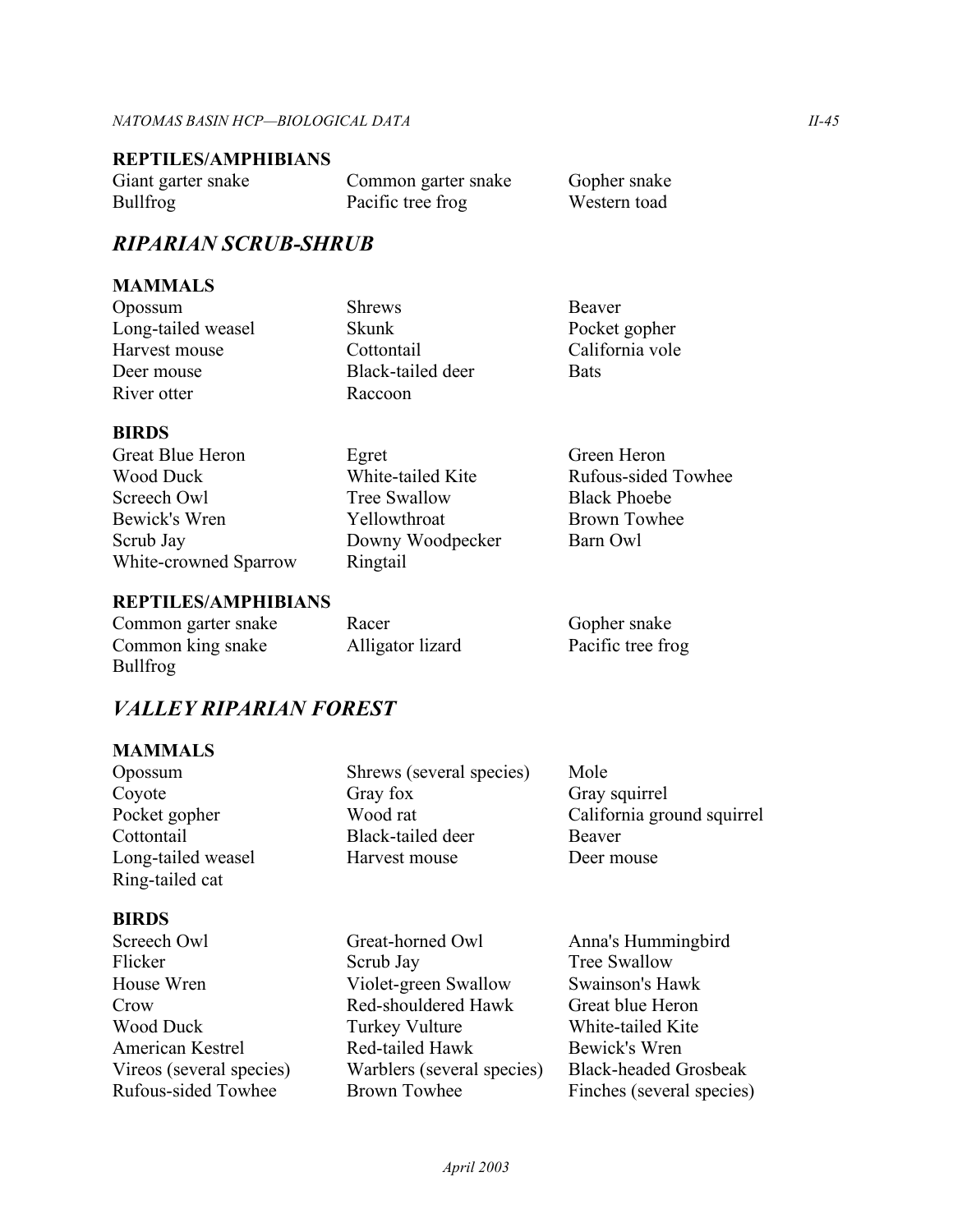#### *II-46 NATOMAS BASIN HCP—BIOLOGICAL DATA*

| Fox Sparrow      | Titmouse               | Western Tanager              |
|------------------|------------------------|------------------------------|
| Western Bluebird | Golden-crowned Sparrow | Woodpecker (several species) |
| Robin            | Northern Oriole        |                              |

## **REPTILES/AMPHIBIANS**

| Common garter snake | Southern Alligator lizard | Western fence lizard |
|---------------------|---------------------------|----------------------|
| Pacific tree frog   | Ring-necked snake         | Gopher snake         |

## *VALLEY OAK WOODLAND*

## **MAMMALS**

| Opossum                    | Shrew (several species) | Mole         |
|----------------------------|-------------------------|--------------|
| Raccoon                    | Long-tailed weasel      | <b>Skunk</b> |
| Gray fox                   | Coyote                  | Graysquirrel |
| California ground squirrel | Pocket gopher           | Deer mouse   |
| Black-tailed deer          |                         |              |

### **BIRDS**

| <b>Turkey Vulture</b>                               | White-tailed Kite            |
|-----------------------------------------------------|------------------------------|
| Swainson's Hawk                                     | Mourning Dove                |
| Barn Owl                                            | Screech Owl                  |
| Woodpecker (several species)Ash-throated Flycatcher |                              |
| Scrub Jay                                           | Finches (several species)    |
| Western Bluebird                                    | Western Tanager              |
| Raven                                               | Woodpecker (several species) |
| Meadowlark                                          | Northern Oriole              |
| <b>Yellow-billed Magpie</b>                         | Lark Sparrow                 |
|                                                     |                              |

## **REPTILES/AMPHIBIANS**

| Western fence lizard | Gilbert skink     | Alligator lizard      |
|----------------------|-------------------|-----------------------|
| King snake           | Gopher snake      | Western rattlesnake   |
| Western toad         | Pacific tree frog | CA slender salamander |
| Ring-necked snake    | Racer             | Common garter snake   |
|                      |                   |                       |

## *GRASSLAND/SAVANNA*

## **MAMMALS**

California ground squirrel Pocket gopher Harvest mouse Opossum Mole Skunk Gray fox Coyote Bats (several species)<br>California ground squirrel Pocket gopher Harvest mouse Deer mouse California vole Black-tailed hare Black-tailed deer

**BIRDS** 

Turkey Vulture American Kestrel White-tailed Kite